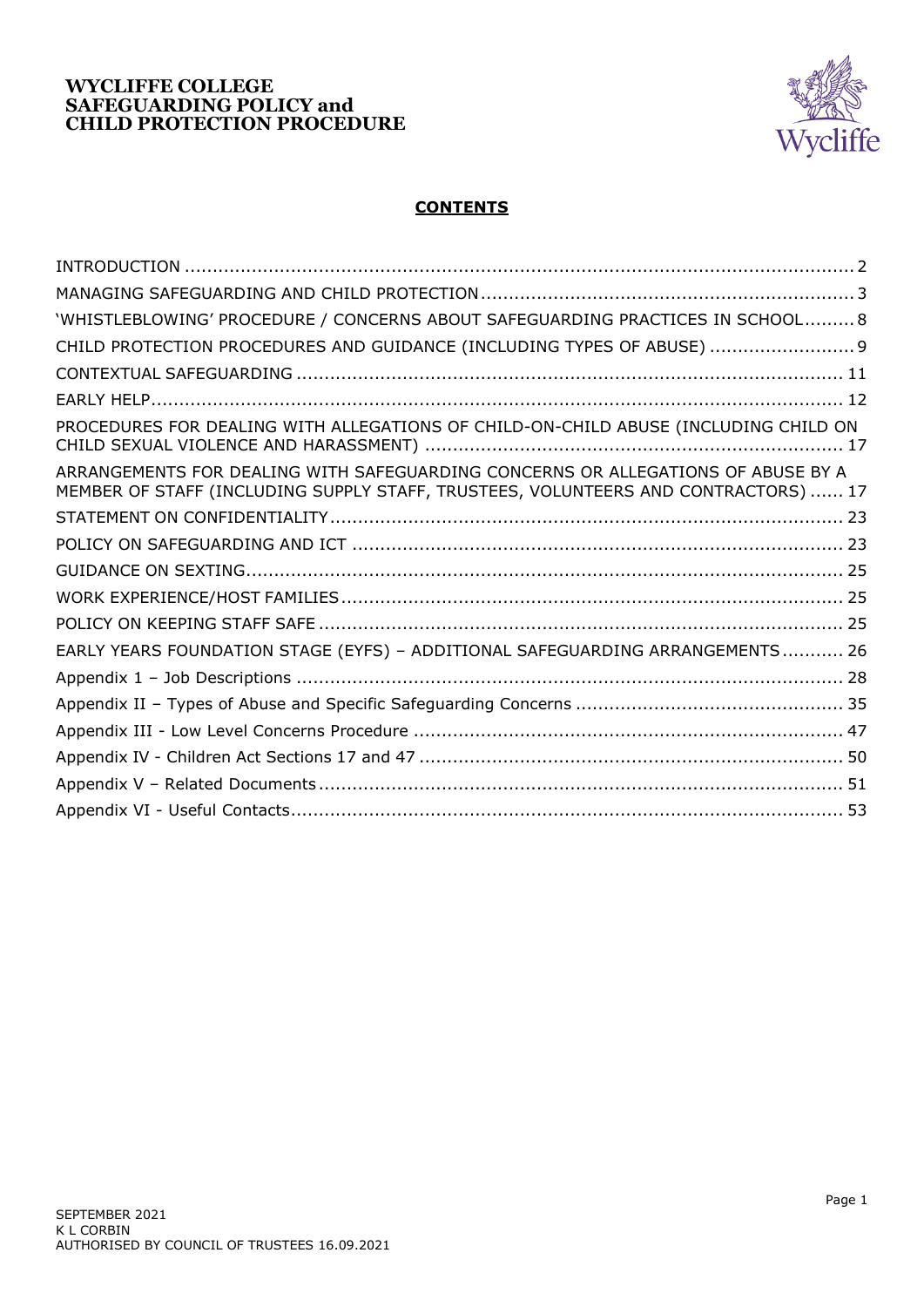

#### **THIS POLICY APPLIES TO WYCLIFFE COLLEGE, WYCLIFFE PREPARATORY SCHOOL AND WYCLIFFE PRE-PREPARATORY SCHOOL (INCLUDING EYFS) TOGETHER REFERRED TO IN THIS POLICY AS "WYCLIFFE" OR "THE SCHOOL".**

### <span id="page-1-0"></span>**INTRODUCTION**

Wycliffe College (this refers to Senior School, Prep, Pre-Prep and the Early Years Foundation Stage "EYFS") fully recognise their duty and responsibility to consider the best interests of its students and to safeguard and promote the welfare of the children and young people in their care. We acknowledge that safeguarding is everyone's responsibility. The School adopts a 'whole school' approach to safeguarding, ensuring safeguarding and child protection are at the forefront and underpin all relevant aspects of process and policy development.

This policy is prepared in accordance with the statutory guidance [Working Together to Safeguard Children](https://assets.publishing.service.gov.uk/government/uploads/system/uploads/attachment_data/file/942454/Working_together_to_safeguard_children_inter_agency_guidance.pdf) and [Keeping Children Safe in Education \(September 2021\)](https://assets.publishing.service.gov.uk/government/uploads/system/uploads/attachment_data/file/1007260/Keeping_children_safe_in_education_2021.pdf) and the procedures and practices of the Gloucestershire Safeguarding Children Partnership (GSCP). This responsibility encompasses the following principles:

- To protect children from harm (maltreatment)
- To prevent impairment of children's mental or physical health and development
- To ensure that children are growing up in circumstances consistent with the provision of safe and effective care thus enabling those children to have optimum life chances and to enter adulthood successfully
- To treat the interests of our children as paramount (taking into consideration any special educational needs and disability ("SEND") or certain health conditions, their culture and their history)
- To consider at all times the best interests of the child

The Council of Trustees approves this policy and it is annually reviewed by them. The policy encompasses the schools' boarding provision and off-site activities. Wycliffe College addresses their commitment to the above principles through:

**Prevention** - ensuring all reasonable measures are taken to minimise the risk of harm to children's welfare. These include:

- Ensuring Safer Recruitment practice\*
- Ensuring through training that all teaching and non-teaching staff are aware of and committed to the Safeguarding Policy and Child Protection Procedures ("the Policy and Procedures") (inlcuding Child-on-Child Abuse Policy), Staff Code of Safe Practice, Whistleblowing Policy, Student Behaviour Policy Pre-Prep/Prep School, and Student Behaviour Policy Senior School
- Establishing a positive, supportive and secure culture in which children can learn and develop, together with a School ethos which promotes in all students a sense of being valued, listened to and respected
- Including in the curriculum, activities and opportunities for PSHEE which equip students with the skills they need to stay safe from abuse and radicalisation which will help them develop realistic attitudes to the responsibilities of adult life. Also teaching of Relationship Education, Relationships and Sex Education (RSE) and Health Education. [Relationships Education, Relationships and Sex](https://assets.publishing.service.gov.uk/government/uploads/system/uploads/attachment_data/file/908013/Relationships_Education__Relationships_and_Sex_Education__RSE__and_Health_Education.pdf)  [Education \(RSE\) and Health Education](https://assets.publishing.service.gov.uk/government/uploads/system/uploads/attachment_data/file/908013/Relationships_Education__Relationships_and_Sex_Education__RSE__and_Health_Education.pdf)
- Providing pastoral support that is accessible and available to all students and ensuring that students know to whom they can talk about their concerns.

(\*The School is committed to safer recruitment processes to create a culture that safeguards and promotes the welfare of children in the School whilst deterring and preventing people who are unsuitable to work with children from applying or securing employment, or volunteering opportunities, within the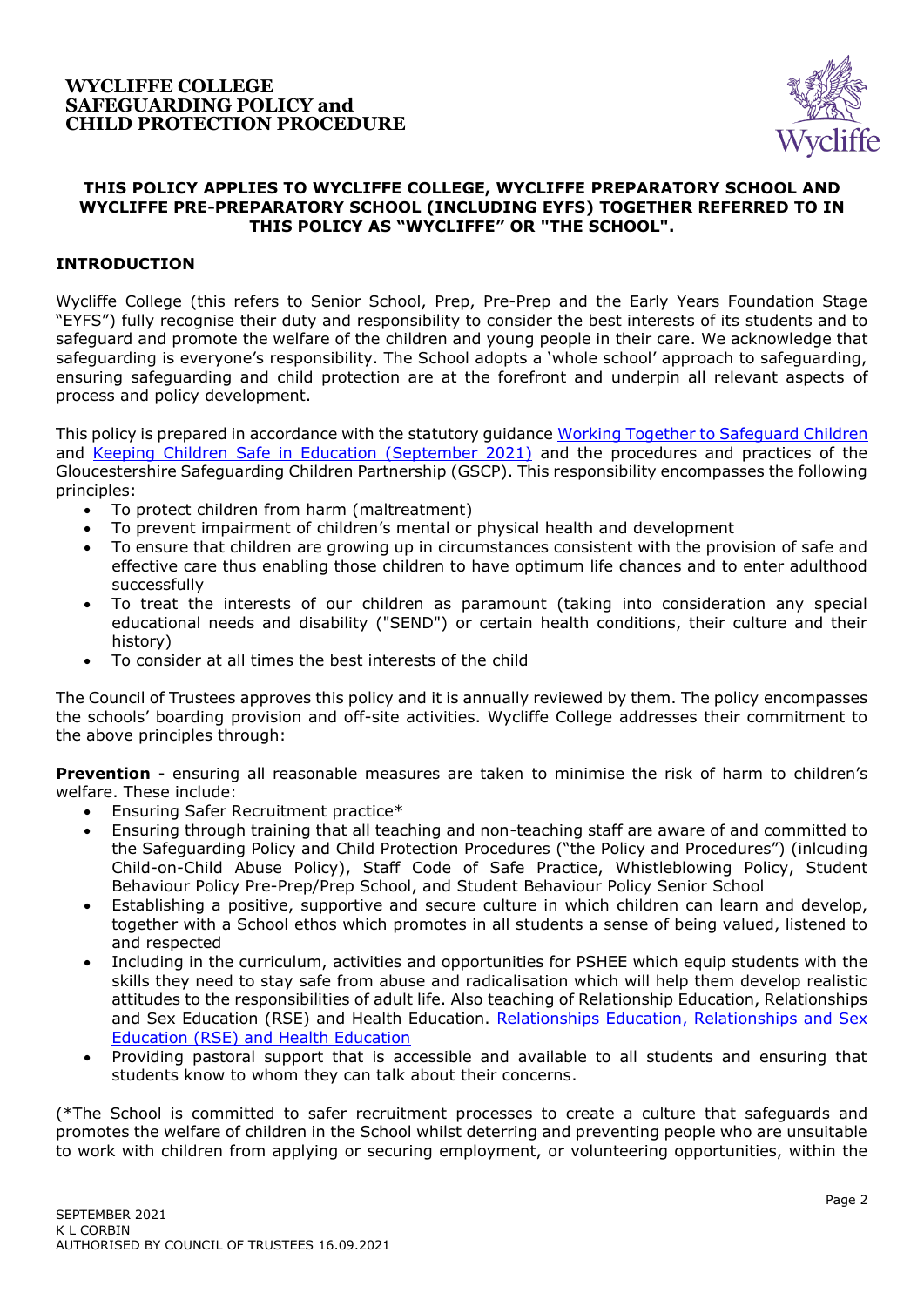

School. Please refer to separate policies and guidance for full details; this guidance will follow the Independent Schools Standards Regulations and comply with guidance with regard to the DBS (Disclosure & Barring Service). Members of the teaching and non-teaching staff at the School including part-time staff, temporary and supply staff, and visiting staff, such as musicians and sports coaches undergo full pre-employment child protection checks prior to starting work including an enhanced DBS check and, where applicable, the disqualification by association (Child Care Act 2006)).

**Protection** – ensuring all appropriate actions are taken to address concerns about the welfare of a child or children, working to agreed local policies and procedures in full partnership with other local agencies especially the Police and Children's Social Care (Safeguarding Children Joint Chief Inspectors' Report Department of Health October 2002). These include:

- Sharing information about concerns with agencies who need to know and involving children and their parents/carers appropriately (including Children's Social Care, the Police, the Local Authority Designated Officer ("LADO") and in "Prevent" with the Channel process)
- Any member of staff can refer to the LADO or Children's Social Care; however it is the expectation that the Designated Safeguarding Leads ("DSLs") at both schools are the primary communicators with LADO and Children's Social Care as appropriate. They will contact the LADO and local safeguarding partner arrangements within 24 hours of a disclosure or suspicion of abuse, although if there is risk of immediate harm this contact must be immediately
- The function of the LADO is to provide advice and preside over the investigation of any allegation or suspicion of abuse directed against anyone working in a school. Gloucestershire's LADO can be contacted on 01452 426994
- Monitoring children known or thought to be at risk of harm and to contribute to assessments of need and support packages for those children.

Safeguarding, in addition to child protection, encompasses issues such as student health and safety, bullying/cyber-bullying, appropriate medical provision, drugs and substance misuse. These have specific policies and guidance, which should be read in conjunction with this document.

## <span id="page-2-0"></span>**MANAGING SAFEGUARDING AND CHILD PROTECTION**

## **Roles and Responsibilities**

#### **Staff**

All staff including volunteers and supply teachers have a statutory obligation to report to the DSL, or Section DSL (preferably via CPOMS) if there is suspicion of abuse of a student, if a student discloses abuse or allegations of abuse or if there is any indication that a child is being abused by somebody. In addition, any members of staff may refer a concern to The Gloucestershire Multi-Agency Safeguarding Hub (MASH), Community Social Work Team or the LADO themselves if they feel it necessary or appropriate. Contact details for key external and internal contacts can be found at Appendix VI.

When to call the police [\(NPCC\)](https://www.npcc.police.uk/documents/Children%20and%20Young%20people/When%20to%20call%20the%20police%20guidance%20for%20schools%20and%20colleges.pdf) – Guidance for schools and colleges.

**This is an inescapable, personal, and professional responsibility of all staff and volunteers for the protection of children from harm.**

**All staff need to have read and understood and be able to discharge their responsibilities as set out in Keeping Children Safe in Education ("KCSIE") 2021 and with due reference to The Prevent 2015 and Working Together to Safeguard Children 2018 Guidance. For those staff that do not work directly with children, they will be required to read and understand Annex A of KCSIE. All other staff will be required to read and understand at least Part One of KCSIE.**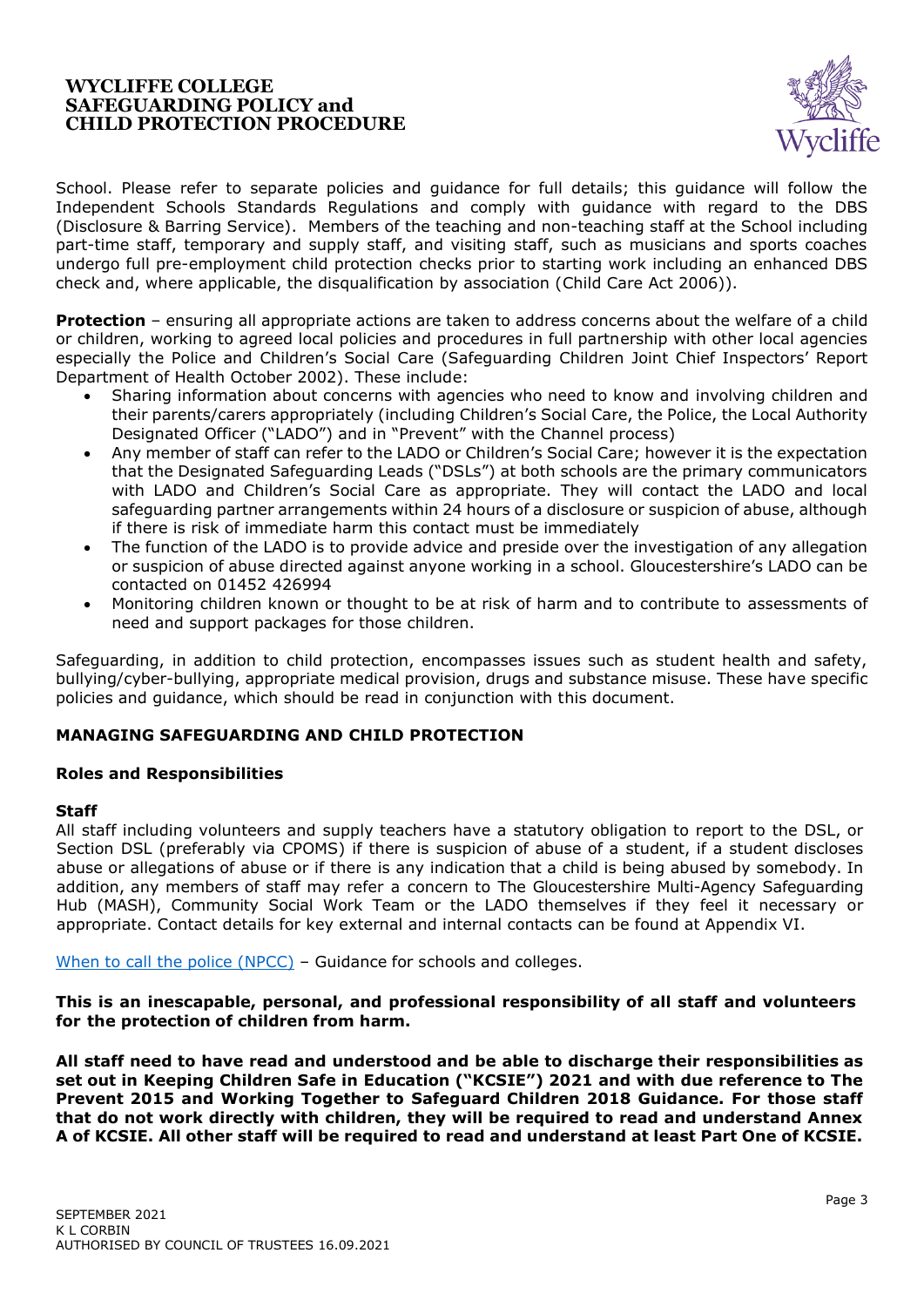

Staff could have their suspicion or concern raised in a number of ways, the most likely of which are:

- the conduct of a member of staff
- a child, parent or member of staff 'disclosing' abuse or suspected abuse
- evidence of physical hurt or deterioration in mental health that may or may not be accompanied by unusual or uncharacteristic behaviour by a child.

The following individuals have specific roles and responsibilities under Child Protection Procedures that are outlined below:

# **Council of Trustees**

**It is an essential feature of good governance that responsibility is not delegated to others without first ensuring reliable mechanisms for monitoring and evaluation of policy implementation** (ISI commentary on the regulatory requirements 2021). Trustees (as displayed on the Schools' website) have ultimate and collective responsibility for ensuring students' wellbeing, which encompasses safeguarding. Their responsibilities include:

- assessing the safeguarding risks that might arise from the Schools' operations;
- ensuring that the Schools have a Policy and Procedures known to all staff and Trustees, that are in accordance with Local Authority and inter-agency procedures and that these are made available to parents on request;
- ensuring that staff are competent, supported and regularly reviewed in relation to safeguarding;
- carrying out a review of this Policy and these Procedures annually in the Autumn term and following any serious incident report to the Charity Commission;
- approving each school's Annual Safeguarding Audit and submitting these to the local safeguarding partner arrangements;
- undertaking monitoring to ensure effective implementation of the Policy and Procedures through:
	- i. the receipt of an annual presentation from the DSLs and through informal and on-going discussion with staff which must cover staff training; the steps being taken to listen to students; any referrals to children's services (anonymised) in respect of the promotion of welfare; any referrals to the LADO in respect of staff/volunteers; and specific themes arising from these or elsewhere in the school and steps taken as a result;
	- ii. Enquiry of staff about their knowledge of the Policy and Procedures;
	- iii. Checking that staff have received regular safeguarding training (and that e-safety training for staff is considered as part of the overarching safeguarding approach);
- approving the College DSLs and Section DSLs job descriptions which include the key activities of the role;
- ensuring that they know how children are taught about safeguarding, including online safety, through the curriculum and Lifeskills;
- ensuring that SLT are also aware of local safeguarding procedures and the College's safeguarding obligations.

The Welfare Committee reports to the Council of Trustees and has delegated responsibility for scrutiny of the Annual Safeguarding Audit and the Policy and Procedures prior to their submission to the Council of Trustees.

## **Nominated Trustee**

**Mr Simon Collingridge** is the **Nominated Trustee** for Safeguarding and Child Protection at College (including EYFS). His responsibilities include:

- On behalf of the Council of Trustees, carrying out detailed monitoring of the implementation of the Policy and Procedures (including an annual review of sample entries in the Single Central Register);
- Maintaining close and regular contacts with the DSLs;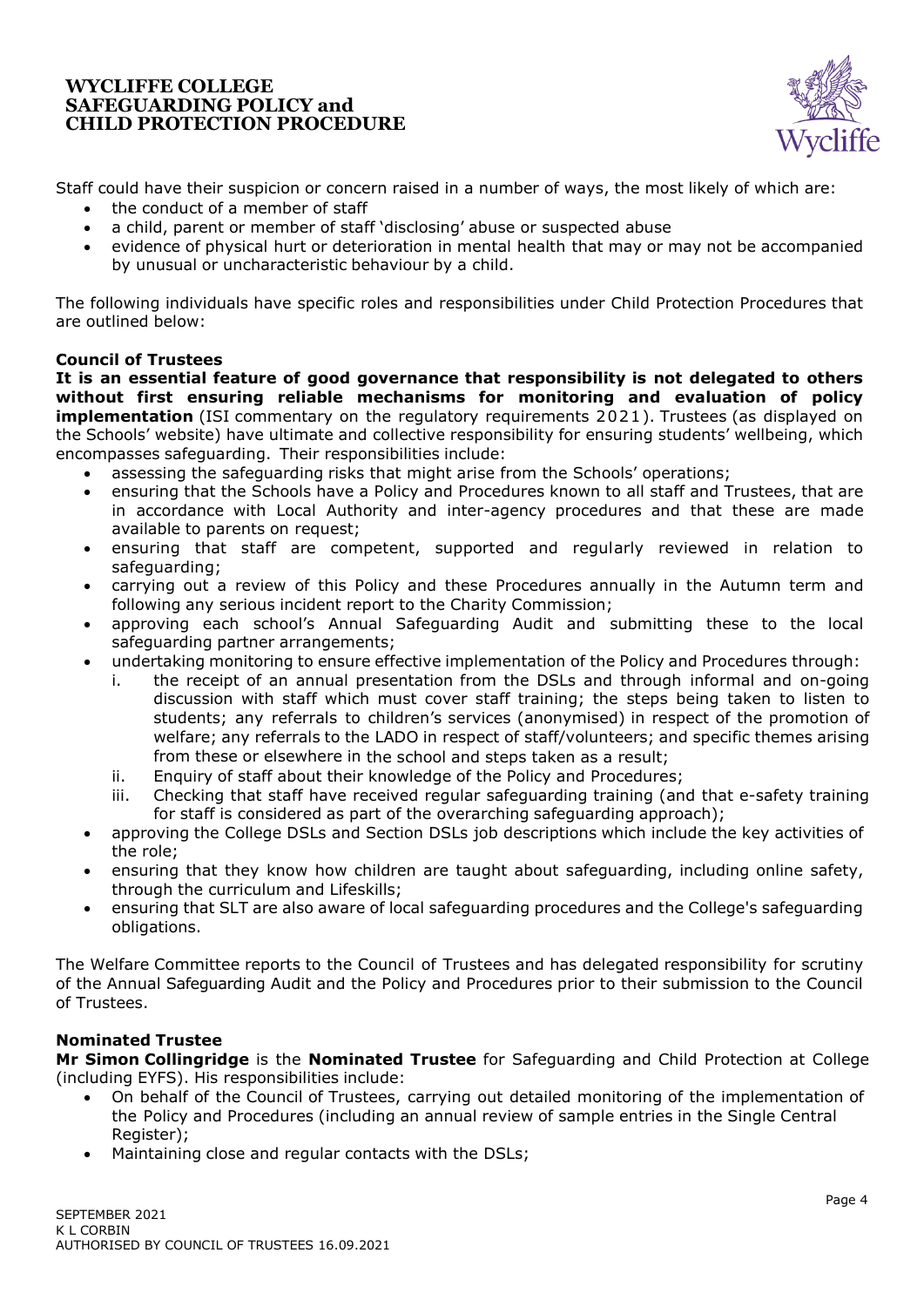

• Working with the DSLs to review the Annual Safeguarding Audit and judge the efficiency with which procedures have been implemented and to report on this to the Council of Trustees;

The **Nominated Trustee** for Safeguarding and Child Protection can be contacted through the Clerk to the Trustees, **Mr Tom Wood** - [tom.wood@wycliffe.co.uk](mailto:tom.wood@wycliffe.co.uk) or telephone 01453 820403.

### **Chair of Council of Trustees**

It is the role of the Chair of Council of Trustees, **Mr Simon Lloyd**, to deal with allegations of abuse made against the Heads. In the absence of the relevant Head any allegation of abuse against a member of staff will be reported to the Chair of Council of Trustees.

The **Chair of Council of Trustees** can be contacted through the Clerk to the Trustees, **Mr Tom Wood** - [tom.wood@wycliffe.co.uk](mailto:tom.wood@wycliffe.co.uk) or telephone 01453 820403.

#### **Headteachers**

**Mr Nick Gregory** is the Headmaster of Wycliffe College and **Mrs Helena Grant** is the Headmistress of Wycliffe Preparatory School.

Their responsibilities include:

- ensuring that the Policy and Procedures approved by the Council of Trustees are understood and fully implemented by all staff;
- ensuring that the role of DSL is filled by an individual with appropriate qualifications and experience and given significant prominence in the school community;
- ensuring that DfES guidance is followed to ensure safe staff recruitment and that adequate staff checks and records are maintained.

#### **The Designated Safeguarding Leads (DSLs)**

- The College **Designated Safeguarding Lead** is **Mrs Kate Corbin**.
- In the Senior School, the **Section Designated Safeguarding Lead** is **Dr Matt Smith.**
- In the Prep School, Director of Pastoral Care, **Ms Lynda Askew**, is the **Section Designated Safeguarding Lead.**
- In the Early Years, The Nursery Class Teacher, **Mrs Mandy Hawes,** is the **Section Designated Safeguarding Lead** for EYFS.

#### **Contact details for the Designated Safeguarding Leads and Deputies:**

College DSL

Mrs Kate Corbin – email [kate.corbin@wycliffe.co.uk](mailto:kate.corbin@wycliffe.co.uk) and telephone 01453 820415 or 07591 952289 Senior School DSL

Dr Matt Smith - email [matt.smith@wycliffe.co.uk](mailto:matt.smith@wycliffe.co.uk) and telephone 07591 951709 or 01453 820467

Prep School DSL

Ms Lynda Askew – email [Lynda.askew@wyclffe.co.uk](mailto:Lynda.askew@wyclffe.co.uk) and telephone 01453 820474 or 07968 423607 Early Years DSL

Mrs Mandy Hawes - email [mandy.hawes@wycliffe.co.uk](mailto:mandy.hawes@wycliffe.co.uk) and telephone 01453 820386

During term time, the DSL and/or College DSL will always be available by in person (during school hours) for staff in the School to discuss any safeguarding concerns. [If a DSL or College DSL is not available in person, they can be contacted using the contact details above. For out of hours/out of term activities, the School's arrangements are to use the College Safeguarding Lead's mobile number and email as a first point of contact.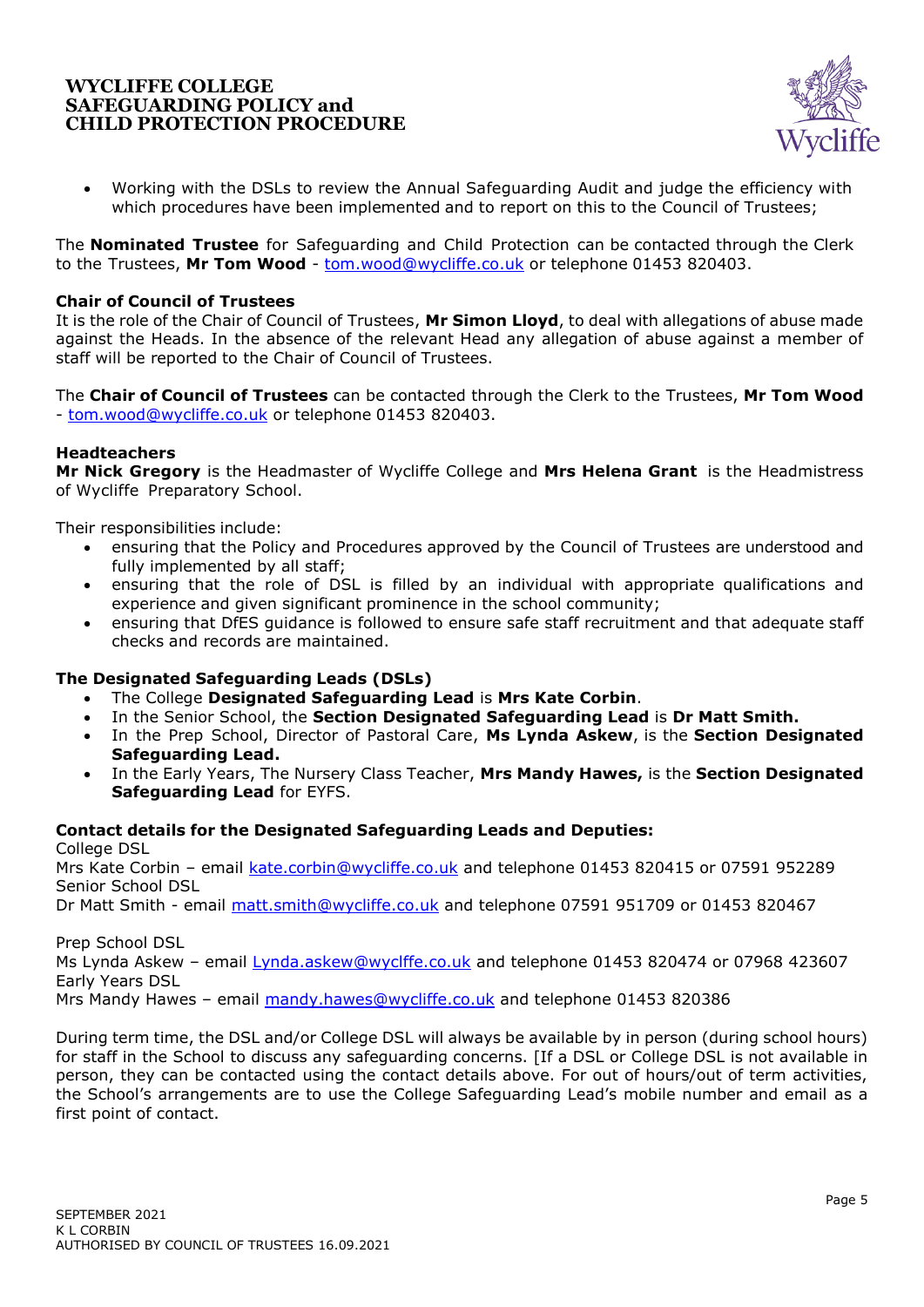

# **The Responsibilities of the College DSL and Section DSLs Include:**

- To take lead responsibility for all safeguarding and child protection matters arising at the School, including online and to support all other staff in dealing with any child protection concerns that arise
- Maintain an overview of safeguarding within the School
- To have the status and authority within the School to carry out the duties of the post including committing resources, and where appropriate, supporting and directing staff to safeguard and promote the welfare of children
- To communicate with local statutory agencies (including Children's Social Care, the DBS and the Police) and make referrals to these agencies where necessary
- Promoting and safeguarding the welfare of children and young persons for who you are responsible and with whom you come into contact
- Promoting and safeguarding the mental health of children and young persons for who you are responsible and with whom you come into contact. This includes liaising with the Mental Health Support Team where safeguarding concerns may be linked to mental health.
- To set policy and procedures, update them at least annually, and ensure they are being complied without throughout the school.
- To regularly review the School's and their own practices and concerns about welfare and safeguarding matters. This includes the personal and professional duty of all staff to report welfare/safeguarding concerns to the DSL, or in the absence of action, directly to Children's Services.

The School will support the DSLs in developing their knowledge and skills to understand the views of children including to encourage a culture of listening to children and taking account of their wishes, as well as having an awareness of the difficulties children may face in approaching staff with a disclosure. Job descriptions: See Appendix I

# **Ethos of the School**

The School is a place where:

- All individuals are respected and their individuality is valued
- Students are encouraged to achieve
- Self-discipline is promoted and good behaviour is the norm
- Rewards and disciplinary penalties (sanctions) are applied fairly and consistently.

The School's policies seek to reflect the highest moral standards. In particular, bullying and other antisocial behaviour will not be tolerated. As a School founded on Christian principles, the School recognises that students makes mistakes and that students who do so should be able to make reparation where reasonably possible. The School understands that problems are likely to have underlying causes and the School will seek to take account of these and help address any underlying issues.

The School ensures that it has systems in place, that are well promoted, easuly udnerstoof and easily accessible for children to confidently report abuse, knowing their concerns will be treated seriously and knowing they can safely express their views and give feedback. The School operates its processes with the best interest of its students at heart.

## **Awareness, Training and Support**

Any member of staff can refer to the LADO or Children's Social Care (The MASH or Community Social Work Team); however it is the expectation that the College DSL and Section DSLs are the primary communicators. They will contact the LADO and local safeguarding partner arrangements within 24 hours of a disclosure or suspicion of abuse. Together they hold the following responsibilities: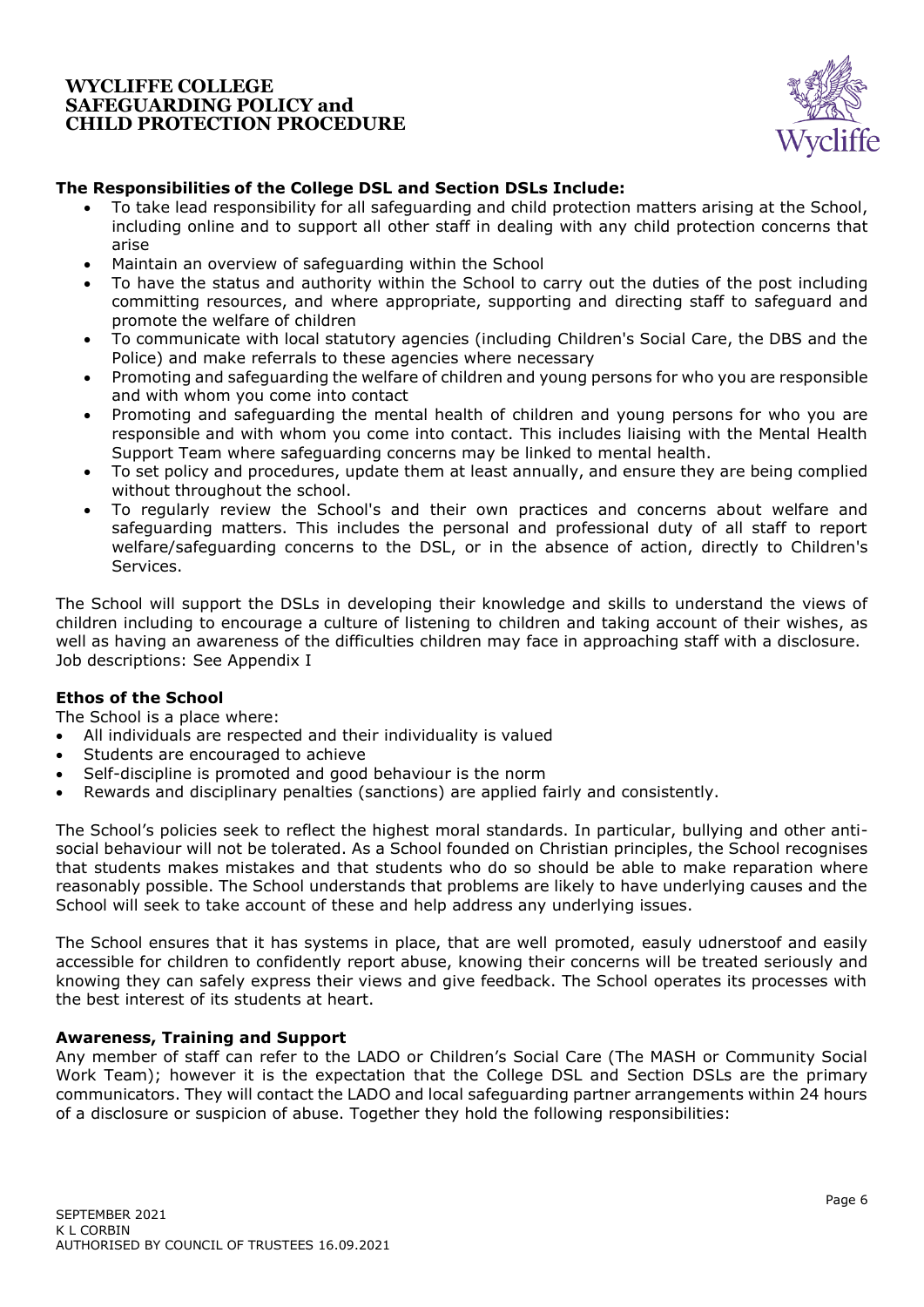

### **Raising Awareness**

- to monitor and review annually, liaising with the Board of Trustees, the effectiveness of the Safeguarding Policy and Child Protection Procedures to ensure that they comply with current best practice
- to ensure parents have access to the Safeguarding Policy and Child Protection Procedures which alerts them to the fact that referrals may be made and explain the role of Wycliffe college in this to avoid later conflict. Available on the school website and a hard copy is provided on request or from reception
- to ensure, where necessary, records are passed on to the receiving school if a student transfers.
- to have good links and working relationship with the local safeguarding partner arrangements and LADO/Police (if a criminal matter) so that staff are aware of local policies and training opportunities and keep staff aware of child protection procedures.

### **Training and Support**

All Staff will receive the yearly interim child Protection and Safeguarding update from the College DSL at the beginning of each academic year (or when they join mid-year), as well as a three-yearly longer update of any changes within Child Protection and Safeguarding nationally and locally, often delivered by an external Safeguarding expert. Training will include online safety and harmful sexual behaviours (including child-on-child sexual violence and harassment). It will also include Prevent awareness training to equip staff to raise concerns appropriately by ensuring all staff have the knowledge and confidence to identify children at risk of being drawn into terrorism; are able to challenge extremist ideas; and know how to refer children and young people for further help. To ensure that:

- all staff, must understand the role of the DSL
- all staff, including Trustees, receive and read at least Part 1 KCSIE (September 2021) and appropriate confirmation of this is recorded and that mechanisms are in place to assist staff to understand and discharge their role and responsibilities as set out in Part One (and Annex B as appropriate)
- Each time Part one of KCSIE is updated by the Department for Education, staff will be updated on the changes via email.
- all staff, including Trustees, receive the Staff Code of Safe Practice
- the DSLs undertake either local safeguarding partner arrangements training or national training (Levels I and Advanced) and undertake regular updates once every two years as a minimum to include inter-agency working, participation in child protection case conferences, supporting children in need, identifying children at risk of radicalisation, record keeping and promoting a culture of listening to children, training in the GSCP's approach to Prevent duties, and harmful sexual behaviours, plus any additional training to remain compliant with new guidance and legislation
- manage and deliver Child Protection training for the Heads and all staff who work with children, and keep records of this training. Any new legislation or updates will be communicated to staff on a regular (at least annual) basis either electronically or through Inset (or both).
- all new staff, including Trustees, temporary staff and volunteers, must be provided with induction training that includes:
	- Wycliffe's Safeguarding and Child Protection Policy, including the Child-on-Child Abuse Policy, Whistleblowing Procedure, and Prevent
	- the Staff Code of Safe Practice, the School's acceptable use of technologies policy, staff/student relationships and communications including the use of social media
	- the identity and role of the College and Section DSLs
	- a copy of at least Part 1 KCSIE September 2021 (and Annex B and Part five as appropriate)
	- ICT & E-Safety Policy, including safe use of Social Media
	- the student behaviour policy (including measures to prevent bullying, including cyberbullying, prejudice-based and discriminatory bullying);
	- Missing Pupil Policy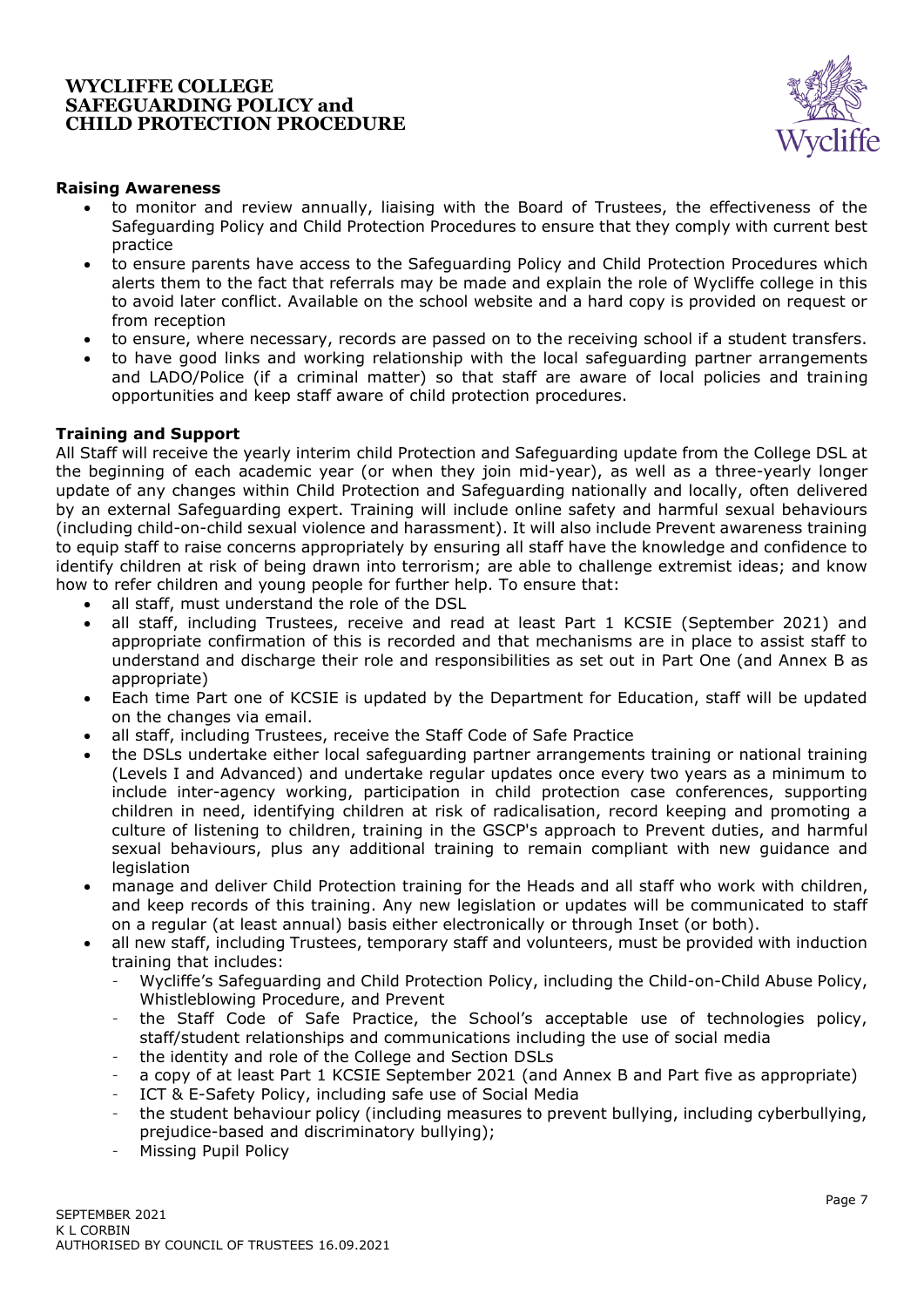

Copies of the above documents are provided to all staff during induction.

### **Referrals**

- to communicate immediately with the local safeguarding partners arrangements whenever an allegation or disclosure is made (current or historical). We do not have any threshold for referrals. We always direct all allegations to Children's Social Care
- to have sound knowledge of the different forms of abuse and a clear understanding of the possible physical and behavioural indicators and know when it is appropriate to make a referral to Children's Social Care (Gloucestershire MASH 01452 426565)
- to ensure all staff are prepared to identify children who may benefit from [Gloucestershire](https://www.gloucestershire.gov.uk/health-and-social-care/children-young-people-and-families/early-help-and-targeted-support/early-help-advice-guidance-and-support/) Early [Help.](https://www.gloucestershire.gov.uk/health-and-social-care/children-young-people-and-families/early-help-and-targeted-support/early-help-advice-guidance-and-support/) Early Help means providing support as soon as a problem emerges at any point in a child's life, from the foundation years through to the teenage years.
- to ensure that in all cases of actual or alleged harm to a student, the Local Authority Safeguarding Procedures are followed. This will involve contacting the LADO, should the allegation be against a member of staff, otherwise referring to Children's Social Care. The function of the LADO is to provide advice and preside over the investigation of any allegation or suspicion of abuse directed against anyone working in a school. Gloucestershire's LADO can be contacted on 01452 426994.
- to inform the Heads of all cases of actual or suspected abuse. The only exception to this would be if the Heads were implicated in the concerns, in which case, the Head would not be informed and the matter would be referred directly to the Chair of Trustees.
- to act as a focal point for liaison with Children's Social Care and other authorised agencies, ensuring that full and prompt sharing of information is provided at the time of referral and that the referral is confirmed in writing under confidential cover
- to act as a source of support, advice and expertise within School on matters of Child Protection and welfare
- ensure that clear, detailed written records of welfare concerns about students are on CPOMS and any paper work is kept secure and in a locked location
- refer cases where a crime may have been committed to the Police as required. When to call the [Police \(NPCC\)](https://www.npcc.police.uk/documents/Children%20and%20Young%20people/When%20to%20call%20the%20police%20guidance%20for%20schools%20and%20colleges.pdf)
- refer cases where a person is dismissed or left due to risk/harm to a child to the Disclosure and Barring Service as required.

This needs to be carried out in order to inform relevant agencies of any allegations of serious harm or abuse of any person living, working or looking after children at the premises (whether that allegation relates to harm or abuse committed on the premises or elsewhere), or any other abuse which is alleged to have taken place on the premises and of the action taken in respect of these allegations. The school will endeavour to report any allegations or concern as immediately as possible but definitely within seven days.

For those children who have need of additional support or input from external agencies the school will work with local processes and procedures.

## <span id="page-7-0"></span>**'WHISTLEBLOWING' PROCEDURE / CONCERNS ABOUT SAFEGUARDING PRACTICES IN SCHOOL**

All staff (including Trustees, supply staff, agency staff and volunteers) should be aware of their duty to raise concerns, where they exist, about the management of Child Protection in School, which may include the attitude or actions of colleagues. The School aims to ensure there is a culture of safety and raising concerns and an attitude of 'it could happen here'.

If staff have safeguarding concerns about another staff member (including supply staff, staff, agency staff, and volunteers and contractors), then this should be referred to the Head in the first instance.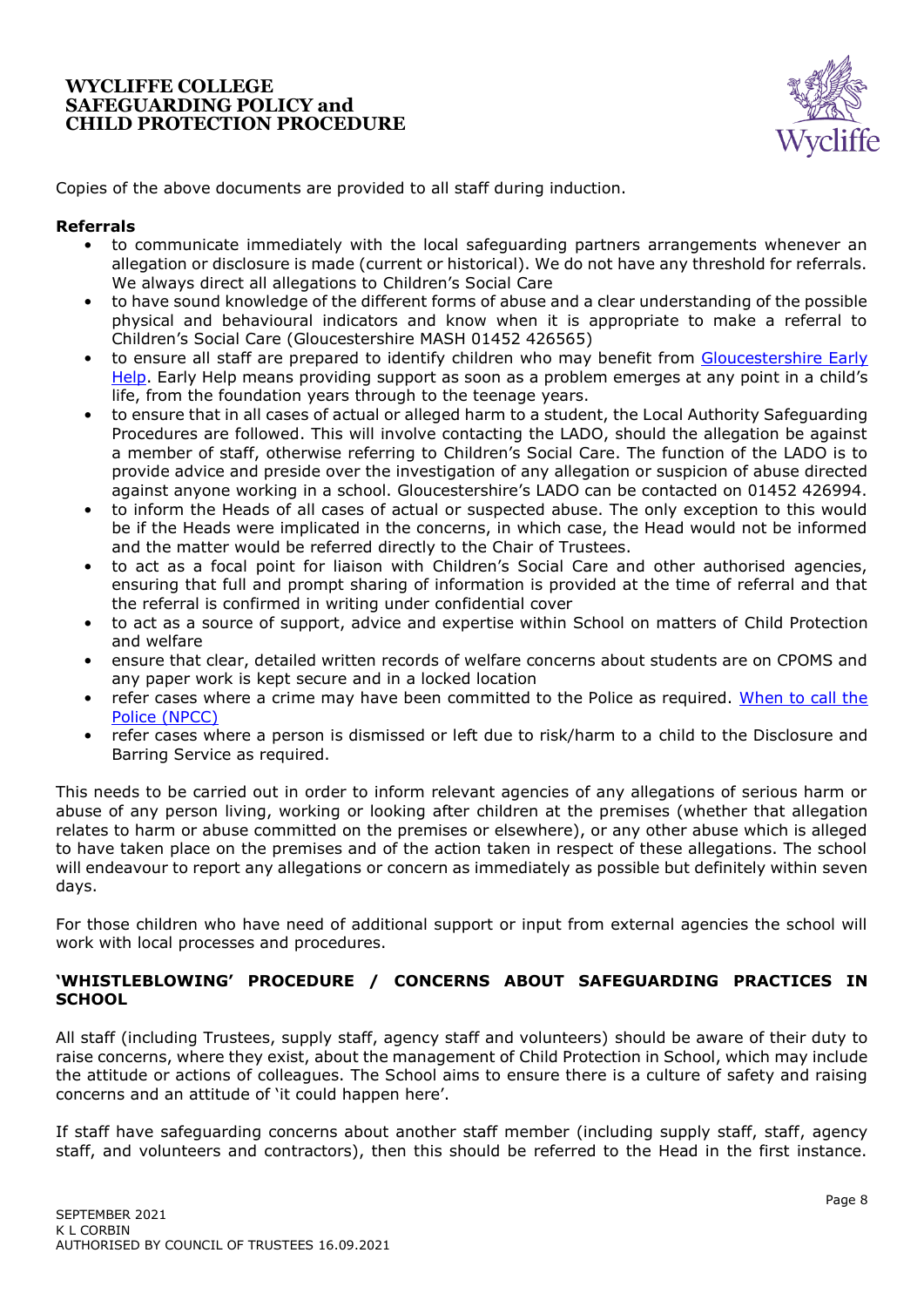

Where there are concerns about the Head, this should be referred to the Chair of Trustees. In the event of allegations of abuse being made against the Head, staff are referred to the procedures below regarding managing allegations of abuse against staff (including supply staff, agency staff, volunteers, and contractors) and refer the matter directly to the LADO.

If the member of staff reporting suspicions remains unsatisfied by a decision not to act by the Heads and the DSLs, or where staff have concerns about poor or unsafe practices and potential failures in the School's safeguarding systems, they should raise this concern in accordance with the School's **Whistleblowing Procedure** and may also report concerns directly to Children's Social Care. He or she will be considered to have acted as a responsible citizen and will not be held accountable for undermining a school decision. There will be no disciplinary action taken against a member of staff for making such a report provided that it is done in good faith.

## **The phone number for referral – Gloucestershire MASH – is 01452 426565**

Where a staff member or volunteer feels unable to raise an issue with the School or feels that their genuine concerns are not being addressed, other whistleblowing channels may be open to them; see Whistleblowing Policy.

The NSPCC whistleblowing helpline is available to staff who do not feel able to raise concerns regarding safeguarding failures internally. Staff can call 0800 028 0285 – line is available from 8:00 AM to 8:00PM, Monday to Friday and Email: [help@nspcc.org.uk](mailto:help@nspcc.org.uk)

See link: [NSPCC Whistleblowing Advice Line](https://www.nspcc.org.uk/keeping-children-safe/reporting-abuse/dedicated-helplines/whistleblowing-advice-line/)

### <span id="page-8-0"></span>**CHILD PROTECTION PROCEDURES AND GUIDANCE (INCLUDING TYPES OF ABUSE)**

#### **What is Safeguarding?**

Safeguarding and promoting the welfare of children is defined as protecting children from maltreatment; preventing impairment of children's mental and physical health or development; ensuring that children grow up in circumstances consistent with the provision of safe and effective care; and taking action to enable all children to have the best outcomes.

#### **What is Child Protection?**

Child Protection is one very important aspect of safeguarding. It refers to the activity which is undertaken to protect specific children who are suffering, or at risk of suffering, significant harm.

#### **What is Significant Harm?**

The Children Act 1989 introduced the concept of significant harm as the threshold that justifies compulsory intervention by statutory agencies in family life in the best interests of children. There are no absolute criteria on which to rely when judging what constitutes significant harm. Sometimes it might be a single traumatic event but more often it is a compilation of significant events which damage the child's physical and psychological development. Decisions about significant harm are complex and require discussion with the statutory agencies.

#### **Scope and Purpose of these Procedures**

These procedures apply to the Trustees, Heads, all staff (including supply and peripatetic staff), agency staff and volunteers working for and on behalf of Wycliffe College and explain what action should be taken if there are concerns that a child is or might be suffering harm. A child is a person under 18 years but the principles of these procedures apply also to vulnerable young adults over 18 years.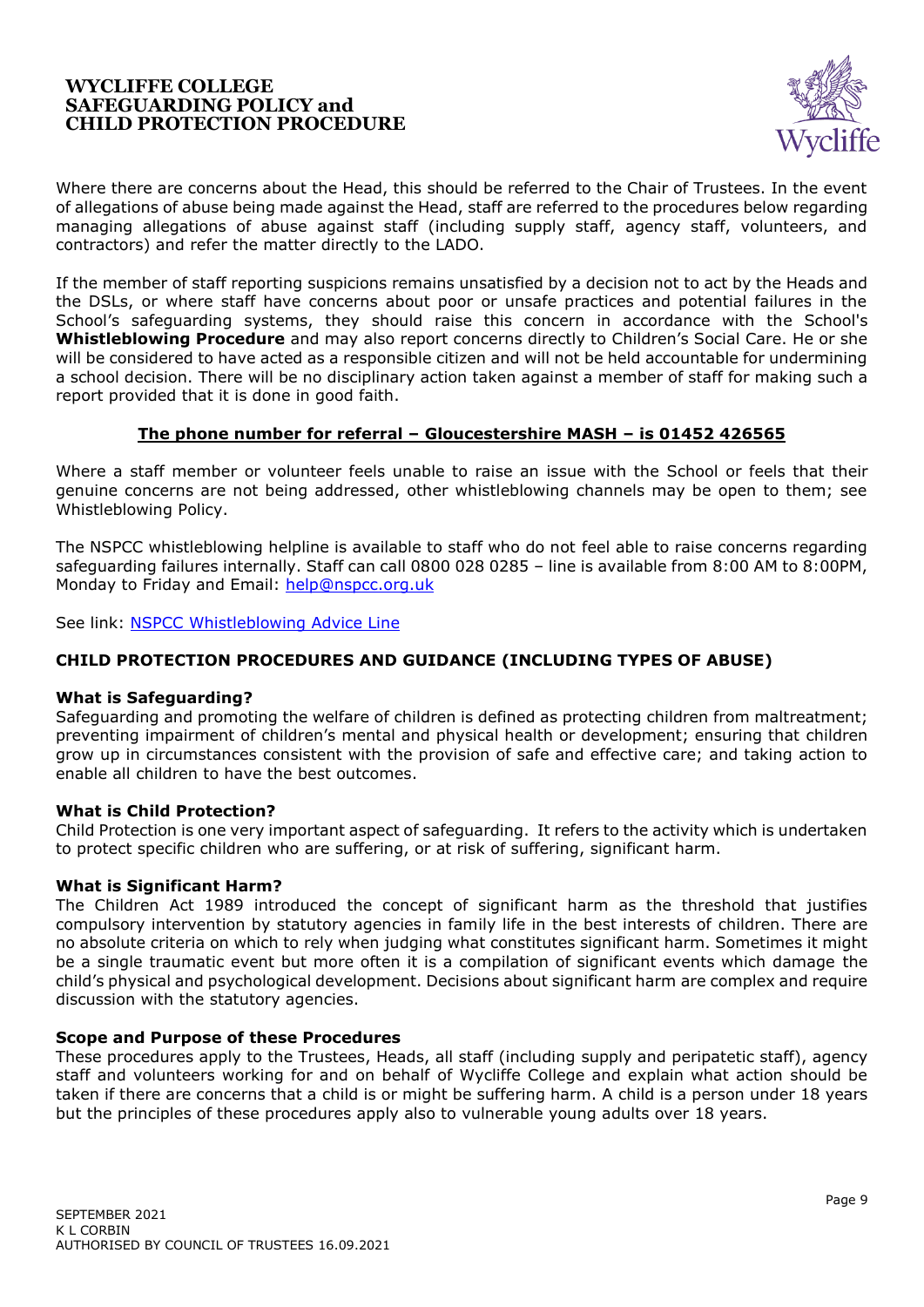

As well as this policy, the College has extensive arrangements to fulfil other Safeguarding and Welfare policies and procedures including Early Help Strategies within the pastoral system.

The procedures are available to parents on request or via the School website.

### **What Constitutes Child Abuse?**

All College staff should be aware that abuse, neglect, exploitation and safeguarding issues are rarely standalone events that can be covered by one definition or label. In most cases multiple issues will overlap with one another. [What to do if you're worried a child](https://assets.publishing.service.gov.uk/government/uploads/system/uploads/attachment_data/file/419604/What_to_do_if_you_re_worried_a_child_is_being_abused.pdf) is being abused. The [NSPCC](https://www.nspcc.org.uk/) website also provides useful additional information on abuse and neglect and what to look out for. 'What school and college staff should look for' can be found in Paragraph 19 of Keeping Children Safe in Education [\(September 2021\).](https://assets.publishing.service.gov.uk/government/uploads/system/uploads/attachment_data/file/1007260/Keeping_children_safe_in_education_2021.pdf)

Abuse is a form of maltreatment of a child. Somebody may abuse or neglect a child by inflicting harm, or by failing to act to prevent harm. They may be abused by an adult or adults, or another child or children. Please consider that an abuser could also be female. Children may be abused in a family (e.g. witnessing domestic violence) or in an institutional community setting by those known to them, or more rarely by others (e.g. via the internet). Abuse can take place wholly online or technology may be used to facilitate offline abuse.

Staff in the School are alert to the possible indications or signs of possible abuse, which may include:

- Signs of looking unwashed, undernourished, weight loss etc; inappropriate clothing for the conditions
- Changes in behaviour depression or withdrawn behaviour or attention seeking behaviour
- Fearful behaviour fear of specific people places, fear of separation etc.
- Mentioning being left alone or unsupervised
- Regressive or aggressive behaviour e.g. bed-wetting or severe temper outbursts that are out of character
- Mood swings
- Changes of friendship group
- Persistent or multiple bruising in unexpected places, that cannot be explained by normal childhood activity
- Minor injuries in unlikely places
- Burns, scalds or bites
- Delay in seeking access to medical care/treatment
- Excessive preoccupation with sexual matters
- Knowledge of sexual matters inappropriate for age of child
- Promiscuous behaviour
- Sexually explicit or otherwise disturbing creative writing or artwork
- Expression of opinions that are at odds with our shared values, and which may be tantamount to, or explicitly inciting violence and/or illegal acts.

The above list is by no means exhaustive, and it is important to be aware that there may be other circumstances, not amounting to abuse, which give cause for serious concern about the welfare of students. Questions of the young person being in moral danger, being uncared for, engaging in antisocial or inappropriate behaviour and so on may be referred to the Section DSL, who will discuss the matter with the Section DSL and the Heads, and through them, as necessary, to Children's Social Care. Such cases may also be referred to the Medical Centre and through them to Children's Social Care. Staff are well advised to look beyond the setting - what is happening in other areas of the child's life?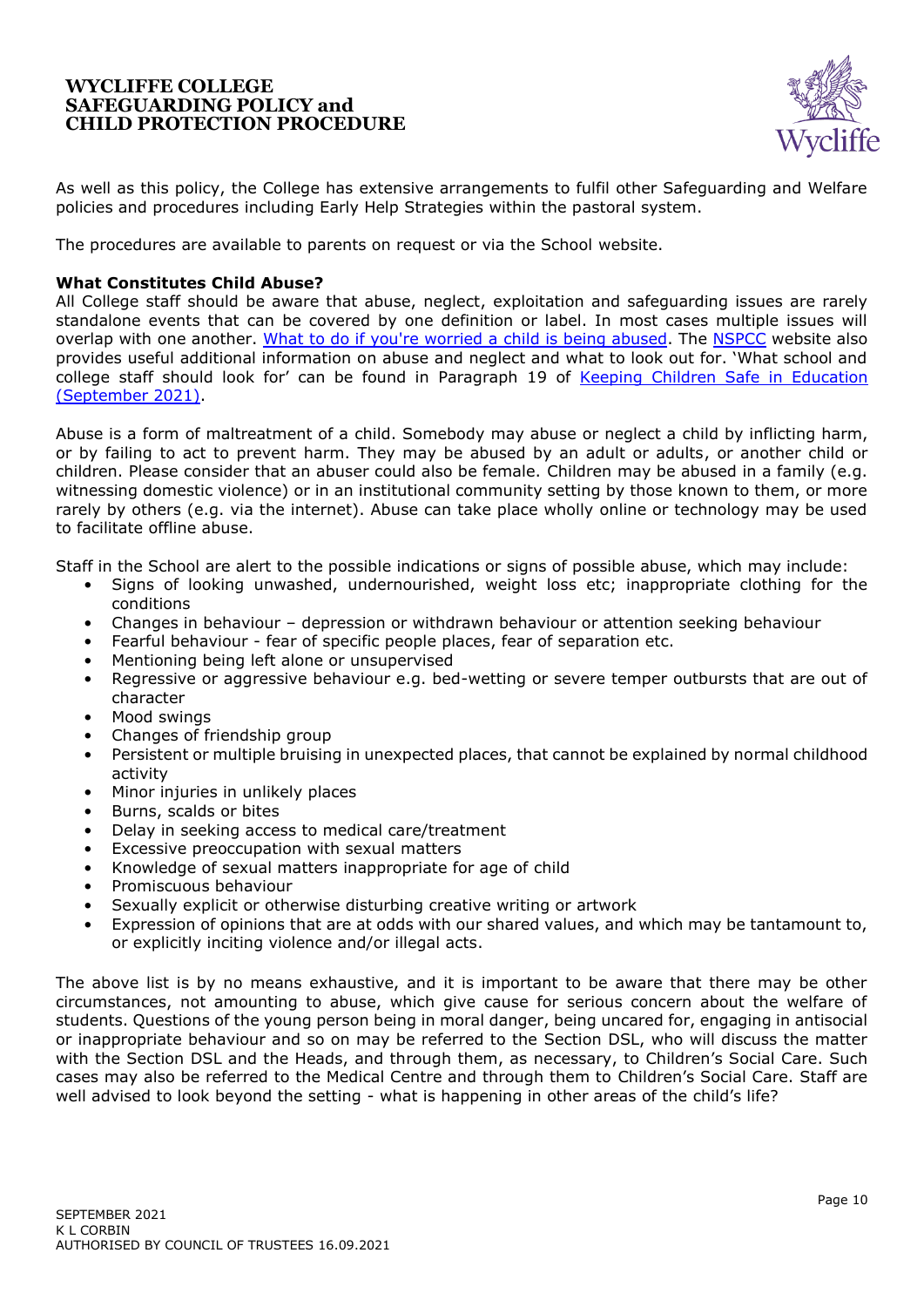

See Appendix II for definition and more detail of the following types of abuse:

- Emotional abuse
- Neglect
- Sexual abuse and sexual harassment
- Domestic abuse
- Physical abuse
- Child-on-Child
- Female Genital Mutilation (FGM)
- So-called 'Honour Based' Abuse (including forced marriage)

Appendix II also contains further informatron regarding the following specific safeguarding concerns:

- Child Sexual Exploitation (CSE)
- Child Criminal Exploitation (CCE)
- **County Lines**
- Sharing of nudes and/or semi-nudes
- Upskirting
- Serious violence
- **Cybercrime**
- Modern Slavery
- Homelessness
- Children missing education
- Child abduction and community safety incidents
- Children and the court system
- Children with family members in prison

Concerns regarding any of the above safeguarding issues should be reported using the procedures set out in this policy. Alternatively, staff should first discuss their concerns with the Section DSL or College DSL who will consider the appropraite course of action. Staff should not assume that someone else will act; safeguarding is everyone's responsibility.

# <span id="page-10-0"></span>**CONTEXTUAL SAFEGUARDING**

Safeguarding incidents and/or behaviours can be associated with factors outside the school and/or can occur between children outside the school. All staff, but especially the DSLs should consider the context within such incidents and/or behaviours occur and whether children are at risk of abuse or exploitation in situations outside their families. Extra-familial harms take a variety of different forms and children can be vulnerable to multiple harms including (but not limited to) CSE, CCE, and serious youth violence. This is known as 'contextual safeguarding', which simply means assessments of children should consider whether wider environmental factors are present in a child's life that are a threat to their safety and/or welfare. Children's social care assessments should consider such factors, and therefore it is important that the school provides as much information as possible to Children's Social Care as part of the referral process. This will allow any assessment to consider all the available evidence and the full context of any abuse to enable consideration of all the available evidence and the full context of any abuse. Additional information regarding contextual safeguarding is available here: [Contextual Safeguarding.](https://contextualsafeguarding.org.uk/wp-content/uploads/2020/03/A-Legal-Framework-for-Implementing-Contextual-Safeguarding_190320_073228-1.pdf)

As a school we also need to be mindful of local environmental safeguarding issues which may arise such as county lines, gang culture and we will be alert to this through ongoing training and through liaising **GSCP**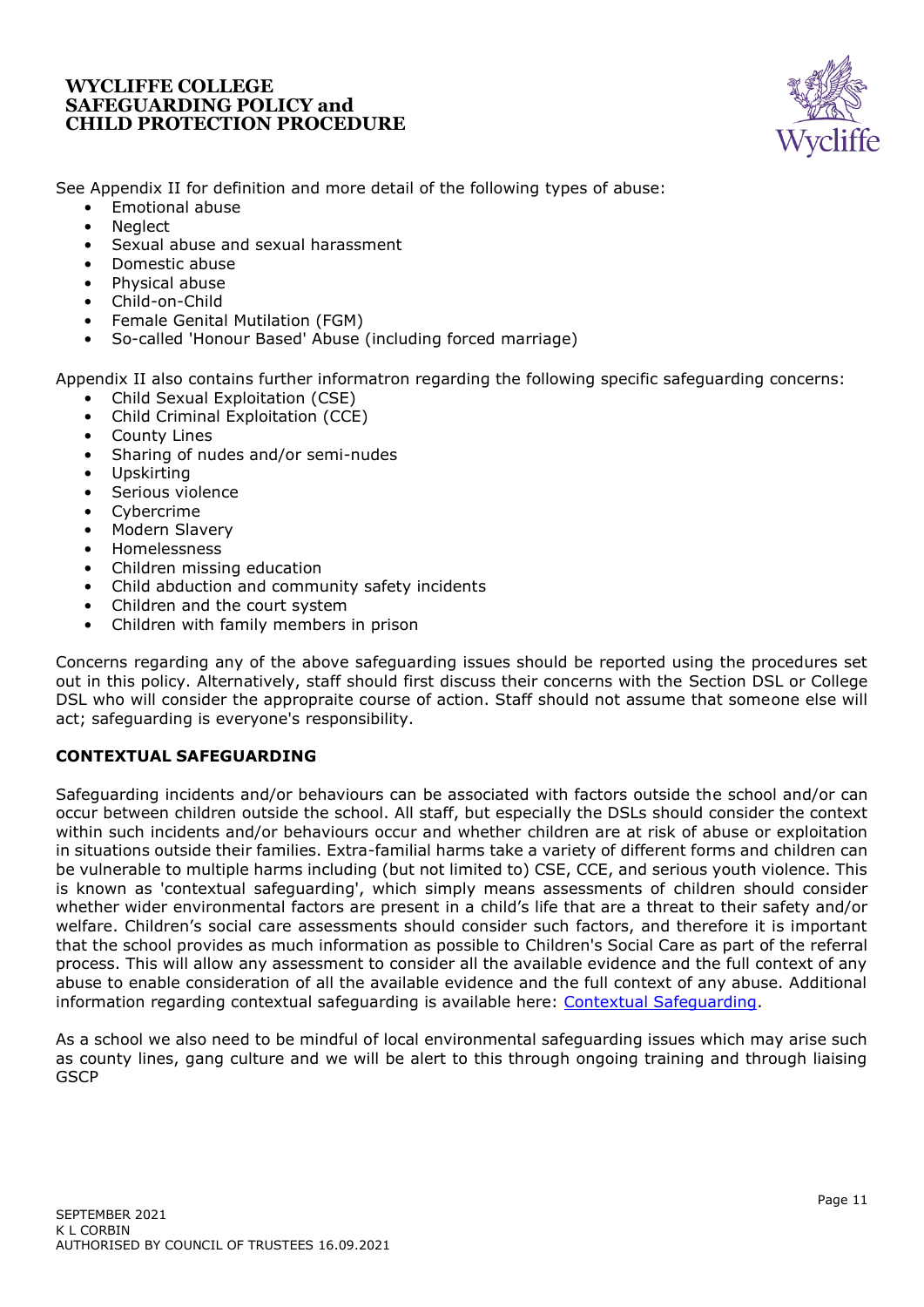

### <span id="page-11-0"></span>**EARLY HELP**

Early help means providing support as soon as a problem emerges at any point in a child's life, from the foundation years through to the teenage years (Early Help).

Any child may benefit from Early help but all staff should all staff should be particularly alert to the potential need for early help for a child who:

- Is disabled or has certain health conditions and has specific additional needs
- Has special educational needs (whether or not they have a statutory education, health, and care plan)
- Has a mental health need
- Is a young carer
- Is showing signs of being drawn in to anti-social or criminal behaviour, including gang involvement and association with organised crime groups or county lines
- Is frequently missing/goes missing from care or from home
- Is misusing drugs or alcohol themselves
- Is at risk of modern slavery, trafficking, or sexual or criminal exploitation
- Is in a family circumstance presenting challenges for the child, such as substance abuse, adult mental health problems or domestic abuse
- Has returned home to their family from care
- Is showing early signs of abuse and/or neglect
- Is at risk of being radicalised or exploited
- Has a family member in prison, or is affected by parental offending
- Is experiencing, or is at risk of experiencing family ostracism
- Is at risk of 'honour'-based abuse such as Female Genital Mutilation or Forced Marriage
- Is a privately fostered child
- Is persistently absent from education, including persistent absences for part of the school day.

Staff vigilance may identify children who may not reach external agencies' thresholds for intervention but still need help to protect and promote their welfare in and out of school. In the first instance, staff who consider that a student may benefit from Early Help should discuss this with the DSL. The DSL will consider the appropriate action to take in accordance with local procedures. Information can be found at the following link.

#### [Gloucestershire's Levels of Intervention Guidance \(Version 7.0](https://www.gloucestershire.gov.uk/media/2103929/gloucestershire-revised-loi-guidance-v7-jan-2021.pdf) - January 2021)

The DSL will support staff in liaising with external agencies and professionals in an inter-agency assessment, as appropriate. If Early Help is appropriate, the matter will be kept under review and consideration given to a referral to children's social care if the student's situation does not appear to be improving.

#### **Concerns Regarding a Student's Mental Health**

The School has an important role to play in supporting the mental health and wellbeing of its students. All staff should also be aware that mental health problems can, in some cases, be an indicator that a child has suffered or is at risk of suffering abuse, neglect or exploitation.

Where children have suffered abuse and neglect, or other potentially traumatic adverse childhood experiences, this can have a lasting impact throughout childhood, adolescence and into adulthood. It is key that staff are aware of how these children's experiences, can impact on their mental health, behaviour and education.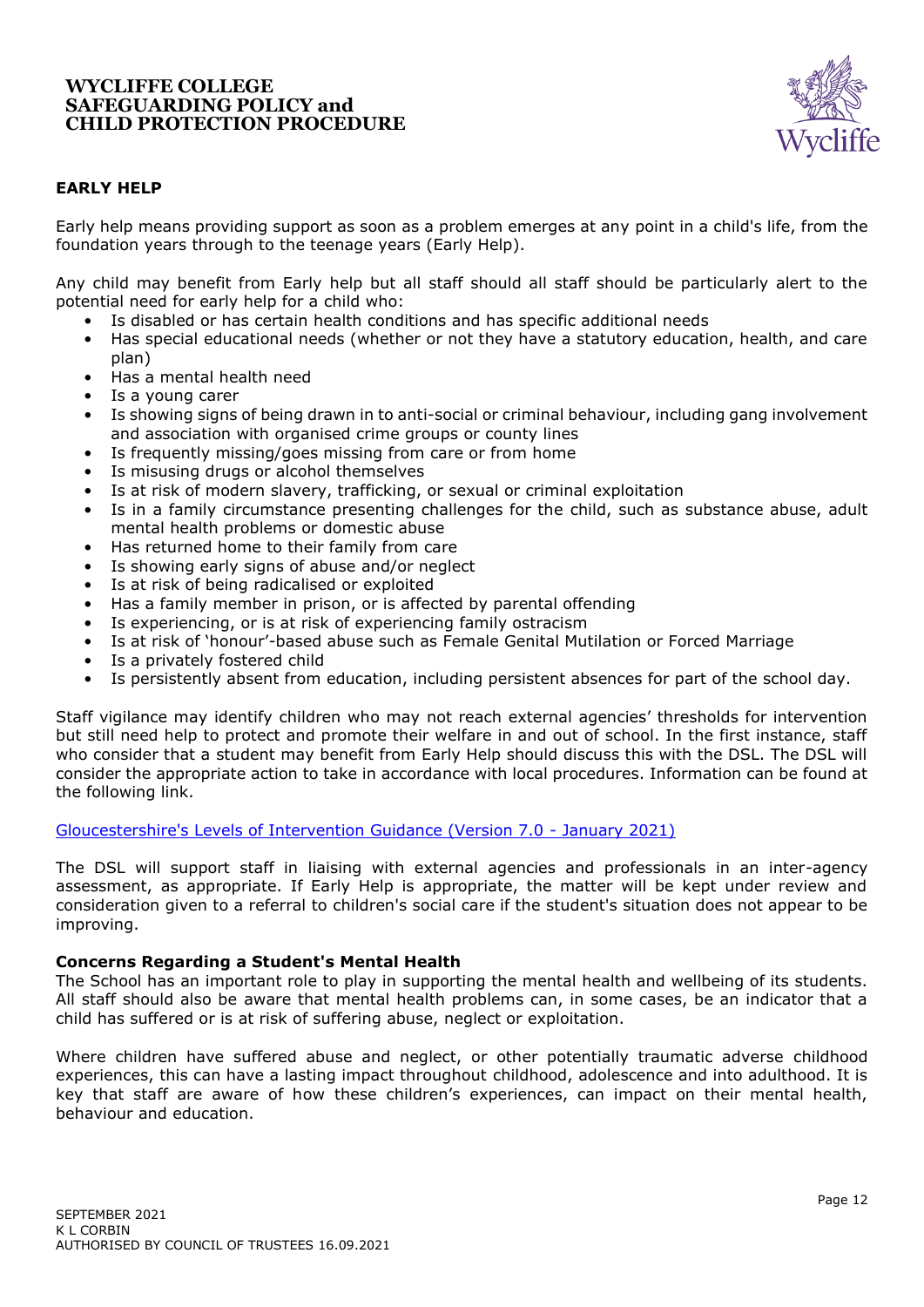

Only appropriately trained professionals should attempt to make a diagnosis of a mental health problem. Staff however, are well placed to observe children day-to-day and identify those whose behaviour suggests that they may be experiencing a mental health problem or be at risk of developing one. Staff have access to a range of advice to help them identify children in need of extra mental health support, this includes working with external agencies. More information can be found the DfE's [Mental health and](https://assets.publishing.service.gov.uk/government/uploads/system/uploads/attachment_data/file/755135/Mental_health_and_behaviour_in_schools__.pdf) [behaviour in schools](https://assets.publishing.service.gov.uk/government/uploads/system/uploads/attachment_data/file/755135/Mental_health_and_behaviour_in_schools__.pdf) guidance.

If staff have a mental health concern about a child that is also a safeguarding concern, immediate action should be taken, following the usual safeguarding procedures set out in this policy or by speaking to the DSL or College DSL in the first instance.

### **Preventing Radicalisation of a Student**

Protecting children from the risk of radicalisation should be seen as part of schools' wider safeguarding duties and is similar in nature to protecting children from other forms of harm and abuse. During the process of radicalisation, it is possible to intervene to prevent vulnerable people being radicalised.

Further information regarding radicalisation, extremism and terrorism, including definitions, can be found at Appendix II.

As with managing other safeguarding risks, staff should be alert to changes in children's behaviour which could indicate that they may be in need of help or protection. School staff should use their professional judgement in identifying children who might be at risk of radicalisation and act proportionately which may include making a referral to the Channel programme. Staff should follow the School's normal safeguarding referral processes where there are concerns about children being drawn into terrorism, by discussing the matter with the DSL.

Radicalisation and violent extremism could cause harm or have the potential to cause harm to the child and others. Under the Prevent Duty (2015) the school will report in line with the recommended policies and procedures to the local safeguarding partner arrangements through the MASH and the local Police force (Tel: 101) to speak to Prevent Officer. The Counter Terrorism Police website [Act Early](http://www.actearly.uk/) is helpful. The DfE dedicated telephone number for non–emergency advice for staff and Trustees is 020 7340 7264 and the email is: [counter-extremism@education.gsi.gov.uk.](mailto:counter-extremism@education.gsi.gov.uk)

The School, in recognition that students may be at risk of beign drawn into terrorism or other forms of extremism, carries out risk assessments (following consultation with local partners, such as the Police) of the potential risk in the local area. Such risk assessments are discussed with the Head, DSL and the Safeguarding Trustee to ensure that School's safeguarding arrangements are sufficiently robust to help prevent children from being drawn into terrorism sre are regularly revised.

#### **Risk of Serious Violence**

All staff should be aware of indicators, which may signal that children are at risk from, or are involved with serious violent crime. These may include increased absence from school, a change in friendships or relationships with older individuals or groups, a significant decline in performance, signs of self-harm or a significant change in wellbeing, or signs of assault or unexplained injuries.

If staff have concerns about a child (as opposed to being in immediate danger) they should, where possible, speak to the DSL or College DSL to agree a course of action, although staff can make a direct referral to Children's Social Care if necessary.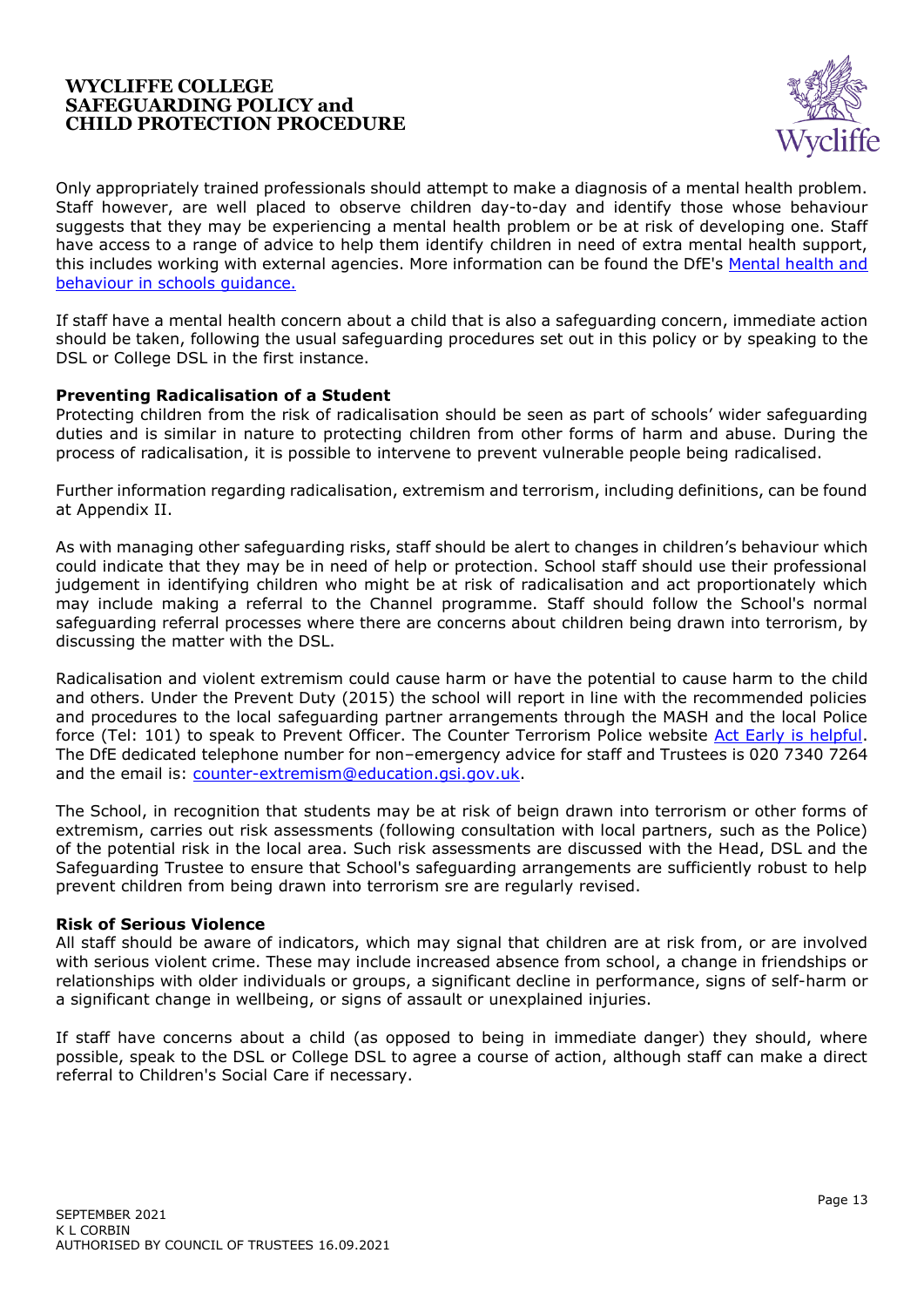

### **Discovered Cases of FGM**

Staff must report to the Police cases where they discover that an act of FGM appears to have been carried out on a student. Unless the member of staff has good reason not to, they should still consider and discuss any case with the DSL and involve Children's Social Care as appropriate. Staff are referred to Appendix II of this policy for more information on FGM, including the procedures to be followed where a child is suspected to be at risk of FGM.

### **Incident of Nudes and Semi-nudes being Shared by Students**

All members of staff in an education setting have a duty to recognise and refer any incidents involving nudes and semi-nudes and will be equipped with the necessary safeguarding training and support to enable them to recognise concerns.

For this purpose, 'sharing nudes/semi-nudes' means the sending or posting of nude or semi-nude images, videos, or live streams by children under the age of 18 online. This could be via social media (including Snapchat), gaming platforms, chat apps (including WhatsApp and iMessage) or forums. It could also involve sharing between devices via services like Apple's AirDrop which works offline. The sharing of nudes and semi-nudes may happen publicly online, in 1:1 messaging or via group chats and/or via closed social media accounts. The images, videos or live streams may include more than one child. Any direct disclosure by a child will be taken seriously and staff will ensure the child is feeling comfortable and will only ask appropriate and sensitive questions, in order to minimise further distress or trauma to them.

If staff are notified or become aware of an incident of nudes or semi-nudes being shared by a student or of a student, they should refer the incident to the DSL as soon as possible.

The DSL will follow the DDMSC / UKIS guidance "Sharing nudes and semi-nudes: advice for education settings working with children and young people" (December 2020) when responding to a report of sharing nudes and/or semi-nudes. This will include:

- Holding an initial review meeting with appropriate staff. This may include the staff member(s) who heard the disclosure and the safeguarding or leadership team who deal with safeguarding concerns
- Carrying out interviews with the children involved (if appropriate).
- Informing parents and carers at an early stage and keep them involved in the process in order to best support the student unless there is good reason to believe that involving them would put the child at risk of harm. Any decision not to inform them should be made in conjunction with other services such as children's social care and/or the police, who would take the lead in deciding when they should be informed.
- Carrying out a risk assessment to determine whether there is a concern that a child has been harmed or is at risk of immediate harm at any point in the process
- If not, the incident can be handled in school in accordance with the "sharing nudes" guidance and the School's Child Protection and Behaviour policies.
- If it is determined that there is a risk of harm, the DSL must make a referral to children's social care and/or the police immediately.

All incidents relating to nudes and semi-nudes being shared need to be recorded, whether they have been referred externally or not. Schools must record the reason for not reporting incidents externally and ensure it is signed off by the Head. Records will be kept in line with statutory requirements set out in KCSIE and local safeguarding procedures. No copies of imagery will be taken or retained.

This guidance does not apply to the sharing of images of children under 18 by an adult over 18 as this constitutes child sexual abuse. In the event that staff become aware of such an incident, they should notify the DSL immediately, who should always inform the Police as a matter of urgency.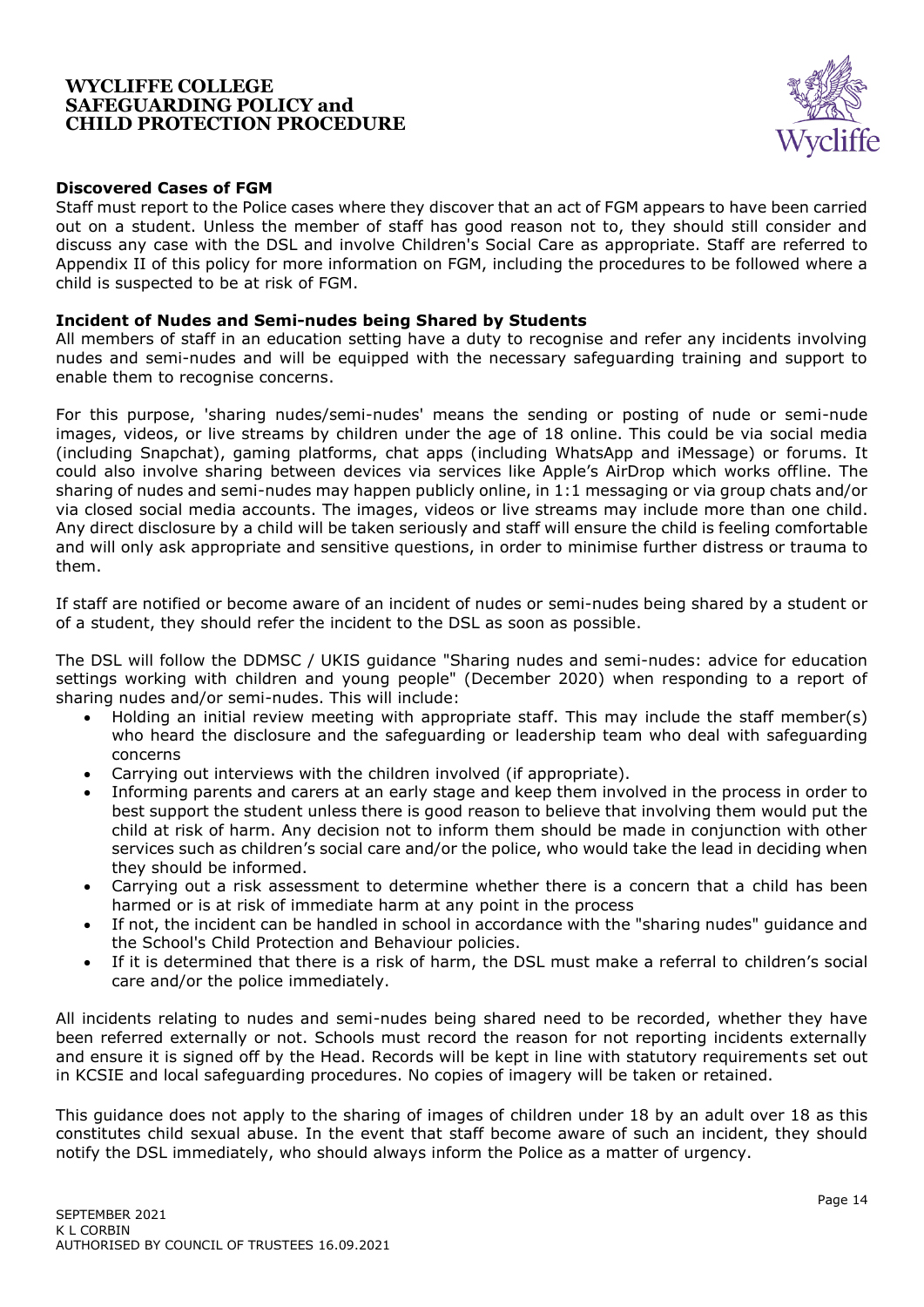

### **Children with Special Educational Needs**

Children with Special Educational Needs and Disabilities (SEND) and certain health conditions can face safeguarding challenges. Staff need to be aware that additional barriers that these children face such as communication barriers (inlcuding reporting concerns and abuse), that they may be disproportionately impacted by behaviours such as bullying without displaying symptoms and assumptions that indicators of possible abuse such as behaviour, mood, injury relate to the child's disability without further explanation.

There's a concern sometimes that, for children with SEND, that their SENDneeds are seen first, and the potential for abuse second. The EHA (Early Help Assessment) Tool should be used where the root causes of abuse may be underlying and beyond SEN issues and behaviour.

#### **Looked after Children**

The most common reason for children becoming looked after is as a result of abuse and/or neglect. Governing bodies and proprietors should ensure that staff have the skills, knowledge and understanding necessary to keep looked after children safe.

In particular, they should ensure that appropriate staff have the information they need in relation to a child's looked after legal status (whether they are looked after under voluntary arrangements with consent of parents or on an interim or full care order) and contact arrangements with birth parents or those with parental responsibility. They should also have information about the child's care arrangements and the levels of authority delegated to the carer by the authority looking after him/her. The designated safeguarding lead should have details of the child's social worker and the name of the virtual school head in the authority that looks after the child. When it becomes necessary, we shall follow statutory guidelines and ensure all staff are appropriately trained.

Staff have a duty to be responsible in promoting the welfare of students at all times and to take action to safeguard their welfare.

Key points:

- Be vigilant
- Listen to children
- Observe changes in attitude or behaviours
- Respond to specific concerns at any early stage self-harming, depression, eating disorders etc.
- Report any concerns to the appropriate designated professional
- Do not conduct any own investigations but contact relevant agencies who will have the authority to do so
- Be prepared to whistle blow if you have any concerns about the conduct of volunteers of colleagues in respect of their handling of children
- Be open to the potential of child-on-child abuse
- Understand the potential for "grooming"

#### **Children Missing from Education**

A child going missing from education, particularly persistently, can be a vital warning sign to a range of safeguaring issues including abuse, neglect, sexual abuse, CSE, and/or CCE, or mental health problems. It is therefore important that the School's response to such absence supports identifying such abuse and helps prevent the risk of them going missing in the future. The appropriate safeguarding procedures will be used for children who go missing from school, particularly on repeat occasions. Staff are aware of potential triggers such as travelling to conflict zones, FGM, forced marriages etc.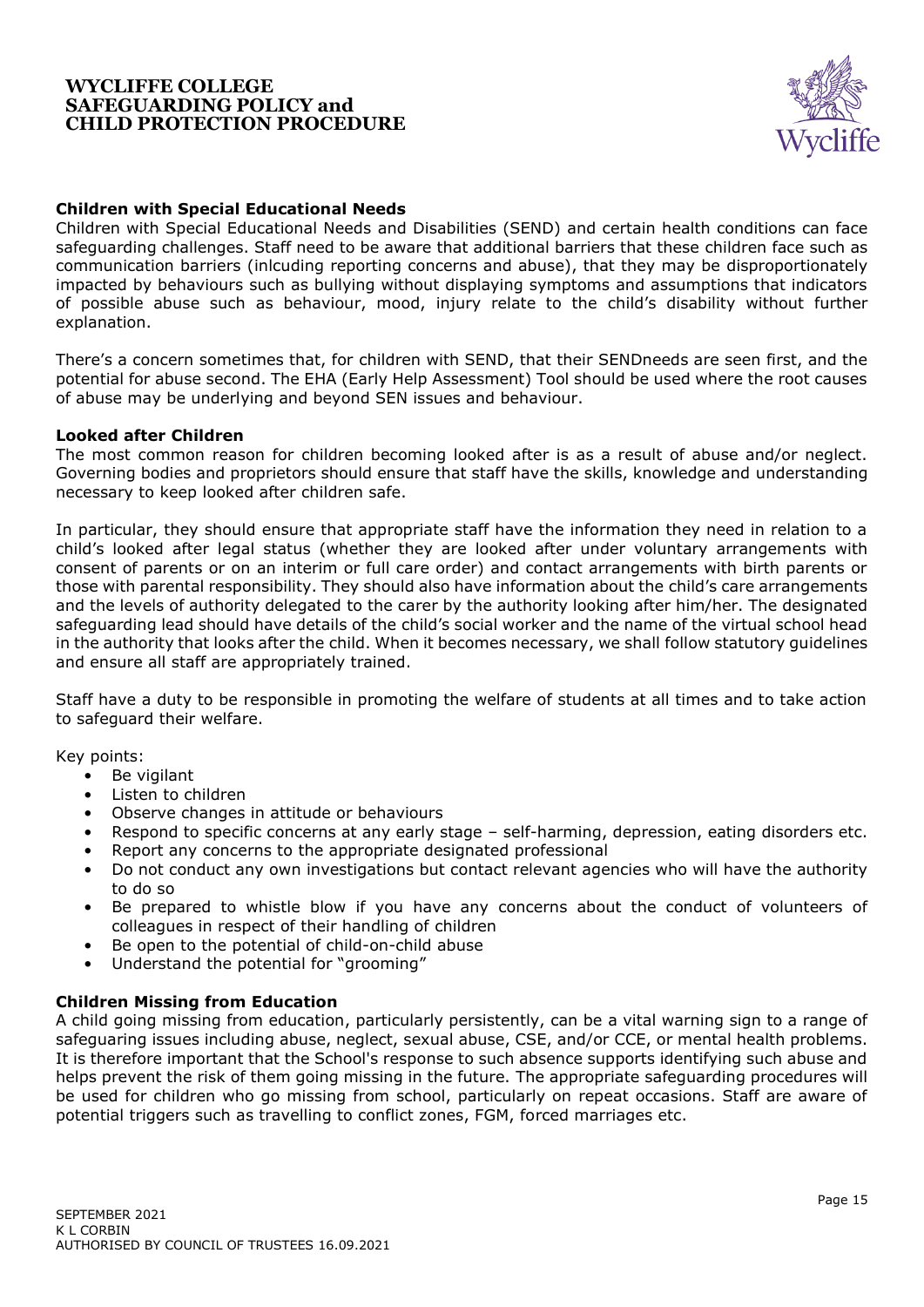

The Missing Pupil Policy ensure that all measures are taken to monitor attendance and provide guidance to all staff when a student is missing from lessons or house. In addition, Wycliffe college is cognisant of the 'Statutory guidance on children who run away and go missing from home or care' - January 2014 and Working Together to Safeguard Children 2018 and all matters of this type are referred to the College or Section DSL, who will liaise with the appropriate Deputy Head and Head in each case.

Wycliffe College will hold more than one emergency contact for each child with two being the expected level of contact including phones and emails wherever possible.

If a child is failing to attend school regularly or has been absent without the school's permission for a continuous period of 10 school days or more, then the local authority will be notified of the absence.

The local authority will be notified when a student is deleted from the admission register / school register. This will be acted upon as soon as the grounds for deletion are met, but no later than deleting the student's name.

#### **Safeguarding Concerns for Children who Move School or 'Disappear'**

If we become aware that a UK based child is missing from education (CME), in whatever capacity, and we need to check their educational status, we should make enquiries with the Access to Education Team at Gloucestershire County Council. They can be contacted at:

Access to Education Team Shire Hall Westgate Street Gloucester GL1 2TP Tel 01452 328774 / 426015 [missingpupils@gloucestershire.gov.uk](mailto:missingpupils@gloucestershire.gov.uk)

Link to school CME advice and referral form: [Children Missing Education and Missing pupils](https://www.gloucestershire.gov.uk/media/2107187/cme-guide-july-2020.pdf) [Gloucestershire School CME Referral Form](https://www.gloucestershire.gov.uk/media/15312/cme-referral-form-schools.docx)

If a non-UK national is missing from education and they have a Child Protection plan in place we will endeavour to pass on the information to the appropriate authorities, probably through the child's Guardian.

In addition, the UK Visa and Immigration service will be informed in line with HTS (Highly Trusted Status) procedures where appropriate.

See the link below for further guidance:

#### [Children missing education -](https://www.gov.uk/government/uploads/system/uploads/attachment_data/file/550416/Children_%20Missing_Education_-_statutory_guidance.pdf) Statutory guidance

#### **Children with a Social Worker**

Children may need a social worker due to safeguarding or welfare needs. Children may need this help due to abuse, neglect and complex family circumstances. A child's experiences of adversity and trauma can leave them vulnerable to further harm, as well as educationally disadvantaged in facing barriers to attendance, learning, behaviour, and mental health.

Local authorities should share the fact a child has a social worker, and the DSL will hold and use this information so that decisions can be made in the best interests of the child's safety, welfare, and educational outcomes. This should be considered as a matter of routine.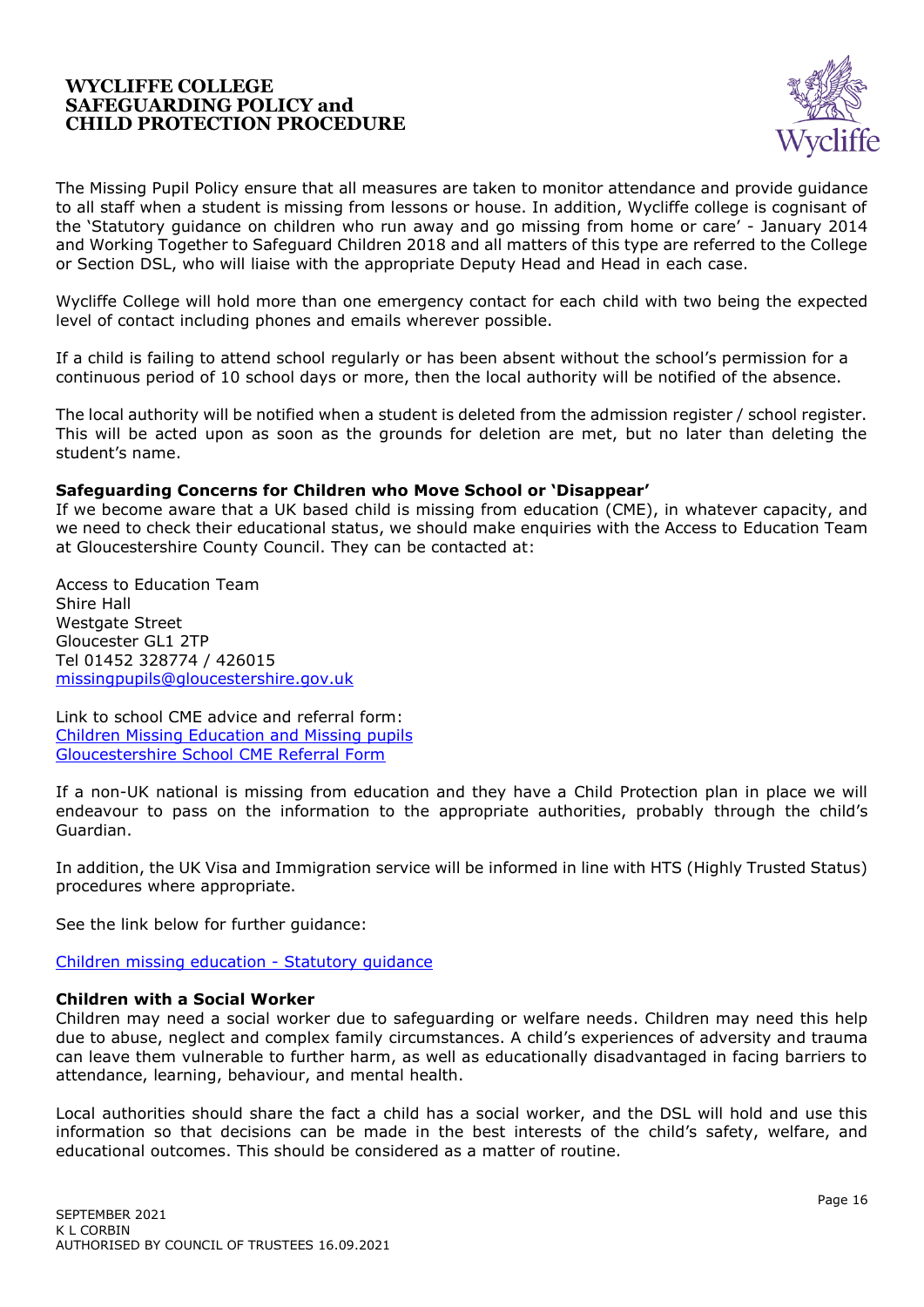

Where children need a social worker, this should inform decisions about safeguarding (for example, responding to unauthorized absence or missing education where there are known safeguarding risks) and about promoting welfare (for example, considering the provision of pastoral and/or academic support, alongside action by statutory services).

#### **Close 1:1 Teaching**

For example, in 1:1 teaching in Performing Arts or Specialist Sports Coaching, refer to Staff Code of Safe Practice for Staff for advice on policy and procedures

### <span id="page-16-0"></span>**PROCEDURES FOR DEALING WITH ALLEGATIONS OF CHILD-ON-CHILD ABUSE (INCLUDING CHILD ON CHILD SEXUAL VIOLENCE AND HARASSMENT)**

Child-on-child abuse is abuse by one or more children against other children. It can be standalone or as part of wider abuse and can happen both inside and outside of school, and online. It can manifest itself in many ways and can include abuse within intimate partner relationships, bullying (including cyber bullying, prejudice-based and discriminatory bullying), abuse within intimate partner relationships between peers, physical abuse (such as hitting, kicking, shaking, biting, hair pulling, or otherwise causing physical harm), initiation/hazing type violence and rituals, upskirting, sexting, consensual and nonconsensual the sharing of nudes and/or semi-nudes, sexual assault, gender-based issues and sexual behaviours including child on child sexual violence and sexual harassment, causing someone to engage in sexual activity without consent, such as forcing someone to strip, touch themselves sexually, or to engage in sexual activity with a third party.

When there are reports of child-on-child abuse the DSL will meet with appropriate staff following advice from Children's Social Care and coordinate the matters in line with guidance from GSCP and ISI. The DSL will:

- Follow procedure and refer to the MASH Team
- Ensure secure supervised spaces for all involved
- Involve the other DSLs as appropriate
- Follow guidance above with respect to each student in a secure supervised environment.
- If a student appears injured and/or distressed in anyway then medical attention may need to be received
- Practical and up to date support and information can also be found on [NSPCC](http://www.nspcc.org.uk/) or via the [www.gov.uk](http://www.gov.uk/) website

If there is an allegation against a person outside the school community, the DSL will seek advice from external agencies and contact the parents as and when appropriate.

Please see separate Child-on-Child Abuse Policy for the School's procedures in managing allegations and incidents of child-on-child abuse. The Child-on-Child Abuse Policy applies to all reports and concerns of child-on-child abuse, whether they have happened in school or outside of it, and/or online.

#### <span id="page-16-1"></span>**ARRANGEMENTS FOR DEALING WITH SAFEGUARDING CONCERNS OR ALLEGATIONS OF ABUSE BY A MEMBER OF STAFF (INCLUDING SUPPLY STAFF, TRUSTEES, VOLUNTEERS AND CONTRACTORS)**

It is important to draw a distinction between complaints and allegations against staff (including volunteers, agency staff and supply staff). In other words, the difference between behaviours that suggest misconduct or unprofessionalism (which should be dealt with under the School's complaints procedure and disciplinary procedure), and those which specifically raise child protection concerns (which should be dealt with using the procedures below).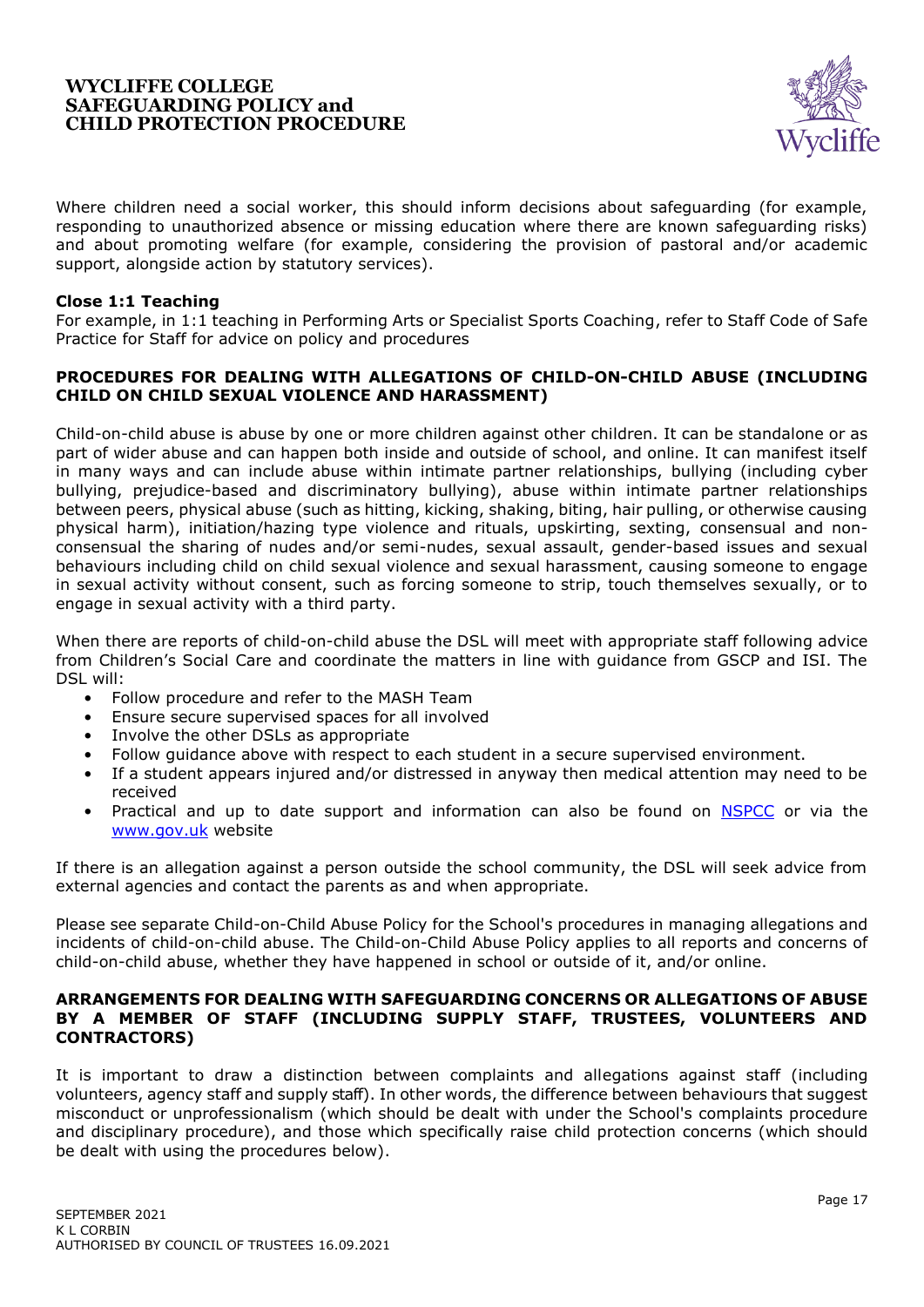

The School's procedures for managing allegations against staff (including supply staff, and volunteers and contractors) who are currently working in the School whether in a paid or unpaid capacity follows DfE statutory guidance and the Gloucestershire Safeguarding Children Partnership's arrangements and applies when staff (including volunteers) have (or are alleged to have):

- behaved in a way that has harmed a child, or may have harmed a child; and/or
- possibly committed a criminal offence against or related to a child; and/or
- behaved towards a child or children in a way that indicates he or she may pose a risk of harm if they were to work regularly or closely with children; and/or
- behaved or may have behaved in a way that indicates they may not be suitable to work with children including behaviour that may have happened outside of school.

Allegations that do not meet the above harms test should be dealt with using the School's procedure for handling low level concerns set out below.

If an allegation is made against anyone working with children in the School, then the quick resolution of that allegation will be a clear priority as this is a benefit to all concerned. Any unnecessary delays should be eradicated. The Head should be informed at the earliest opportunity. Before contacting the LADO, the School will conduct a basic enquiry in line with local procedures to establish the facts in order to determine whether there appears to be any foundation to the allegation. The School will not undertake their own investigation of the allegation/s without prior consultation with the LADO or, in the most serious cases, the Police, so as not to jeopardise statutory investigations. In borderline cases, the School may discuss informally with the LADO on a no-names basis.

Allegations against a teacher who is no longer teaching should be referred to the Police. Historical (nonrecent) allegations of abuse should be referred to the Police and also the LADO. Non-recent allegations made by a child will be reported to the LADO in line with the local authority's procedures for dealing with non-recent allegations. The LADO will coordinate with Children's Social Care and the Police.

Any concern which involves the possibility of physical, emotional or sexual abuse will always be referred within 24 hours to the Local Authority Designated Officer (LADO) and their advice taken prior to any internal investigation in school. The DSL is responsible for ensuring the child is not at risk. If child protection procedures are needed, an investigation will be carried out by Children's Social Care and the Police.

If an allegation is made against a member of staff, the School will apply common sense and judgement, it must be responded to quickly, fairly and consistently and with the utmost discretion to ensure protection for the child and support for the person who is the subject of the allegation. The School has a duty of care to its staff, and whilst the welfare of a child is paramount, the School must offer appropriate welfare support to the adult subject to the investigation and potentially their family. The School will also make every reasonable effort to maintain confidentiality and guard against unwanted publicity whilst an allegation is being investigated or considered. Information will also not ordinarily be shared with other staff or with children or parents who are not directly involved in the investigation.

The informant should be told that the matter will be referred in confidence to the appropriate people. This must be done and the written record put on CPOMS the same day to the DSL and the relevant Head. The circumstances should be kept strictly confidential until the relevant Head has been able to judge whether or not an allegation or concern indicates possible abuse. The Head will discuss the concerns with the LADO for allegations management [\(Role of the LADO & the Allegations Management process\)](https://www.gloucestershire.gov.uk/gscp/lado-allegations/) and consider the nature, content and context of the allegation and agree a course of action including any involvement of the Police. (Where the Head deems there to be an immediate risk to children or there is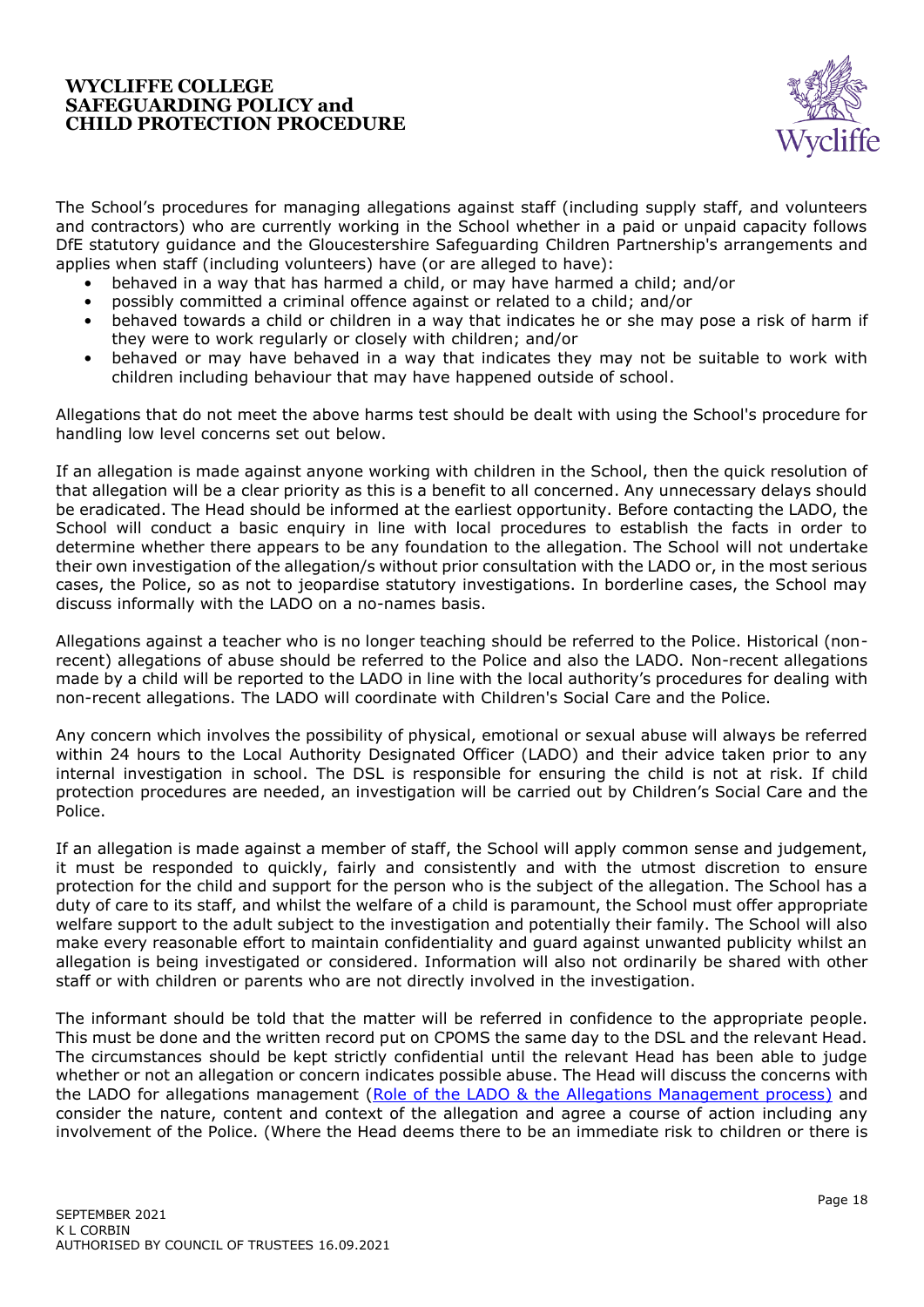

evidence of a possible criminal offence, or it is an emergency situation, the Head should contact Children's Social Care and as appropriate the Police immediately.)

Where the Head/DSL is concerned about the welfare of other children in the community, or the member of staff's family, they will discuss these concerns with the LADO and make a risk assessment of the situation. It may be necessary for the LADO to make a referral to Children's Social Care.

All discussions should be recorded in writing, and any communication with both the individual and the parents of the child(ren) agreed.

Allegation management flow chart: **Allegations Management Flowchart** 

Allegation management referral form: [Allegation Management Referral From.](https://www.gloucestershire.gov.uk/media/2106171/amm-referral-form-v3-sept-2020.docx)

If it is decided by the appropriate LADO that an investigation is called for, a Strategy Meeting will be called by a Manager or the LADO at GSCP. This would normally involve the Police, Children's Social Care or the LADO, and the relevant Section DSL or College DSL. The arrangements agreed upon will include informing the parents and seeking their consent for any immediate medical examination. Where a member of Boarding Staff is suspended pending an investigation of a child protection nature, alternative accommodation (away from children) will be arranged.

If the allegation made to a member of staff concerns a Head, the person receiving the allegation will immediately inform the Chairman of the Council of Trustees, without prior notification to the Head. If the allegation concerns the DSL and/or College DSL, then the relevant Head must be informed.

If the allegation is made against a volunteer, a supply teacher, contractor etc, an investigation will necessarily involve the organisation or agency of employment. For those who are self-employed the allegation will be passed directly to GSCP or LADO for advice or action, dependent upon whom the allegation is made against.

When to inform the individual who is subject to the allegation will be considered on a case by case basis and with guidance from the LADO, and if appropriate, the Police and/or Children's Social Care. Subject to any objection, the person who is the subject of the allegation will normally be informed as soon as possible after the result of the initial investigation is known, or the decision is made to dispense with one, but will not be invited to make a response at this stage. They will be given an explanation of the likely course or action, and given the details of a named representative within the School to keep the individual informed of the progress of the case. There should be a warning that anything said will be recorded. The School will also consider what other support is appropriate for the individual.

Where further enquiries are required to enable a decision about how to proceed, the LADO should discuss with the DSL how and by whom the investigation will be undertaken. In straightforward cases, the investigation should usually be undertaken by a senior member of staff at the School. Where there is lack of resource, or the nature or complexity of the allegation requires it, an independent investigator may be appointed to undertake the investigation.

Where initial discussions lead to no further action, the DSL and the LADO should record the decision and justification for it and agree on what information should be put in writing to the individual concerned, and by whom.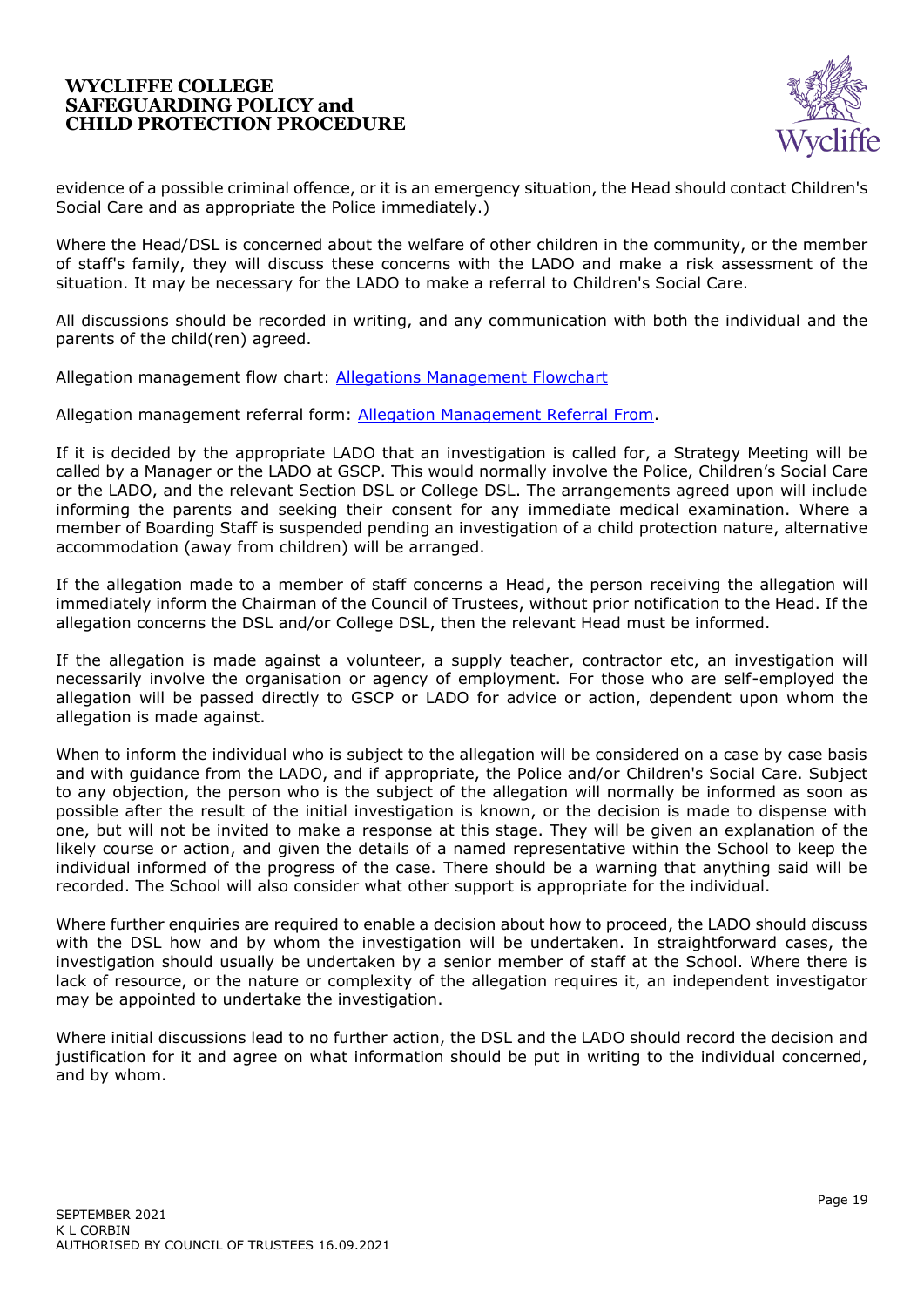

The Head will give careful consideration as to whether the circumstances of the case warrant suspension from contact with children at the School or whether alternative arrangements should be put in place until the allegation is resolved. The following alternative arrangements should be considered before suspending a member of staff:

- redeployment within the School so that the individual does not have direct contact with the child or children concerned
- providing an assistant to be present when the individual has contact with children
- redeploying to alternative work in the School so the individual does not have unsupervised access to children
- moving the child or children to classes where they will not come into contact with the member of staff, but this decision should only be made if it is in the best interest of the child or children concerned and takes accounts of their views. It should be made making it clear that this is not a punishment and parents have been consulted, or
- temporarily redeploying the member of staff to another role in a different location, for example to an alternative school where available.

These alternatives allow time for an informed decision regarding the suspension, this will, however, depend upon the nature of the allegation.

Suspension should not be an automatic response when an allegation is reported. It should be considered only in cases where there is cause to suspect a child or other children at the School is/are at risk of harm, or the case is so serious that it might be grounds for dismissal. The School will give due weight to the views of the LADO, Working Together to Safeguard Children and KCSIE when making a decision about suspension (including with respect to considering alternatives). If the police decide to take the case further, the member of staff implicated would normally be suspended or, where the circumstances are considered to warrant it, dismissed. It is reasonable to ask the police to give some indication of their timescale. Where the individual is suspended, the School will confirm the decision within one working day, and will ensure the individual is aware of who their point of contact is in the School and shall provide them with their contact details. The Head will also record the rationale and justification for the suspension, including what alternatives were considered and why they were rejected.

The Head will ensure that parents are informed as soon as possible and kept informed about progress of the case, subject to any advice from Children's Social Care or the Police. Parents and others will be made aware that there are restrictions on publishing information which may lead to the identification of the teacher subject to the allegation.

The Head will monitor the progress of cases to ensure they are dealt with as quickly as possible in a thorough and fair process. The outcome of the investigation of an allegation will record whether it is substantiated (sufficient evidence to prove it), unsubstantiated (insufficient evidence either to prove or disprove it), false (sufficient evidence to disprove it), malicious (sufficient evidence to disprove it and that there has been a deliberate act to deceive or cause harm to the person subject of the allegation) or unfounded (to reflect cases where there is no evidence or proper basis which supports the allegation being made).

Reviews are conducted at fortnightly or monthly intervals, depending on the complexity of the case. The first review will take place no later than four weeks after the initial assessment and subsequent review dates will be set at the review meeting.

The School will discuss with the LADO whether a referral to the Disclosure and Barring Service or Teaching Regulation Agency should be made where an allegation is substantiated and the person is dismissed or the School ceases to use their services, or the person resigns or otherwise ceases to provide their services. The School has a legal obligation to report promptly to the Disclosure and Barring Service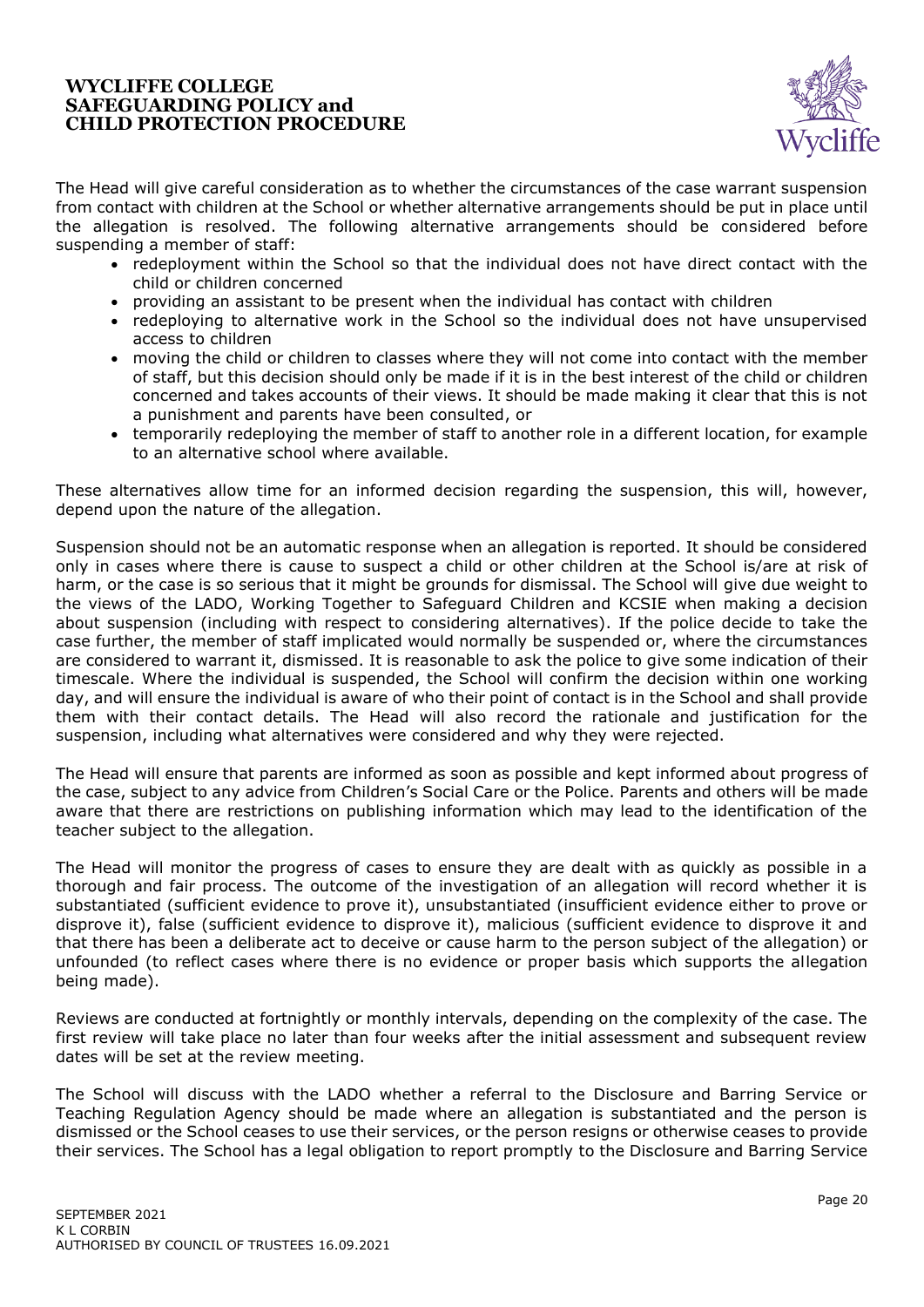

any person (whether employed, contracted, a volunteer or a student) who has harmed, or poses a risk of harm, to a child, or if there is reason to believe the member of staff has committed one of a number of listed offences, and who has been removed from working (paid or unpaid) in regulated activity, or would have been removed had they not left. Further, or in the alternative, if an investigation leads to the dismissal or resignation prior to dismissal of a member of teaching staff specifically, the School must consider making a referral to the Teaching Regulation Agency and a prohibition order may be appropriate (because that teacher has displayed unacceptable professional conduct, conduct that may bring the profession into disrepute or a conviction at any time for a relevant offence).Advice about whether an allegation against a teacher is sufficiently serious to refer to TRA can be found at: [Teacher misconduct:](https://www.gov.uk/government/publications/teacher-misconduct-the-prohibition-of-teachers--3)  [the prohibition of teachers](https://www.gov.uk/government/publications/teacher-misconduct-the-prohibition-of-teachers--3)

Allegations found to be malicious or false will be removed from the individual's personnel records unless the individual gives consent for retention of the information. In all other circumstances a written record will be made of the decision and retained on the individual's personnel file in accordance with KCSIE and a copy will only be provided to the individual concerned. Schools have an obligation to preserve records which contain information about allegations of sexual abuse for the duration of the inquiry in accordance with the guidelines of the Independent Inquiry into Child Sexual Abuse ("IICSA"). All other records should be retained until the accused has reached pension age, or for a period of 10 years from the date of the allegation, whichever is longer.

Allegations proven to be false, unsubstantiated, unfounded or malicious will not be included in employer references.

If an allegation is shown to be deliberately invented or malicious, the DSL should consider whether the child and/or the person who has made the allegation is in need of help or may have been abused by someone else and this is a cry for help. In such circumstances, a referral to Children's Social Care may be appropriate. If a report is shown to be deliberately invented or malicious, the Head will consider whether any disciplinary action is appropriate against a student who made it in accordance with the School's behaviour policy; or whether the Police should be asked to consider if action might be appropriate against the person responsible even if they are not a student.

In all cases where there are concerns or allegations of abuse, the School will make a serious incident report to the Charity Commission whenever the Commission's guidelines deem it appropriate to do so. On conclusion of the case, the School will review the circumstances of the case with the LADO to determine whether there are any improvements to be made to the School's safeguarding procedures or practices to help prevent similar events in the future.

#### **Arrangements for Dealing with Safeguarding Concerns or Allegations of Abuse About Supply Staff and Contracted Staff**

The School's procedures for managing allegations against staff above also apply to staff not directly employed by the School, for example, supply teachers provided by an employment agency or business ('the agency'). The School will usually take the lead but agencies should be fully involved (because they have their own policies and procedures) and co-operate with any enquiries from the LADO, police and/or children's social care.

In no circumstances will the School decide to cease to use a supply teacher due to safeguarding concerns, without finding out the facts and liaising with the LADO to determine a suitable outcome. The School will discuss with the agency (or agencies where the supply teacher is working across a number of schools) whether it is appropriate to suspend the supply teacher, or redeploy them to another part of the school, whilst they carry out their investigation.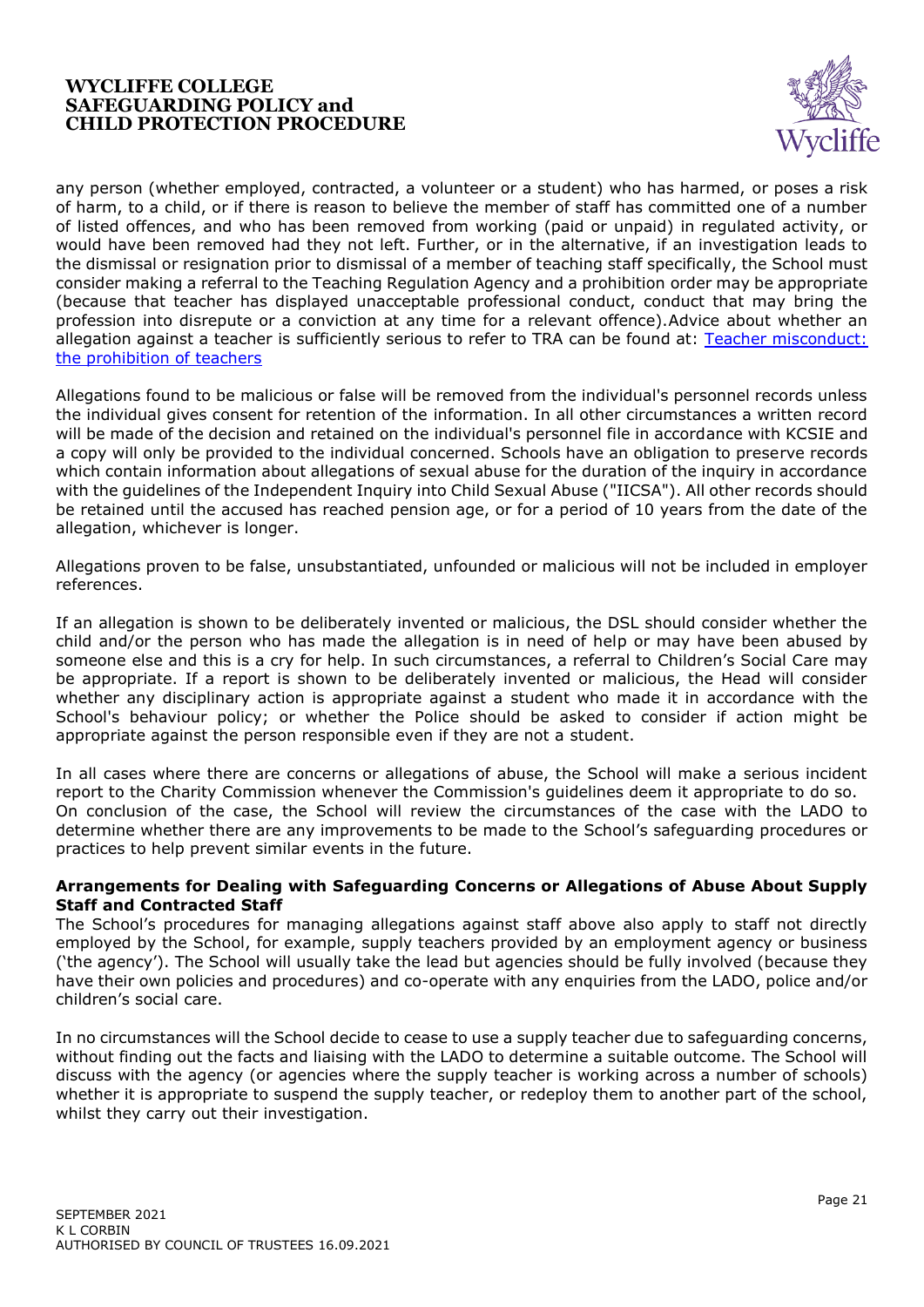

The School will advise supply teachers being investigated to contact their trade union representative if they have one, or a colleague for support. The allegations management meeting which is often arranged by the LADO should address issues such as information sharing, to ensure that any previous concerns or allegations known to the agency are taken into account by the School during the investigation.

When using an agency, the School should inform the agency of its process for managing allegations but also take account of the agency's policies and their duty to refer to the DBS as personnel suppliers. This should include inviting the agency's human resource manager or equivalent to meetings and keeping them up to date with information about its policies.

Where the agency dismisses or ceases to use the services of a teacher because of serious misconduct, or might have dismissed them or ceased to use their services had they not left first, the School must consider whether to refer the case to the Secretary of State (via the Teaching Regulation Agency).

### **Record Keeping**

A clear and comprehensive summary of any allegations made against a member of staff, and all details leading to and including a resolution, will be kept on the confidential personnel file in HR and will be retained until the member of staff reaches retirement age, or for a period of 10 years after the allegation has been made. The school will provide information regarding an allegation for the purposes of future references and DBS disclosures.

### **Good Practice Recommendations for Record Keeping will involve:**

- Ensuring that a proper record is kept of any Child Protection referral and action taken, and that this is kept securely and in confidence
- Child Protection records should be kept for the approved timescale for the various Authorities we are in conjunction with and then shredded on the basis that this information has been shared with Children's Social Care who will continue to hold copies
- Preference is to send over CPOMS record, which any paperwork scanned and attached, but if there are paper notes dispatched to another school, we must ensure that the original copies are held and that photocopies are dispatched with notes and records of delivery i.e. special delivery / recorded delivery
- New children have their old school approach to transfer any child protection files securely and also a proactive approach to ensuring sufficient support and cascading of information in place for key staff.

#### **Low level Staff Concerns or Allegations (ie that do not meet the harms test) About Teachers and Other Staff (including the Head, Trustees, supply staff, volunteers and contractors)**

A low-level concern is any concern that an adult working in or on behalf of the school or college may have acted in a way that:

- is inconsistent with the staff code of conduct, including inappropriate conduct outside of work; and
- does not meet the allegations threshold or is otherwise not considered serious enough to consider a referral to the LADO.

A 'low-level' concern does not mean that it is insignificant. A concern may be a low-level concern, no matter how small, even if it does no more than give a sense of unease or a 'nagging doubt'. Such behaviour can exist on a wide spectrum, from the inadvertent or thoughtless, or behaviour that may look to be inappropriate, but might not be in specific circumstances, through to that which is ultimately intended to enable abuse (for example, grooming-type behaviours).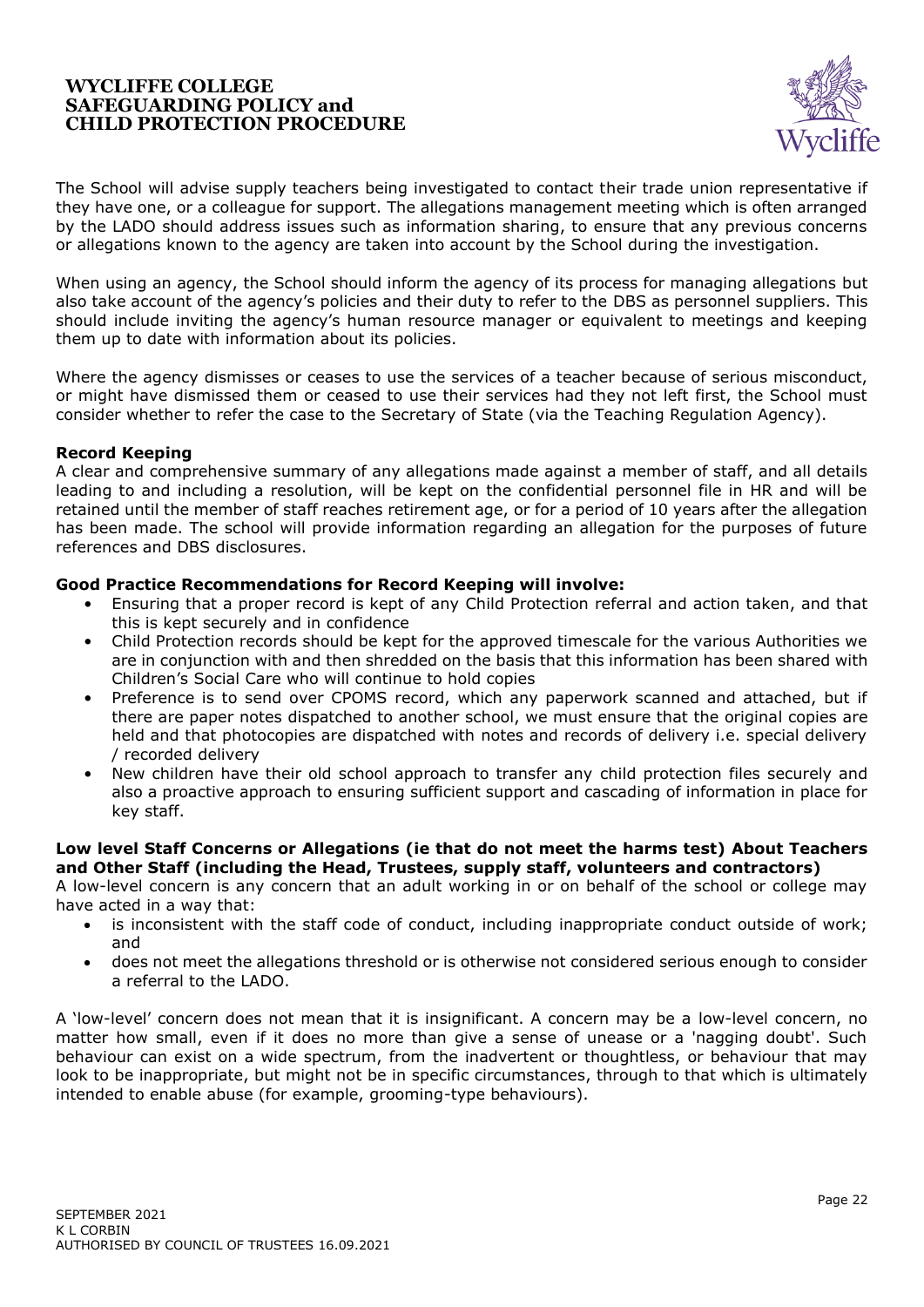

The School takes all concerns about safeguarding seriously and recognises that addressing even lowlevel concerns is important to create and embed a culture of openness, trust and transparency in which the School's values and expected behaviour of its staff are constantly lived, monitored and reinforced by all staff.

For concerns regarding staff (including the Head, Trustees, supply staff, volunteers and contractors) that do not meet the harms threshold should be dealt with using the School's Low Levels Concerns Procedure in Appendix III of this policy.

## <span id="page-22-0"></span>**STATEMENT ON CONFIDENTIALITY**

The management of confidentiality is an essential factor in all issues relating to Child Protection. The only purpose of confidentiality with respect to Child Protection is to benefit the child.

Staff should never give students or adults an absolute guarantee of confidentiality but must ensure that the information is disclosed only to the people who need to know.

It should be explained to children and young people that secrets cannot and should not be kept if keeping them means that they, or others, will continue to be harmed.

Normally, personal information should only be disclosed to third parties (including other agencies) with the consent of the subject of that information or where there is another lawful basis to do so (UK GDPR, Data Protection Act 2018). Wherever appropriate, consent should be obtained before sharing personal information with third parties. In some circumstances, obtaining consent may not be possible or be in the best interests of the child, for example, where safety and welfare of that child necessitates that the information should be shared. The law permits the disclosure of confidential information necessary to safeguard a child or children. Disclosure should be justifiable in each case, according to the particular facts of the case, and legal advice should be sought if in doubt.

#### <span id="page-22-1"></span>**POLICY ON SAFEGUARDING AND ICT**

#### **Safeguarding and ICT Guidelines**

Protecting young people in the online world means thinking beyond the school environment. With the advance of Internet technology, students increasingly will have access to personal devices not covered by School network protection and the School recognises that children have unlimited and unrestricted access to the internet via mobile phone networks (i.e. 3G, 4G and 5G) which means that children may consensually and/or non-consensually share indecent images, sexually harass their peers via mobile and smart technology, and view and share pornography and other harmful content whilst at school undetected. The School's emphasis therefore is on educating all users as to the risks involved and their obligation to act responsibly whilst online, both inside and outside of school.

Safeguarding students in both the real and virtual world is the responsibility of all staff. Staff and the Trustees must be familiar with these guidelines and understand how to respond to online incidents even when online at home. Staff need to be vigilant for threats of radicalisation on line as well as cyber bullying, grooming, online abuse or any other safety issues. Students will be taught through the curriculum including Lifeskills and other pastoral support systems how to behave and build resilience in dealing with such matters.

All students should be made aware of the Wycliffe College Student Acceptable ICT Use Policy and what to do if they have any ICT safeguarding concerns. Other College policies and procedures relating to mobile devices and Social Media also needs to be consulted. The Network Manager, and other key personnel may also be consulted. The School recognises that a "one size fits all" approach may not be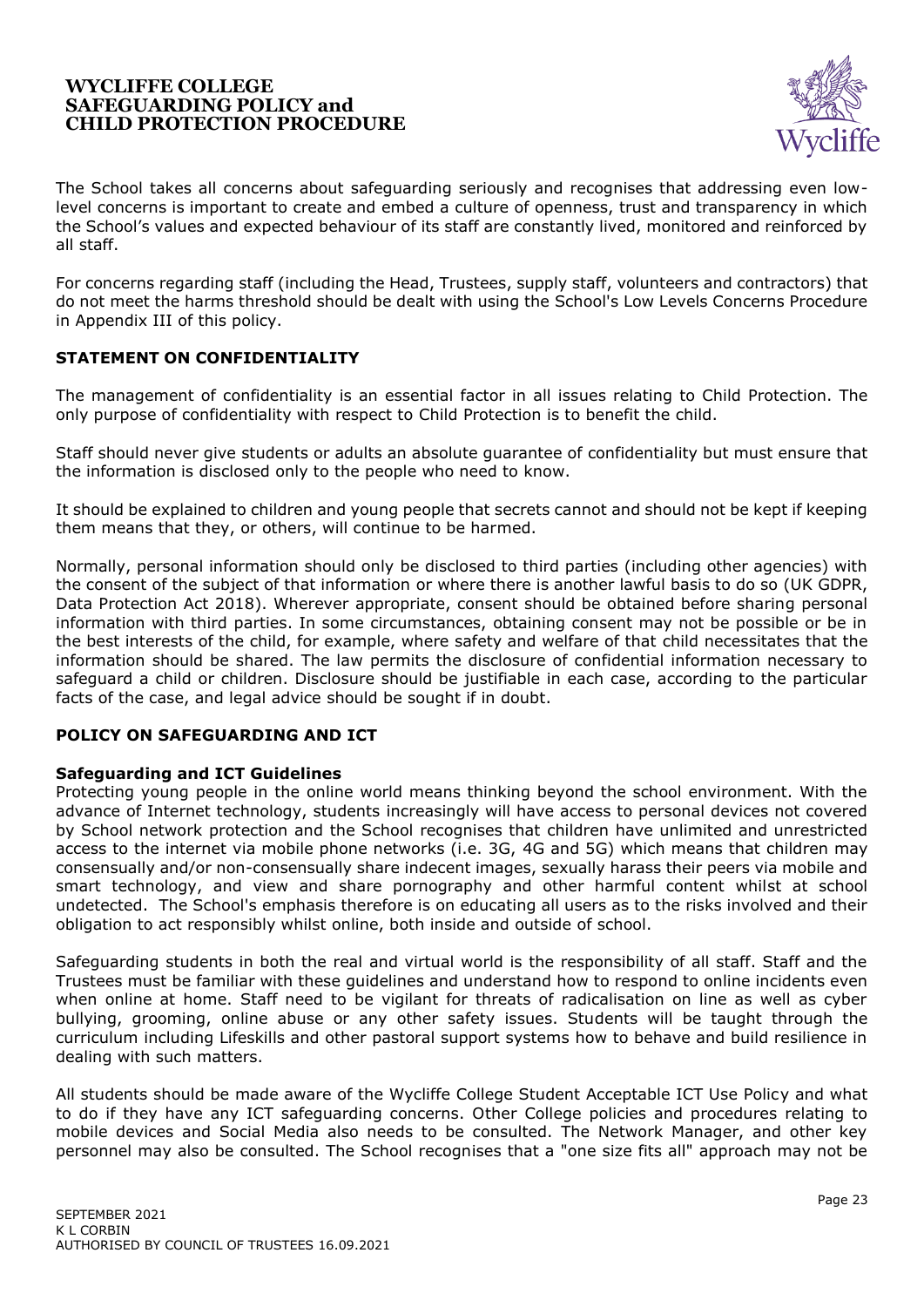

appropriate for all children, and a more personalised or contextualised approach for more vulnerable children, victims of abuse and some SEND children or children with certain health conditions might be needed.

#### **Procedures for dealing with inappropriate/illegal internet access or material**

Wycliffe College have installed robust web filtering software to ensure the protection of its students whilst accessing the Internet uisng the School's IT system. Such systems aim to reduce the risk of children being exposed to illegal, inappropriate or harmful materials online (content risk); reduce the risk of children being subjected to harmful online interaction with others including commercial advertising and grooming (contact risk); restrict access to online risks such as online gambling, phishing or financial scams (commerce risk); and help manage online behaviour that can increase a child's likelihood of, or causes, harm for example making, sending and receiving explicit images. It is recognised however that no software is infallible, and the following procedures will be abided by where necessary. These systems will also be reviewed periodically.

Discovery of inappropriate websites, by staff or students, should be reported immediately to the DSL, who in liaison with the Network Manager will consider referral to Child Exploitation and Online Protection [command](https://ceop.police.uk/) and the Police.

Illegal material accessed within the School's network is a very serious situation and must always be reported to the Police. Any incident that involves inappropriate adult access to legal material on Wycliffe College's premises will be dealt with by the School's disciplinary policy, in conjunction with the Police where appropriate.

#### **Action in the Event of Discovery of Illegal Material:**

- seek immediate and specific advice from the College or Section DSL who will consult with the Network Manager, the relevant Head and the Police
- prevent any further access to the device/network location until the correct advice is gained
- **unless absolutely necessary, DO NOT delete the material or remove the power from a working device and under no circumstances start a device if it is already switched off**
- Consider if it is necessary to prevent remote access to the device/network location
- If it is believed that a member of staff or student who has left the site, could remove or damage evidence on the device remotely, unplug ONLY the network cable from the back of the device to prevent this access from occurring, ideally consulting with the Network Manager before doing so
- If the device is already turned off and it is no longer realistically possible to prevent further physical access (i.e. due to lack of supervision, high levels of access or an unoccupied location) disconnect the power at the base unit (not the wall) and remove the laptop. Store this device securely in a location where no one else can gain access to it and make a note of the date, time and name of the individual who performed this action.

#### **Under no circumstances should any member of staff attempt to conduct an investigation of their own or bring in an outside expert to do so as this may compromise the evidence if a legal case were to result. In some cases, this may constitute a criminal offence in itself.**

Further information regarding Safeguarding and ICT can be found in Annex C of [Keeping Children Safe](https://assets.publishing.service.gov.uk/government/uploads/system/uploads/attachment_data/file/1007260/Keeping_children_safe_in_education_2021.pdf)  [in Education \(September 2021\)](https://assets.publishing.service.gov.uk/government/uploads/system/uploads/attachment_data/file/1007260/Keeping_children_safe_in_education_2021.pdf)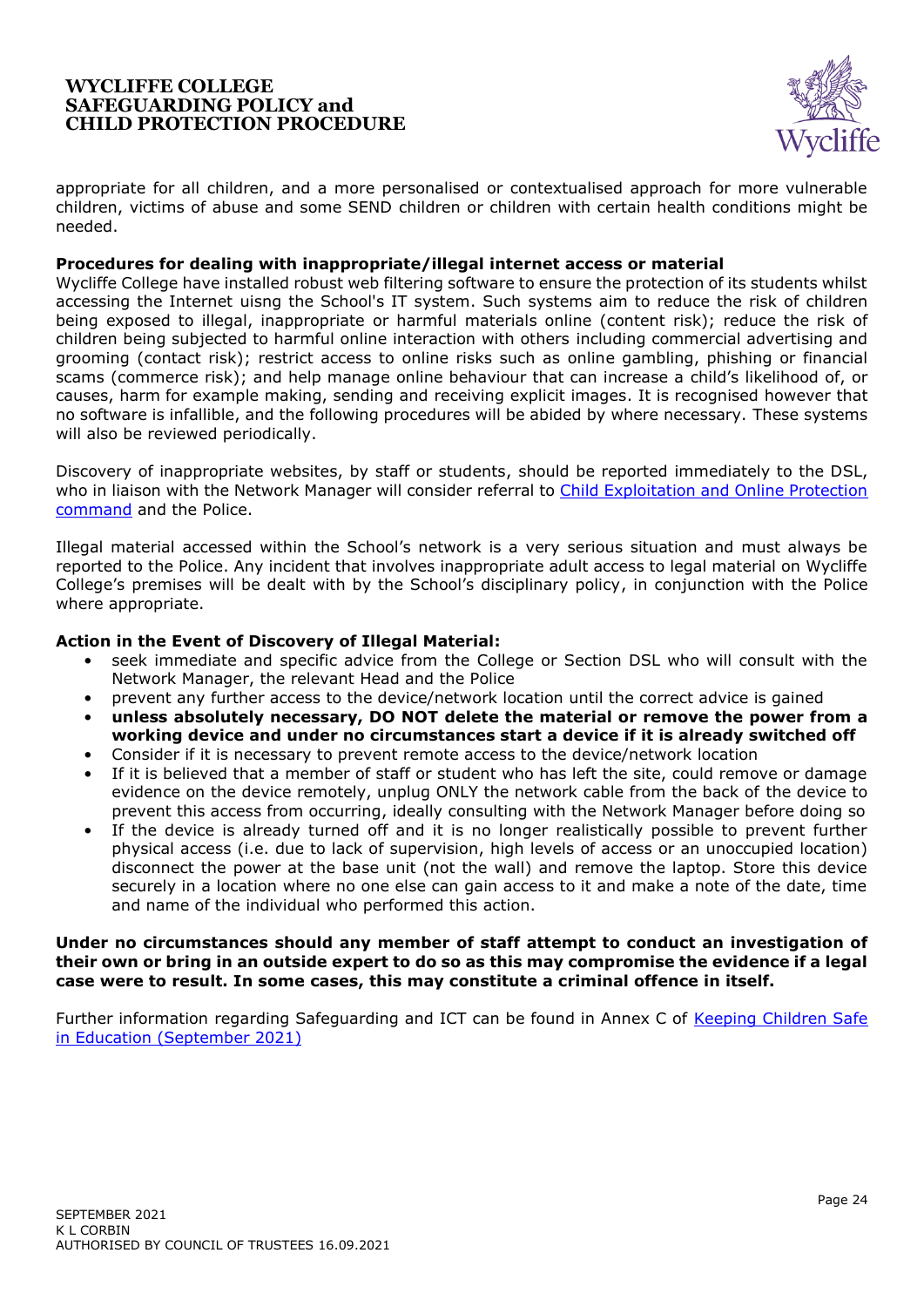

## <span id="page-24-0"></span>**GUIDANCE ON SEXTING**

Details of how the School responds to incidents of sexting can be found at the following link: [Sharing nudes and semi-nudes: advice for education settings working with children and young people](https://www.gov.uk/government/uploads/system/uploads/attachment_data/file/609874/6_2939_S%20P_NCA_Sexting_In_Schools_FINAL_Update_Jan17.pdf)

#### <span id="page-24-1"></span>**WORK EXPERIENCE/HOST FAMILIES**

These are Special Circumstances [Keeping Children Safe in Education \(September 2021\)](https://assets.publishing.service.gov.uk/government/uploads/system/uploads/attachment_data/file/1007260/Keeping_children_safe_in_education_2021.pdf) - See Annex E

This needs to be run in conjunction with the Schools Policies and procedures for work experience, volunteers policy and overseas trips and tours

- Work Experience Procedure
- Volunteers Policy
- Overseas Trips and Tours Policy

#### <span id="page-24-2"></span>**POLICY ON KEEPING STAFF SAFE**

Wycliffe is committed to ensuring that relationships between staff and students are conducted on a professional basis. Anticipation of possible risks and seeking to prevent all reasonable risk of misunderstandings and false allegations are seen as part of this commitment.

Good practice includes valuing and respecting children as individuals and the adult modelling of appropriate conduct – please refer to the Staff Code of Safe Practice. **It is recognised that it is the action rather than the intention that may subsequently give rise to problems.**

#### **It is important for all staff (including Trustees, supply staff, agency staff and volunteers) to:**

- Comply with the Staff Code of Safe Practice at all times
- be mindful of safe working practices and alert to situations which may present risks and manage these
- ensure that a sense of accountability exists between staff so that poor practice or potentially abusive behaviour does not go unchallenged
- empower children discuss with them their rights and responsibilities, what is acceptable and unacceptable, and what they can do if there is a problem.

#### **Staff (Including Trustees, Supply Staff, Agency Staff and Volunteers) Must Never:**

- hit or otherwise physically assault children
- develop relationships with children which could in any way be deemed exploitative or abusive
- use language, make suggestions or offer advice which is inappropriate, offensive or abusive
- behave physically in a manner which is inappropriate or sexually provocative
- condone, or participate in, behaviour of children which is illegal, unsafe or abusive
- act in ways intended to shame, humiliate, belittle or degrade children, or otherwise perpetrate any form of emotional abuse
- discriminate against, show differential treatment, or favour particular children to the exclusion of others
- never touch a child in a way which may be considered indecent e.g. never touch a student below the shoulder unless there is a justifiable reason
- do anything of a personal nature for a student that he/she can do for him/herself
- indulge in horseplay, tickling or other games involving physical contact.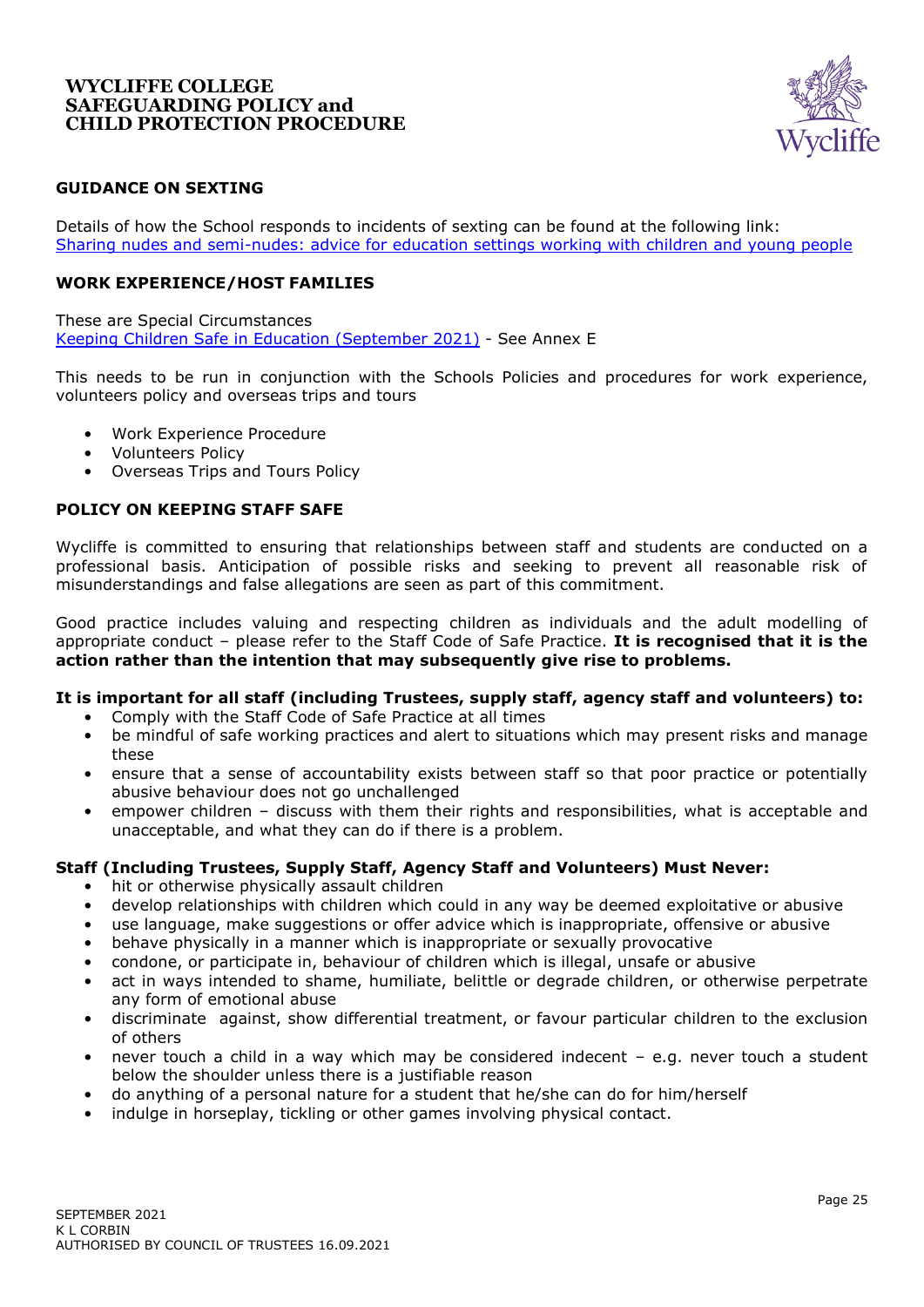

### **Staff and Residential Staff Should:**

- avoid inviting students (groups or individuals) to their homes unless there is a good reason and it has been approved by Senior Management. This prohibition also applies where staff have onsite accommodation, outside of the boarding house environment
- not give students their home address, home telephone number, mobile telephone number, or email address
- not give a student a lift in their own vehicle other than on school business and with permission from the Headmaster / Headmistress

This is not an exhaustive list. The principle is that staff should avoid actions or behaviour which may constitute poor practice or potentially abusive behaviour or be open to misinterpretation. The Staff Code of Safe Practice contains further information about the standard of appropriate behaviour of staff at the School.

If a member of staff believes that an action could be misinterpreted, might appear compromising to others, and/or on reflection they believe they have behaved in a way that may be considered to fall below the expected professional standard, the member of staff should self-refer under the School's Low Level Concerns Procedure set out in this policy and record the incident and circumstances in writing on CPOMS as soon as possible, using the Safeguarding category. All concerns will be handled sensitively and will be dealt with appropriately and proportionately.

### <span id="page-25-0"></span>**EARLY YEARS FOUNDATION STAGE (EYFS) – ADDITIONAL SAFEGUARDING ARRANGEMENTS**

#### **Early Years DSL**

The Early Years DSL is Mrs Mandy Hawes – email mandy.hawes@wycliffe.co.uk and telephone 01453 820386

#### **Disqualification From Working in Childcare**

Where staff work in, or are involved in the management of, the School's early years or provision of care of students under the age of eight, the School will take steps to check whether those staff are disqualified under the Childcare Act 2006. These checks will be undertaken pre-appointment, and from time to time during employment. This forms part of the School's safer recruitment practices, further details of which can be found in the School's Recruitment, Selection and Disclosures Policy & Procedure

The School records all checks of staff employed to work in or manage relevant childcare on the Single Central Register. This includes the date disqualification checks were completed.

Where a member of staff is found to be disqualified or if there is doubt over that issue then, pending resolution, the School will remove them from the work from which they are or may be disqualified. Suspension or dismissal will not be an automatic response; the School will consider if there is scope in principle to redeploy them with other age groups or in other work from which they are not disqualified, subject to assessing the risks and taking advice from the designated officer when appropriate.

#### **Use of Mobile Phones and Cameras**

EYFS and Pre Prep staff are not allowed to use personal devices such as phones, cameras or recording equipment to capture or record the students. They are not to be taken into classrooms and must only be used in designated staff areas. This is done with the sole intention of protecting our children from harm. Please see EYFS Mobile Phone Policy.

It is always recommended as good practice that all staff, where possible, only use Wycliffe College owned devices to take photographs or record children.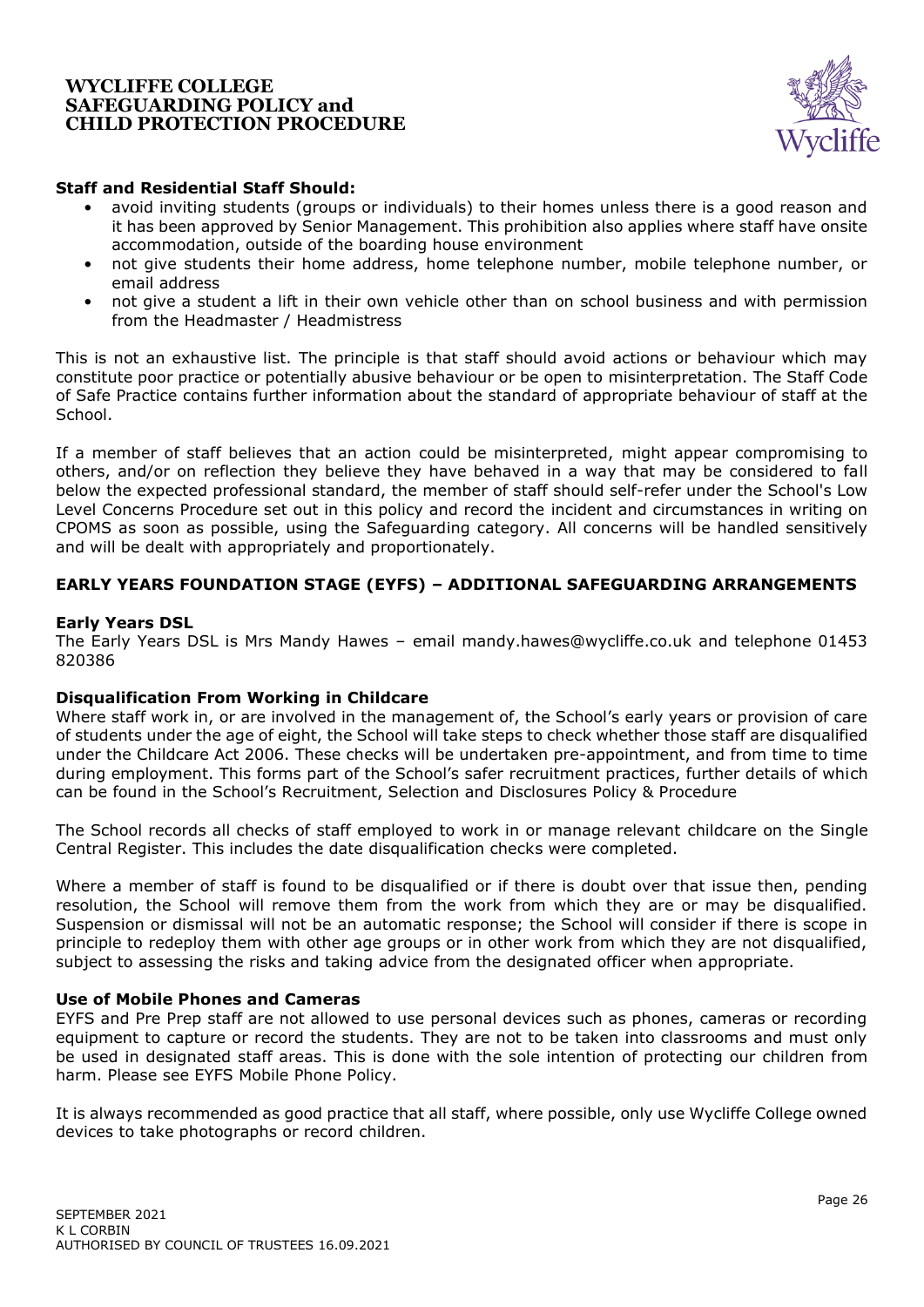

## **Duty to Notify Ofsted**

The School will inform Ofsted of any significant event which is likely to affect the suitability of any person who is in regular contact with children on the premises where childcare is provided. For example, where the School is satisfied that a person working in a relevant setting falls within one of the disqualification criteria. Any significant event must be notified to Ofsted as soon as reasonably practicable, but at the latest within 14 days of the date the School became aware (or ought reasonably to have become aware) of it.

The School will notify Ofsted within 14 days of any allegations of serious harm or abuse by any person living, working, or looking after children at the premises (whether the allegations relate to harm or abuse committed on the premises or elsewhere).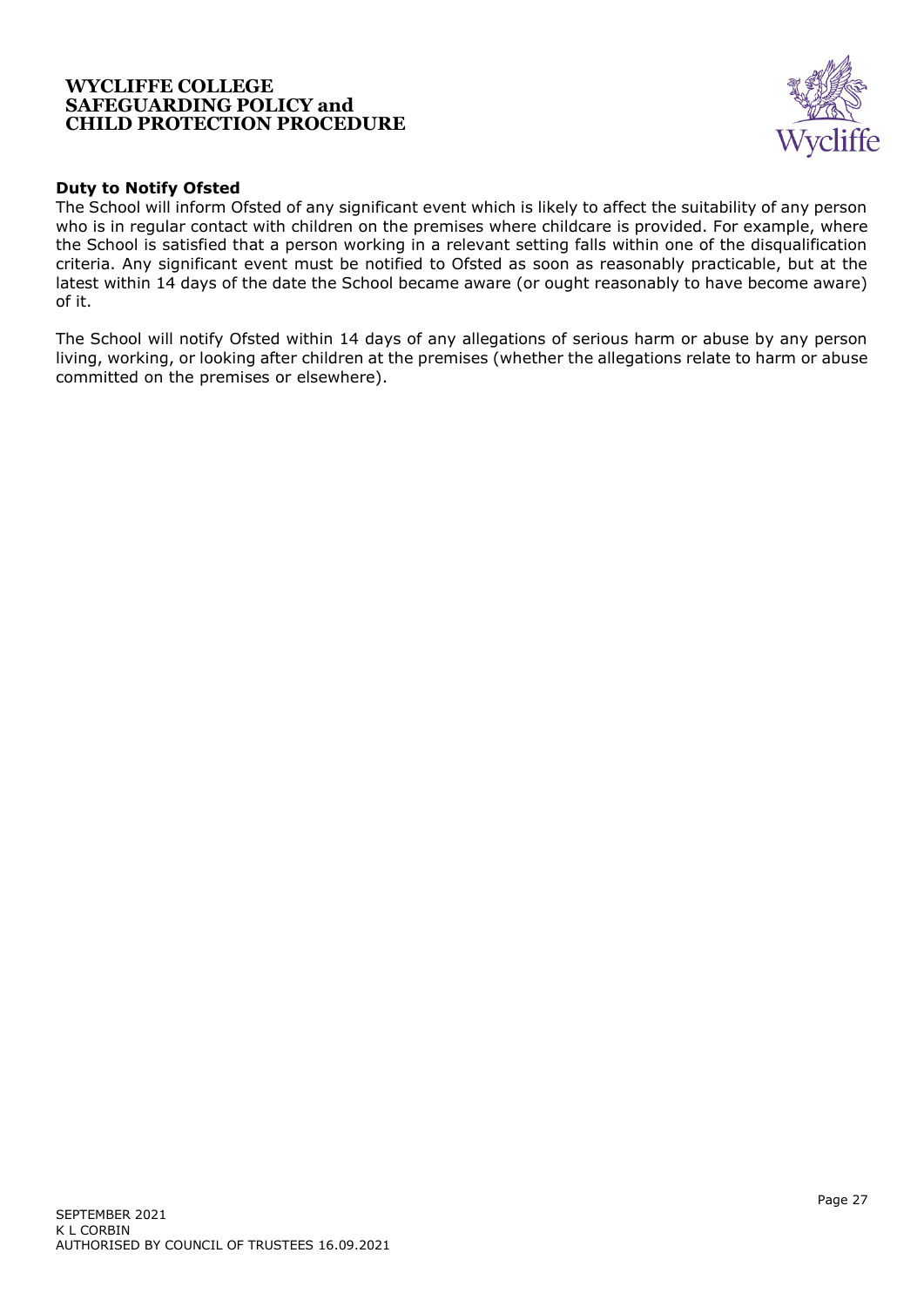

# **Appendix 1 – Job Descriptions**

#### <span id="page-27-0"></span>**JOB TITLE: College Designated Safeguarding Lead REPORTS TO: Head, Wycliffe College and Trustees PRINCIPAL PURPOSE:** To take lead responsibility for safeguarding and child protection (including online safety) across the whole College, acting as a source of support, advice and expertise for all staff. 1. To lead in facilitating the development of safeguarding and child protection policies, training and procedures and guidance for the setting, ensuring that the Child Protection Policy is reviewed annually (as a minimum) and ratified by the Trustees. 2. To ensure the College's child protection policies are known, understood and used appropriately; that these are available publicly and parents are aware of the fact that referrals about suspected abuse or neglect may be made and the role of the College in this. 3. To undertake appropriate formal Child Protection Training (to be updated at least every 2 years) and to undertake Prevent awareness training. 4. To maintain personal skills and knowledge in terms of child protection, accessing resources and attending any relevant or refresher training courses, at regular intervals (at least annually) to be aware of developments relevant to the role in order to: • Understand the assessment process for providing early help and statutory intervention, including local criteria for action and local authority children's social care referral arrangements. • Have a working knowledge of how local authorities conduct a child protection case conference and a child protection review conference and be able to attend and contribute to these effectively when required to do so. • Ensure each member of staff has access to, and understands, the College's child protection policy and procedures, especially new and part time staff. • Be alert to the specific needs of children in need, those with special educational needs and young carers. • Be able to keep detailed, accurate, secure written records of concerns and referrals. • Understand and support the College with regards to the requirements of the Prevent duty and be able to provide advice and support to staff on protecting children from the risk of radicalisation. • Be able to understand the unique risks associated with online safety and have the necessary knowledge and capability to keep children safe whilst online at College. • Recognise the additional risks that children with SEN and disabilities face online and have the capability to support SEND children to stay safe online. • Encourage a culture of listening to children and taking account of their wishes and feelings, amongst all staff, in any measures the College may put in place to protect them. 5. To link with the local LSCB to make sure staff are aware of any training opportunities and the latest local policies on local safeguarding arrangements. 6. To receive and coordinate referrals, arranging action and reviewing services for children and families. 7. To refer cases of suspected abuse to the local authority children's social care as required, to support staff who make referrals to local authority children's social care 8. To refer cases to the Channel programme where there is a radicalisation concern as required, to support staff who make referrals to the Channel programme. 9. To refer cases where a person is dismissed or left due to risk/harm to a child to the Disclosure and Barring Service as required. 10. To refer cases where a crime may have been committed to the Police as required. 11. To maintain accurate, confidential and up to date documentation on all cases of safeguarding and child protection. Ensuring that all child protection records are forwarded within 5 days for an in-year transfer or within 5 days of the start of term (securely in accordance with protocols) to any new school the child may attend (separately to the main pupil file), and that the appropriate person at the receiving location is aware, as required. This may include sharing information with the new school or college in advance of a child leaving Wycliffe to ensure that any support in place at Wycliffe can be put in place at the new school to ensure the safeguarding of the transferring child. 12. To work directly with children in need and their families in the community in order to promote, strengthen and develop the potential of parents/carers and their children in order to prevent children becoming looked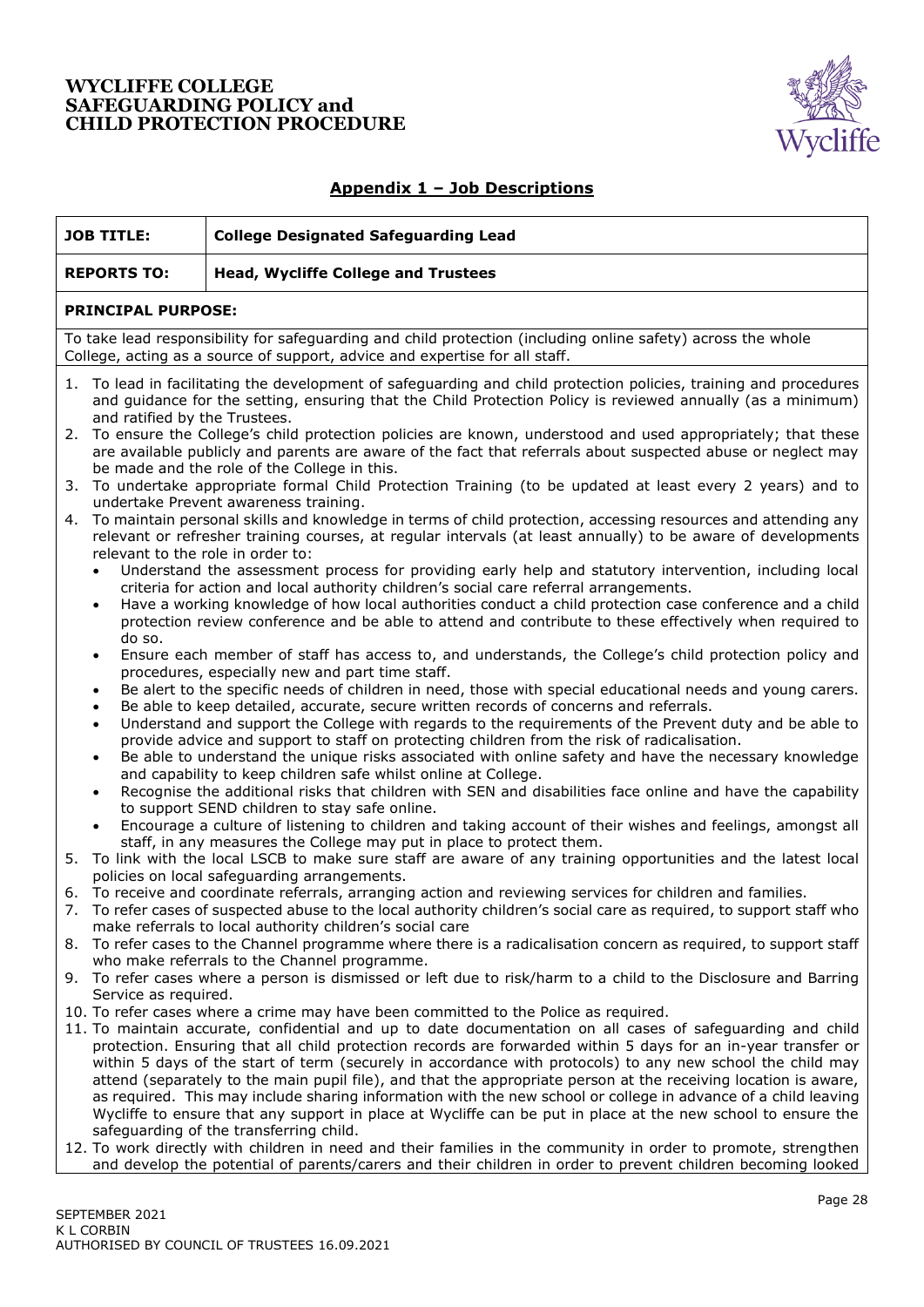

after and/or suffering significant harm.

- 13. To support the care of children where their living arrangements are at risk of breakdown (including Local Authority placements).
- 14. To provide support and guidance to carers and provide planned interventions as part of agreed plans for children.
- 15. To ensure that students who are victims of abuse are supported appropriately and sensitively and that all actions assigned by setting from planning and intervention meetings are successfully carried out and monitored.
- 16. To liaise with the Head of Wycliffe College to inform of issues especially ongoing enquiries under Section 47 of the Children Act 1989 and police investigations.
- 17. To liaise, as required, with the 'Case Manager' and the designated officer/s at the local authority for child protection concerns in cases which concern a staff member.
- 18. To liaise with staff (especially pastoral support staff, school nurses, IT Technicians and SENCOs) on matters of safety and safeguarding (including online and digital safety) and when deciding whether to make a referral by liaising with relevant agencies.
- 19. To act as a source of support, advice and expertise to staff on matters of safety and safeguarding and when deciding whether to make a referral by liaising with relevant agencies.
- 20. To ensure that the setting is always presented positively within and beyond the setting.
- 21. To deputise in the absence of Prep and Lower Prep Designated Leads.

#### **Accountability**

- 1. Work closely with commissioning Children and Families Social Workers along with developing links with and utilising resources of the community as part of agreed plans for children.
- 2. Attend and participate in Child Protection Conferences and planning and Review meetings whilst working closely with colleagues in Children's Services as required, some of which may take place out of normal working hours. This will include negotiating between child, family and commissioning worker to identify the support package required.
- 3. Plan and complete professional assessments of need and risk in respect of parents and carers using the Department of Health and the Local Authority criteria for children in need and significant harm. Taking the lead responsibility to coordinate the multi‐agency approach to prevent and address child protection issues and children in need within the setting.
- 4. To maintain confidentiality at all times.
- 5. To contribute to service development, including responsibility of the delivery of new staff induction package and arrangements for all staff training.
- 6. To liaise and co‐ordinate with colleagues within own setting and outside organisations regarding the Common Assessment Framework and to coordinate and monitor all referrals and recommendations within the setting.
- 7. Identify vulnerable children within the setting and ensure that all staff are made aware of who these children are.

#### **General Duties**

- 1. To undertake such other duties, training and/or hours of work as may be reasonably required and which are consistent with the general level of responsibility of this job.
- 2. To ensure that the Section 175 Audit published by Gloucestershire Safeguarding Children Partnership (GSCP) is completed annually and returned by deadline and reviewed regularly.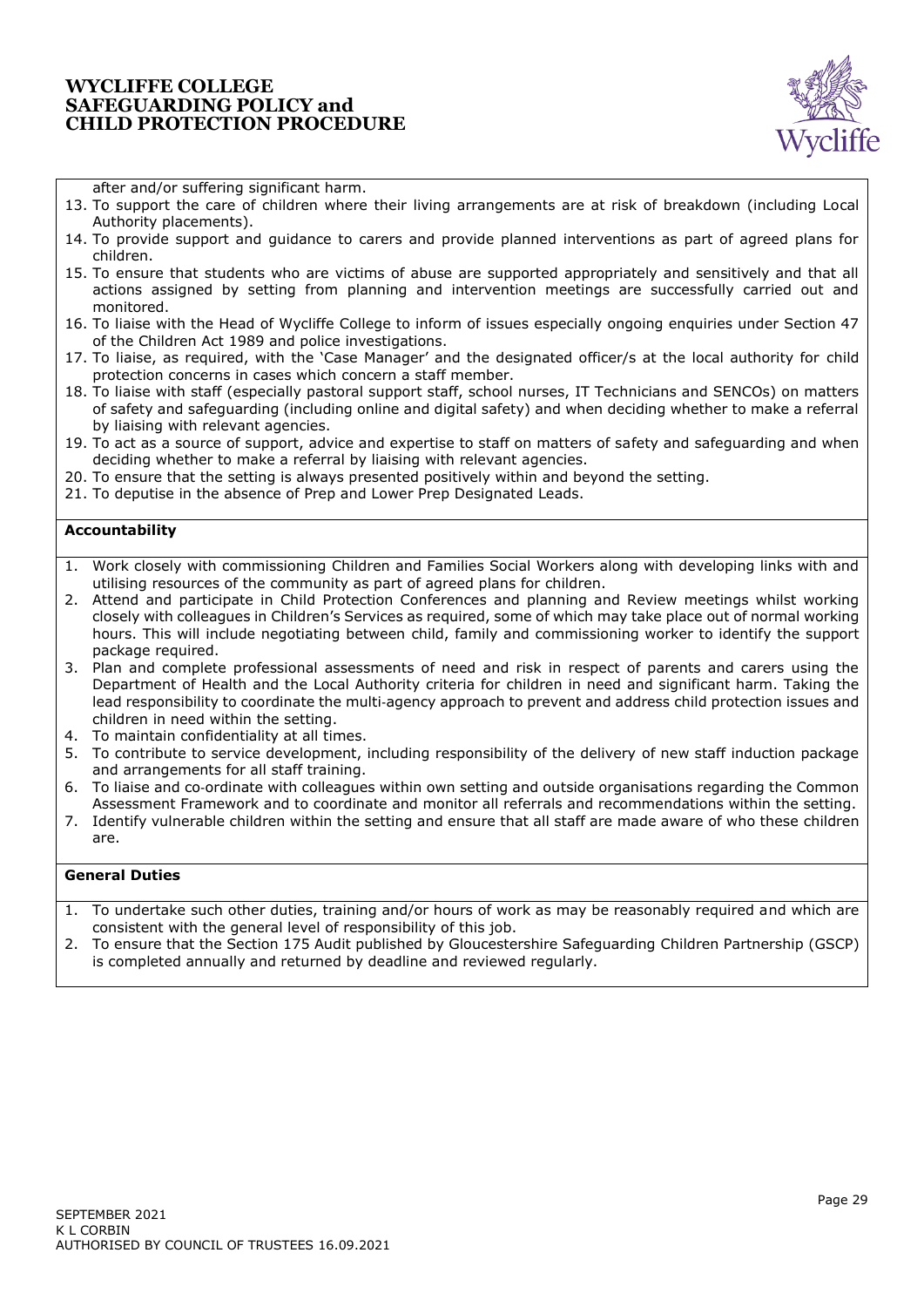

| <b>ROLE:</b>                                                                                                                                                                                                                                                                                                                                                                                                                                                                                                                                                                                                                                                                                                                                                                                                                                                                                                                                                                                                                                                               | <b>Designated Safeguarding Lead (Senior School)</b>                                                  |  |  |  |
|----------------------------------------------------------------------------------------------------------------------------------------------------------------------------------------------------------------------------------------------------------------------------------------------------------------------------------------------------------------------------------------------------------------------------------------------------------------------------------------------------------------------------------------------------------------------------------------------------------------------------------------------------------------------------------------------------------------------------------------------------------------------------------------------------------------------------------------------------------------------------------------------------------------------------------------------------------------------------------------------------------------------------------------------------------------------------|------------------------------------------------------------------------------------------------------|--|--|--|
| <b>REPORTS TO:</b>                                                                                                                                                                                                                                                                                                                                                                                                                                                                                                                                                                                                                                                                                                                                                                                                                                                                                                                                                                                                                                                         | <b>Deputy Head Pastoral &amp; DSL</b>                                                                |  |  |  |
| ADDENDUM FOR DESIGNATED SAFEGUARDING LEAD                                                                                                                                                                                                                                                                                                                                                                                                                                                                                                                                                                                                                                                                                                                                                                                                                                                                                                                                                                                                                                  |                                                                                                      |  |  |  |
| • Additional contact point for 'Encompass' mailbox & Safequarding@wycliffe.co.uk mailboxes<br>• Promote Safeguarding across the Senior School<br>• First point of a staff contact in Senior School<br>• Contribute to termly report to Trustees on Safeguarding and the annual update to the College Safeguarding<br>Policy<br>• Attend Senior Pastoral Meeting fortnightly<br>• Work in collaboration with the College DSL to deliver update training delivery across the year to new staff/ those<br>not able to attend the start of the year update<br>• Maintain a register of staff in the Senior School who have made a declaration relating to KCSIE<br>• Deliver CPOMS support to Senior School staff<br>• Operationalise Safeguarding Audit action plan<br>• Maintain level 3 Safeguarding Training<br>• Attend BSA Safeguarding annual conference & feedback to College S/G team<br>• Attend local GSCE training and updates<br>• Meet was part of the College Safeguarding Team on a monthly basis<br>• Liaise with the College Safeguarding Lead as necessary. |                                                                                                      |  |  |  |
| <b>NOTES:</b>                                                                                                                                                                                                                                                                                                                                                                                                                                                                                                                                                                                                                                                                                                                                                                                                                                                                                                                                                                                                                                                              |                                                                                                      |  |  |  |
|                                                                                                                                                                                                                                                                                                                                                                                                                                                                                                                                                                                                                                                                                                                                                                                                                                                                                                                                                                                                                                                                            | This role will attract a 4-lesson remission and an allowance of £2,500 per annum (as at 01/09/2021). |  |  |  |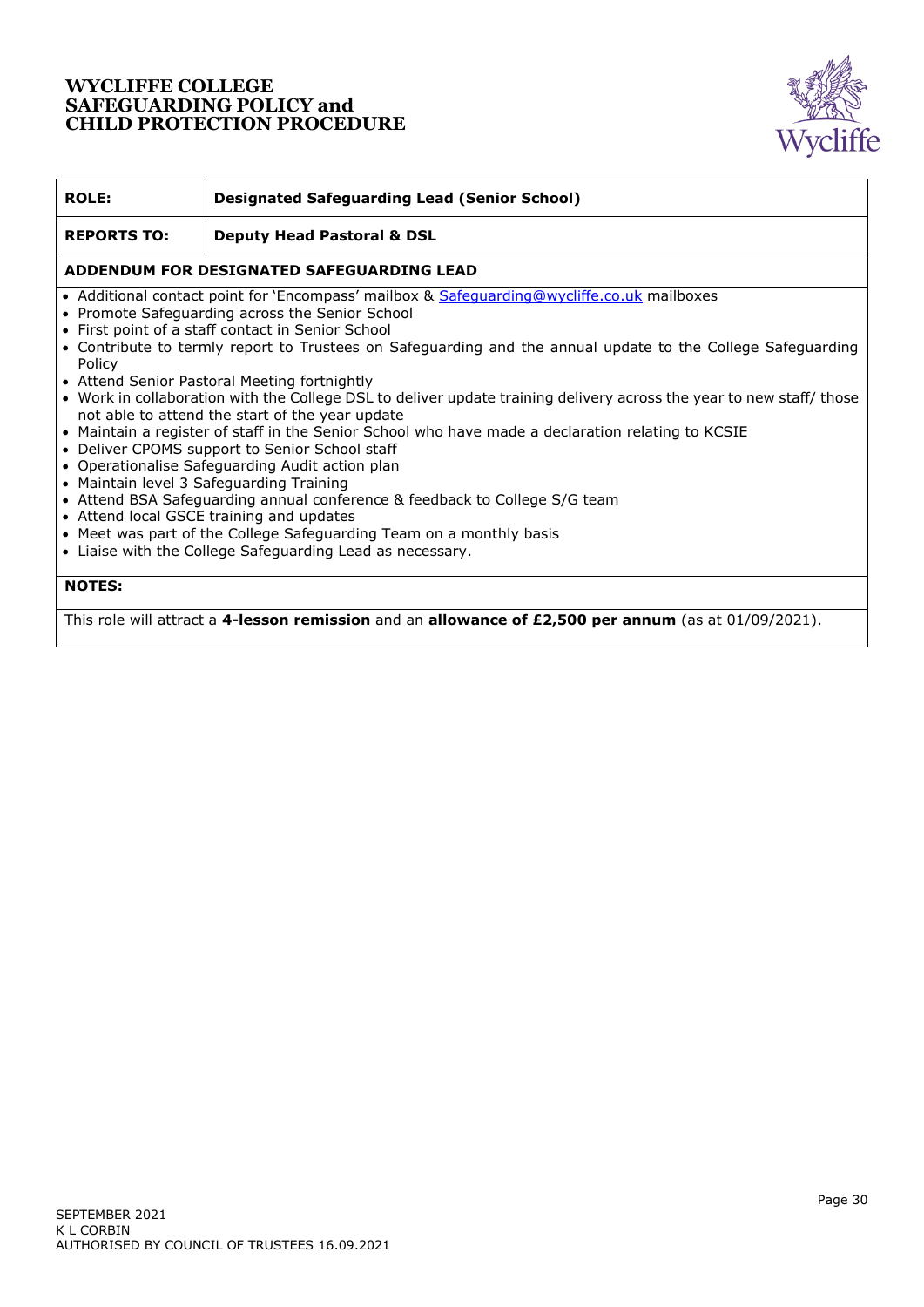

| <b>JOB TITLE:</b>                   | <b>Designated Safeguarding Lead for Prep School</b>                                                                                                                                                                                                                                                                                                                                                                                                                                                                                                                     |  |  |
|-------------------------------------|-------------------------------------------------------------------------------------------------------------------------------------------------------------------------------------------------------------------------------------------------------------------------------------------------------------------------------------------------------------------------------------------------------------------------------------------------------------------------------------------------------------------------------------------------------------------------|--|--|
| <b>REPORTS TO:</b>                  | The College Designated Safeguarding Lead, & Head of Preparatory School                                                                                                                                                                                                                                                                                                                                                                                                                                                                                                  |  |  |
|                                     | <b>PRINCIPAL PURPOSE:</b>                                                                                                                                                                                                                                                                                                                                                                                                                                                                                                                                               |  |  |
|                                     | To take lead responsibility for safeguarding and child protection (including online safety) across the whole College,<br>acting as a source of support, advice and expertise for all staff.                                                                                                                                                                                                                                                                                                                                                                             |  |  |
| and ratified by the Trustees.       | 1. To lead in facilitating the development of safeguarding and child protection policies, training and procedures<br>and guidance for the setting, ensuring that the Child Protection Policy is reviewed annually (as a minimum)                                                                                                                                                                                                                                                                                                                                        |  |  |
|                                     | 2. To ensure the College's child protection policies are known, understood and used appropriately; that these<br>are available publicly and parents are aware of the fact that referrals about suspected abuse or neglect may<br>be made and the role of the College in this.                                                                                                                                                                                                                                                                                           |  |  |
|                                     | 3. To undertake appropriate formal Child Protection Training (to be updated at least every 2 years) and to<br>undertake Prevent awareness training.                                                                                                                                                                                                                                                                                                                                                                                                                     |  |  |
| 4.                                  | To maintain personal skills and knowledge in terms of child protection, accessing resources and attending any<br>relevant or refresher training courses, at regular intervals (at least annually) to be aware of developments<br>relevant to the role in order to:                                                                                                                                                                                                                                                                                                      |  |  |
|                                     | Understand the assessment process for providing early help and statutory intervention, including local<br>criteria for action and local authority children's social care referral arrangements.                                                                                                                                                                                                                                                                                                                                                                         |  |  |
| $\bullet$<br>do so.                 | Have a working knowledge of how local authorities conduct a child protection case conference and a child<br>protection review conference and be able to attend and contribute to these effectively when required to                                                                                                                                                                                                                                                                                                                                                     |  |  |
|                                     | Ensure each member of staff has access to, and understands, the College's child protection policy and<br>procedures, especially new and part time staff.                                                                                                                                                                                                                                                                                                                                                                                                                |  |  |
| $\bullet$                           | Be alert to the specific needs of children in need, those with special educational needs and young carers.<br>Be able to keep detailed, accurate, secure written records of concerns and referrals.                                                                                                                                                                                                                                                                                                                                                                     |  |  |
| $\bullet$                           | Understand and support the College with regards to the requirements of the Prevent duty and be able to<br>provide advice and support to staff on protecting children from the risk of radicalisation.<br>Be able to understand the unique risks associated with online safety and have the necessary knowledge                                                                                                                                                                                                                                                          |  |  |
| $\bullet$                           | and capability to keep children safe whilst online at College.<br>Recognise the additional risks that children with SEN and disabilities face online and have the capability                                                                                                                                                                                                                                                                                                                                                                                            |  |  |
|                                     | to support SEND children to stay safe online.<br>Encourage a culture of listening to children and taking account of their wishes and feelings, amongst all<br>staff, in any measures the College may put in place to protect them.                                                                                                                                                                                                                                                                                                                                      |  |  |
|                                     | 5. To link with the local LSCB to make sure staff are aware of any training opportunities and the latest local<br>policies on local safeguarding arrangements.                                                                                                                                                                                                                                                                                                                                                                                                          |  |  |
| 7.                                  | 6. To receive and coordinate referrals, arranging action and reviewing services for children and families.<br>To refer cases of suspected abuse to the local authority children's social care as required, to support staff who<br>make referrals to local authority children's social care                                                                                                                                                                                                                                                                             |  |  |
|                                     | 8. To refer cases to the Channel programme where there is a radicalisation concern as required, to support staff<br>who make referrals to the Channel programme.                                                                                                                                                                                                                                                                                                                                                                                                        |  |  |
| Service as required.                | 9. To refer cases where a person is dismissed or left due to risk/harm to a child to the Disclosure and Barring                                                                                                                                                                                                                                                                                                                                                                                                                                                         |  |  |
|                                     | 10. To refer cases where a crime may have been committed to the Police as required.<br>11. To maintain accurate, confidential and up to date documentation on all cases of safeguarding and child                                                                                                                                                                                                                                                                                                                                                                       |  |  |
|                                     | protection. Ensuring that all records are forwarded (securely in accordance with protocols) to any new school<br>the child may attend, and that the appropriate person at the receiving location is aware, as required. This<br>may include sharing information with the new school or college in advance of a child leaving Wycliffe.<br>12. To work directly with children in need and their families in the community in order to promote, strengthen<br>and develop the potential of parents/carers and their children in order to prevent children becoming looked |  |  |
|                                     | after and/or suffering significant harm.<br>13. To support the care of children where their living arrangements are at risk of breakdown (including Local                                                                                                                                                                                                                                                                                                                                                                                                               |  |  |
| Authority placements).<br>children. | 14. To provide support and guidance to carers and provide planned interventions as part of agreed plans for                                                                                                                                                                                                                                                                                                                                                                                                                                                             |  |  |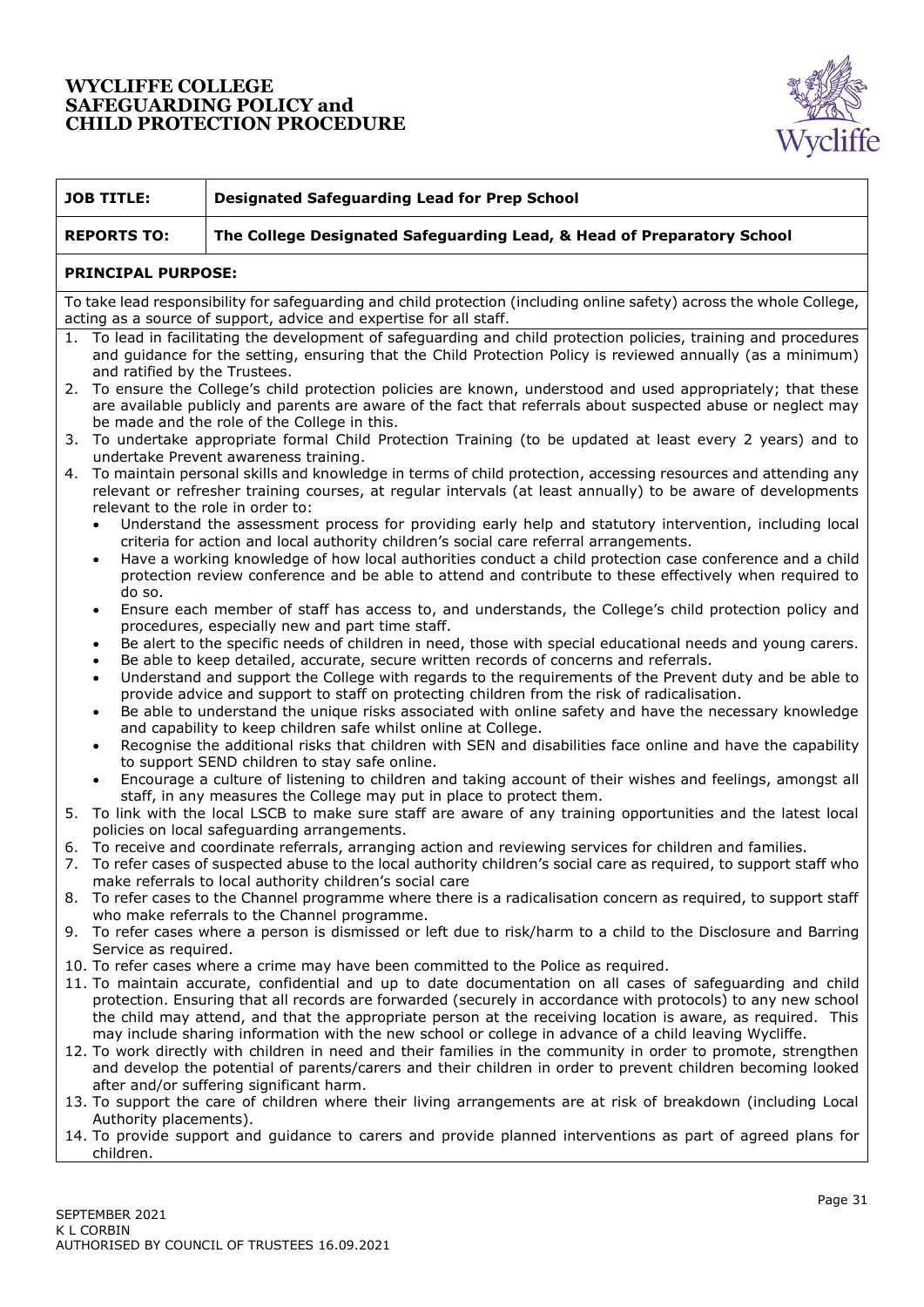

- 15. To ensure that students who are victims of abuse are supported appropriately and sensitively and that all actions assigned by setting from planning and intervention meetings are successfully carried out and monitored.
- 16. To liaise with the Head of Wycliffe College to inform of issues especially ongoing enquiries under Section 47 of the Children Act 1989 and police investigations.
- 17. To liaise, as required, with the 'Case Manager' and the designated officer/s at the local authority for child protection concerns in cases which concern a staff member.
- 18. To liaise with staff (especially pastoral support staff, school nurses, IT Technicians and SENCOs) on matters of safety and safeguarding (including online and digital safety) and when deciding whether to make a referral by liaising with relevant agencies.
- 19. To act as a source of support, advice and expertise to staff on matters of safety and safeguarding and when deciding whether to make a referral by liaising with relevant agencies.
- 20. To ensure that the setting is always presented positively within and beyond the setting.
- 21. To deputise in the absence of Early Years Designated Lead.

#### **Accountability**

- 1. Work closely with commissioning Children and Families Social Workers along with developing links with and utilising resources of the community as part of agreed plans for children.
- 2. Attend and participate in Child Protection Conferences and planning and Review meetings whilst working closely with colleagues in Children's Services as required, some of which may take place out of normal working hours. This will include negotiating between child, family and commissioning worker to identify the support package required.
- 3. Plan and complete professional assessments of need and risk in respect of parents and carers using the Department of Health and the Local Authority criteria for children in need and significant harm. Taking the lead responsibility to coordinate the multi‐agency approach to prevent and address child protection issues and children in need within the setting.
- 4. To maintain confidentiality at all times.
- 5. To contribute to service development, including responsibility of the delivery of new staff induction package and arrangements for all staff training.
- 6. To liaise and co‐ordinate with colleagues within own setting and outside organisations regarding the Common Assessment Framework and to coordinate and monitor all referrals and recommendations within the setting.
- 7. Identify vulnerable children within the setting and ensure that all staff are made aware of who these children are.

#### **General Duties**

- 1. To undertake such other duties, training and/or hours of work as may be reasonably required and which are consistent with the general level of responsibility of this job.
- 2. To ensure that the Section 175 Audit published by Gloucestershire Safeguarding Children Partnership (GSCP) is completed annually and returned by deadline and reviewed regularly.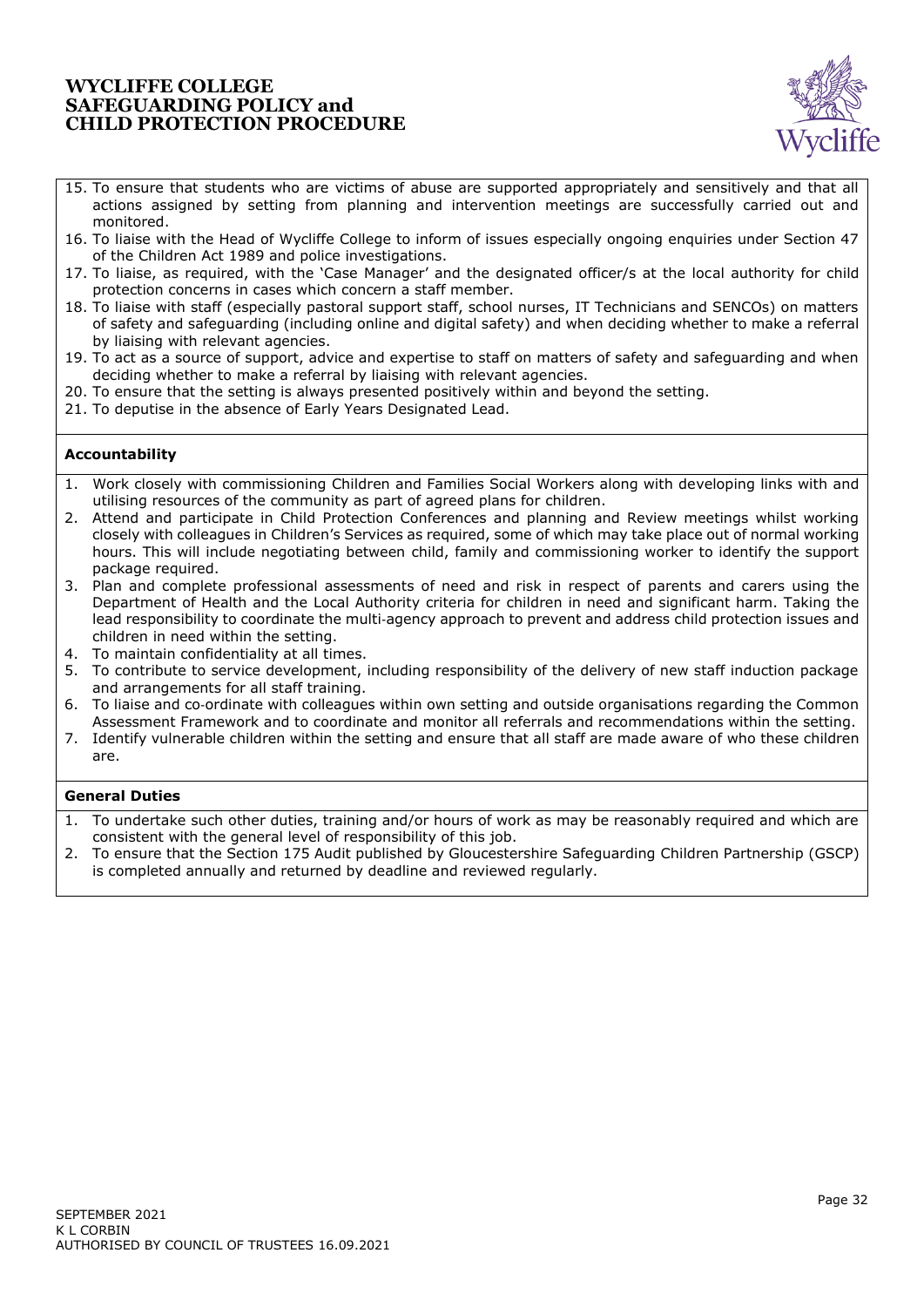

| <b>JOB TITLE:</b><br>Designated Safeguarding Lead for Early Years and Foundation Stage |                                                                                                                                                                                                                                                                                                                                                                                                                                                                                                                                                                         |  |
|----------------------------------------------------------------------------------------|-------------------------------------------------------------------------------------------------------------------------------------------------------------------------------------------------------------------------------------------------------------------------------------------------------------------------------------------------------------------------------------------------------------------------------------------------------------------------------------------------------------------------------------------------------------------------|--|
| <b>REPORTS TO:</b>                                                                     | The College Designated Safeguarding Lead, & Head of Preparatory School                                                                                                                                                                                                                                                                                                                                                                                                                                                                                                  |  |
| <b>PRINCIPAL PURPOSE:</b>                                                              |                                                                                                                                                                                                                                                                                                                                                                                                                                                                                                                                                                         |  |
|                                                                                        | To take lead role for safeguarding and child protection (including online safety) across the Preparatory School,<br>acting as a source of support, advice and expertise for staff.                                                                                                                                                                                                                                                                                                                                                                                      |  |
| 1.<br>and ratified by the Trustees.                                                    | To assist in facilitating the development of safeguarding and child protection policies, training and procedures<br>and guidance for the setting, ensuring that the Child Protection Policy is reviewed annually (as a minimum)                                                                                                                                                                                                                                                                                                                                         |  |
|                                                                                        | 2. To ensure the College's child protection policies are known, understood and used appropriately; that these<br>are available publicly and parents are aware of the fact that referrals about suspected abuse or neglect may<br>be made and the role of the College in this.                                                                                                                                                                                                                                                                                           |  |
|                                                                                        | 3. To undertake appropriate formal Child Protection Training (to be updated at least every 2 years) and to<br>undertake Prevent awareness training.                                                                                                                                                                                                                                                                                                                                                                                                                     |  |
|                                                                                        | 4. To maintain personal skills and knowledge in terms of child protection, accessing resources and attending any<br>relevant or refresher training courses, at regular intervals (at least annually) to be aware of developments<br>relevant to the role in order to:                                                                                                                                                                                                                                                                                                   |  |
| $\bullet$                                                                              | Understand the assessment process for providing early help and statutory intervention, including local<br>criteria for action and local authority children's social care referral arrangements.                                                                                                                                                                                                                                                                                                                                                                         |  |
| $\bullet$<br>do so.                                                                    | Have a working knowledge of how local authorities conduct a child protection case conference and a child<br>protection review conference and be able to attend and contribute to these effectively when required to                                                                                                                                                                                                                                                                                                                                                     |  |
|                                                                                        | Ensure each member of staff has access to, and understands, the College's child protection policy and<br>procedures, especially new and part time staff.                                                                                                                                                                                                                                                                                                                                                                                                                |  |
| $\bullet$                                                                              | Be alert to the specific needs of children in need, those with special educational needs and young carers.<br>Be able to keep detailed, accurate, secure written records of concerns and referrals.                                                                                                                                                                                                                                                                                                                                                                     |  |
| $\bullet$                                                                              | Understand and support the College with regards to the requirements of the Prevent duty and be able to<br>provide advice and support to staff on protecting children from the risk of radicalisation.<br>Be able to understand the unique risks associated with online safety and have the necessary knowledge                                                                                                                                                                                                                                                          |  |
| $\bullet$                                                                              | and capability to keep children safe whilst online at College.<br>Recognise the additional risks that children with SEN and disabilities face online and have the capability                                                                                                                                                                                                                                                                                                                                                                                            |  |
|                                                                                        | to support SEND children to stay safe online.<br>Encourage a culture of listening to children and taking account of their wishes and feelings, amongst all<br>staff, in any measures the College may put in place to protect them.                                                                                                                                                                                                                                                                                                                                      |  |
| 5.                                                                                     | To link with the DSL to make sure staff are aware of any training opportunities and the latest local policies on<br>local safeguarding arrangements.                                                                                                                                                                                                                                                                                                                                                                                                                    |  |
|                                                                                        | 6. To receive and coordinate referrals, arranging action and reviewing services for children and families.<br>7. To refer cases of suspected abuse to the local authority children's social care as required, to support staff who<br>make referrals to local authority children's social care                                                                                                                                                                                                                                                                          |  |
|                                                                                        | 8. To refer cases to the Channel programme where there is a radicalisation concern as required, to support staff<br>who make referrals to the Channel programme.                                                                                                                                                                                                                                                                                                                                                                                                        |  |
| Service as required.                                                                   | 9. To refer cases where a person is dismissed or left due to risk/harm to a child to the Disclosure and Barring                                                                                                                                                                                                                                                                                                                                                                                                                                                         |  |
|                                                                                        | 10. To refer cases where a crime may have been committed to the Police as required.<br>11. To maintain accurate, confidential and up to date documentation on all cases of safeguarding and child                                                                                                                                                                                                                                                                                                                                                                       |  |
|                                                                                        | protection. Ensuring that all records are forwarded (securely in accordance with protocols) to any new school<br>the child may attend, and that the appropriate person at the receiving location is aware, as required. This<br>may include sharing information with the new school or college in advance of a child leaving Wycliffe.<br>12. To work directly with children in need and their families in the community in order to promote, strengthen<br>and develop the potential of parents/carers and their children in order to prevent children becoming looked |  |
|                                                                                        | after and/or suffering significant harm.<br>13. To support the care of children where their living arrangements are at risk of breakdown (including Local                                                                                                                                                                                                                                                                                                                                                                                                               |  |
| Authority placements).<br>children.                                                    | 14. To provide support and guidance to carers and provide planned interventions as part of agreed plans for                                                                                                                                                                                                                                                                                                                                                                                                                                                             |  |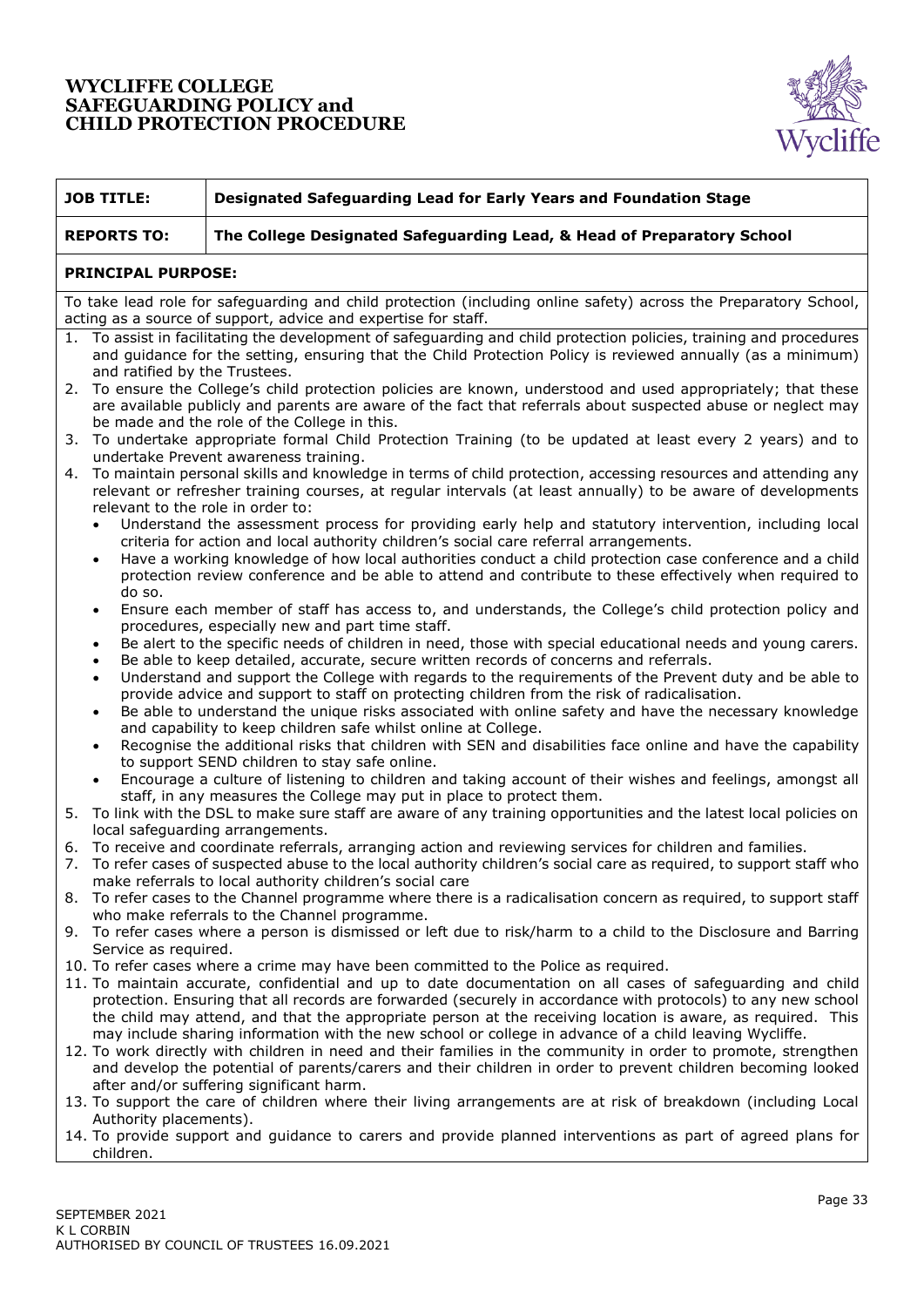

- 15. To ensure that students who are victims of abuse are supported appropriately and sensitively and that all actions assigned by setting from planning and intervention meetings are successfully carried out and monitored.
- 16. To liaise with the Head of Wycliffe College to inform of issues especially ongoing enquiries under Section 47 of the Children Act 1989 and police investigations.
- 17. To liaise, as required, with the 'Case Manager' and the designated officer/s at the local authority for child protection concerns in cases which concern a staff member.
- 18. To liaise with staff (especially pastoral support staff, school nurses, IT Technicians and SENCOs) on matters of safety and safeguarding (including online and digital safety) and when deciding whether to make a referral by liaising with relevant agencies.
- 19. To act as a source of support, advice and expertise to staff on matters of safety and safeguarding and when deciding whether to make a referral by liaising with relevant agencies.
- 20. To ensure that the setting is always presented positively within and beyond the setting.
- 21. To deputise in the absence of Prep and Lower Prep Designated Leads.

#### **Accountability**

- 1. Work closely with commissioning Children and Families Social Workers along with developing links with and utilising resources of the community as part of agreed plans for children.
- 2. Attend and participate in Child Protection Conferences and planning and Review meetings whilst working closely with colleagues in Children's Services as required, some of which may take place out of normal working hours. This will include negotiating between child, family and commissioning worker to identify the support package required.
- 3. Plan and complete professional assessments of need and risk in respect of parents and carers using the Department of Health and the Local Authority criteria for children in need and significant harm. Taking the lead responsibility to coordinate the multi‐agency approach to prevent and address child protection issues and children in need within the setting.
- 4. To maintain confidentiality at all times.
- 5. To contribute to service development, including responsibility of the delivery of new staff induction package and arrangements for all staff training.
- 6. To liaise and co‐ordinate with colleagues within own setting and outside organisations regarding the Common Assessment Framework and to coordinate and monitor all referrals and recommendations within the setting.
- 7. Identify vulnerable children within the setting and ensure that all staff are made aware of who these children are.

#### **General Duties**

- 1. To undertake such other duties, training and/or hours of work as may be reasonably required and which are consistent with the general level of responsibility of this job.
- 2. To ensure that the Section 175 Audit published by Gloucestershire Safeguarding Children Partnership (GSCP) is completed annually and returned by deadline and reviewed regularly.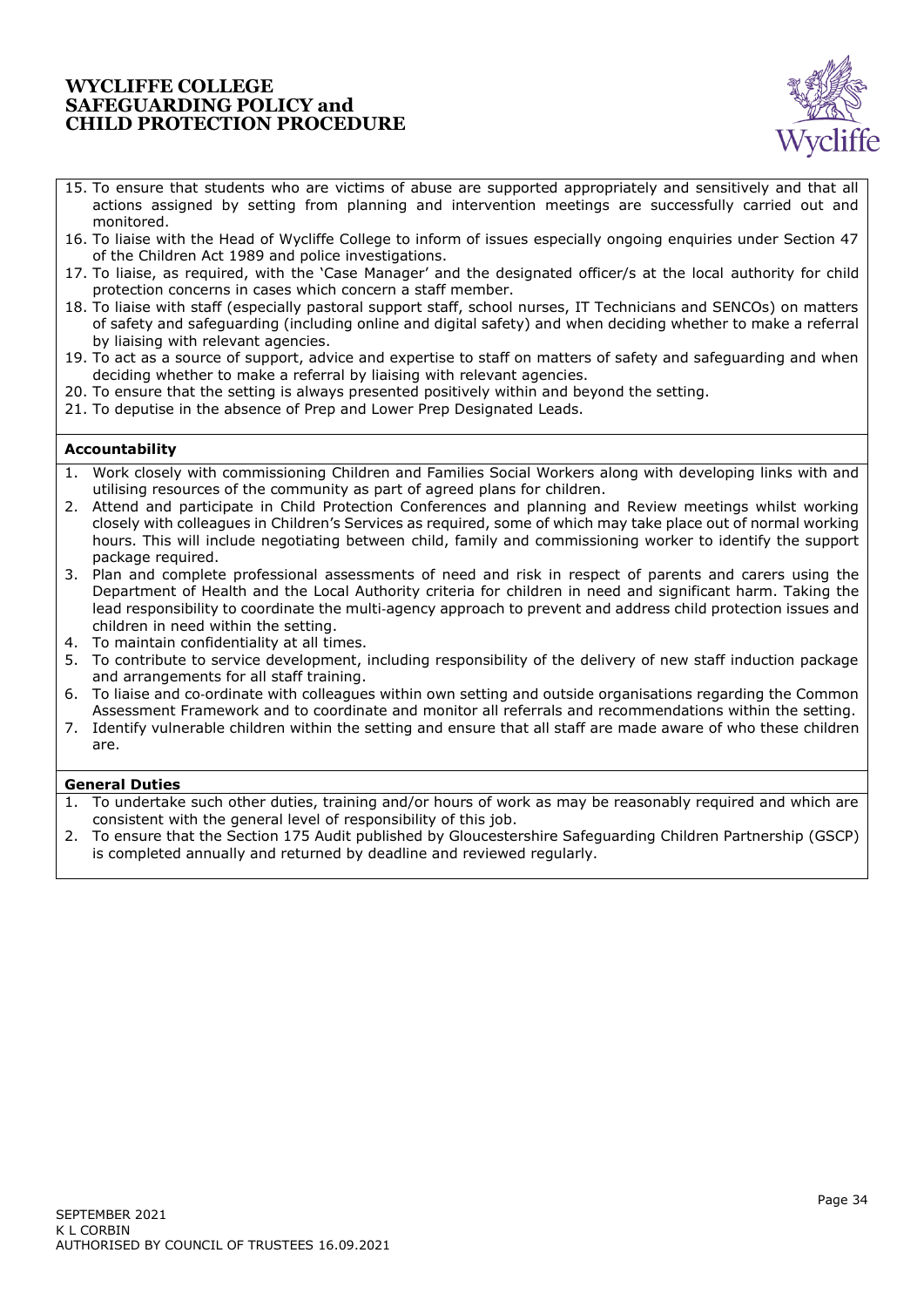

# **Appendix II – Types of Abuse and Specific Safeguarding Concerns**

<span id="page-34-0"></span>All School staff should be aware that abuse, neglect, and safeguarding issues are rarely standalone events and cannot be covered by one definition or one label alone. In most cases, multiple issues will overlap with one another therefore staff should always be vigilant and always raise any concerns with the DSL

All staff should be aware that safeguarding incidents and/or behaviours can be associated with factors outside the school or college and/or can occur between children outside of these environments. All staff, but especially the DSL and deputies, should consider whether children are at risk of abuse or exploitation in situations outside their families. Extra-familial harms take a variety of different forms and children can be vulnerable to multiple harms including (but not limited to) sexual exploitation, criminal exploitation, sexual abuse, and serious youth violence and county lines.

All staff should be aware that technology is a significant component in many safeguarding and wellbeing issues and should recognise that children are at risk of abuse online as well as face to face. In many cases abuse will take place concurrently online and in daily life. Staff should be aware that children can also abuse their peers online, this can take the form of abusive, harassing, and misogynistic messages, the non-consensual sharing of indecent images, especially around chat groups, and the sharing of abusive images and pornography, to those who do not want to receive such content.

## **In all cases, if staff are unsure, they should always speak to the DSL.**

**Physical Abuse:** a form of abuse which may involve hitting, shaking, throwing, poisoning, burning, or scalding, drowning, suffocating or otherwise causing physical harm to a child (including through corporal punishment). Physical harm may also be caused when a parent or carer fabricates the symptoms of, or deliberately induces, illness in a child. Physical abuse involves physical injury to a child, where there is definite knowledge or reasonable suspicion that injury was deliberately inflicted or was not prevented. Giving a child poisonous substances includes inappropriate drugs and alcohol. Physical abuse, as well as being a result of an act of commission, can also be caused through omission or the failure to protect, as well as forced marriages and female genital mutilation (FGM).

**Emotional Abuse:** the persistent emotional maltreatment of a child such as to cause severe and adverse effects on the child's emotional development. It may involve conveying to a child that they are worthless or unloved, inadequate, or valued only insofar as they meet the needs of another person. It may include not giving the child opportunities to express their views, deliberately silencing them or 'making fun' of what they say or how they communicate. It may feature age or developmentally inappropriate expectations being imposed on children. These may include interactions that are beyond a child's developmental capability as well as overprotection and limitation of exploration and learning, or preventing the child participating in normal social interaction. It may involve seeing or hearing the illtreatment of another. It may involve serious bullying (including cyberbullying), causing children frequently to feel frightened or in danger, or the exploitation or corruption of children. Some level of emotional abuse is involved in all types of maltreatment of a child, although it may occur alone.

**Sexual Abuse:** involves forcing or enticing a child or young person to take part in sexual activities, not necessarily involving violence, whether or not the child is aware of what is happening. The activities may involve physical contact, including assault by penetration (for example rape or oral sex) or nonpenetrative acts such as masturbation, kissing, rubbing, and touching outside of clothing. They may also include non-contact activities, such as involving children in looking at, or in the production of, sexual images, watching sexual activities, encouraging children to behave in sexually inappropriate ways, or grooming a child in preparation for abuse (including via the internet). Sexual abuse is not solely perpetrated by adult males. Women can also commit acts of sexual abuse, as can other children. The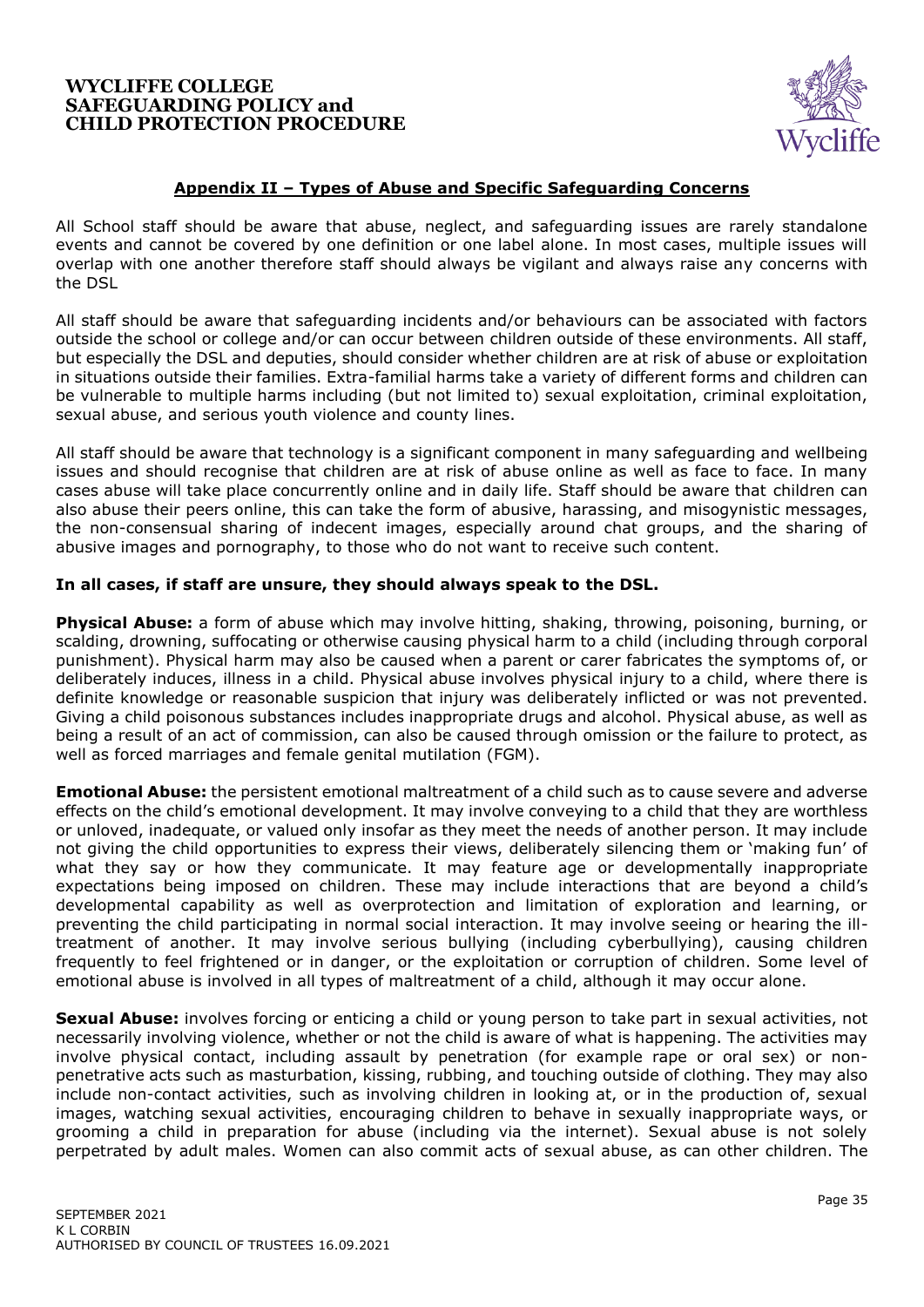

sexual abuse of children by other children is a specific safeguarding issue in education. Sexual abuse also includes sexual violence and sexual harassment (see below) which can occur between two children of any sex (also known as child-on-child abuse). This can also occur through a group of children sexually assaulting or sexually harassing a single child or group of children. Sexual violence are sexual offences under the Sexual Offences Act 2003, such as rape, sexual assault, and assault by penetration. Schools should be aware that sexual assault covers a very wide range of behaviour so a single act of kissing someone without consent or touching someone's bottom/breasts/genitalia without consent, can still constitute sexual assault.

Serious bullying may be regarded as emotional, sexual or physical abuse and will be considered under Child Protection Procedures.

**Sexual Harassment:** is 'unwanted conduct of a sexual nature' that can occur online and offline and both inside and outside of school. Sexual harassment is likely to violate a child's dignity, and/or make them feel intimidated, degraded, or humiliated and/or create a hostile, offensive or sexualised environment. Sexual harassment can include sexual comments, such as telling sexual stories, making lewd comments, making sexual remarks about clothes and appearance and calling someone sexualised names; sexual "jokes" or taunting; physical behaviour, such as deliberating brushing against someone, interfering with someone's clothes, or upskirting, and sharing of unwanted explicit content (for example displaying pictures, photos or drawings of a sexual nature); and online sexual harassment, which might include consensual or non-consensual sharing of sexual images and videos (often referred to as the sharing of nudes/semi-nudes, or sexting – see below); inappropriate sexual comments on social media; exploitation; coercion and threats. Online sexual harassment may be standalone, or part of a wider pattern of sexual harassment and/or sexual violence. Further information can be found in the Gov.uk Sexual Violence and Sexual Harassment advice.

**Child-on-Child Sexual Violence and/or Harassment:** Sexual violence and sexual harassment (as defined above) can occur between two children of any age and sex, from primary through to secondary stage and into colleges. It can occur through a group of children sexually assaulting or sexually harassing a single child or group of children. It is more likely that girls will be the victims of sexual violence and harassment, and it is more likely that it will be perpetrated by boys. It can however occur between children of any sex. Sexual violence and sexual harassment exist on a continuum and may overlap; they can occur online and face to face (both physically and verbally) and are never acceptable. Children who are victims of sexual violence and/or sexual harassment wherever it happens, will likely find the experience stressful and distressing. This will, in all likelihood, adversely affect their educational attainment and will be exacerbated if the alleged perpetrator(s) attends the same school or college. Further information can be found in the SVSH advice.

**Sharing of Nudes and/or Semi-Nudes:** the sending or posting of nude or semi-nude images, videos, or live streams online by young people under the age of 18. This could be via social media, gaming platforms, chat apps or forums. It could also involve sharing between devices via services like Apple's AirDrop which works offline. The sharing of nudes and semi-nudes can happen publicly online, in 1:1 messaging or via group chats and closed social media accounts and may include images or footage of more than one child or young person.

Alternative terms used by children and young people may include 'dick pics' or 'pics', or may be referred to by adults or professionals as 'youth produced/involved sexual imagery', 'indecent imagery', 'image based sexual abuse' or 'sexting'.

The motivations for taking and sharing nude and semi-nude images, videos and live streams are not always sexually or criminally motivated. Such images may be created and shared consensually by young people who are in relationships, as well as between those who are not in a relationship. It is also possible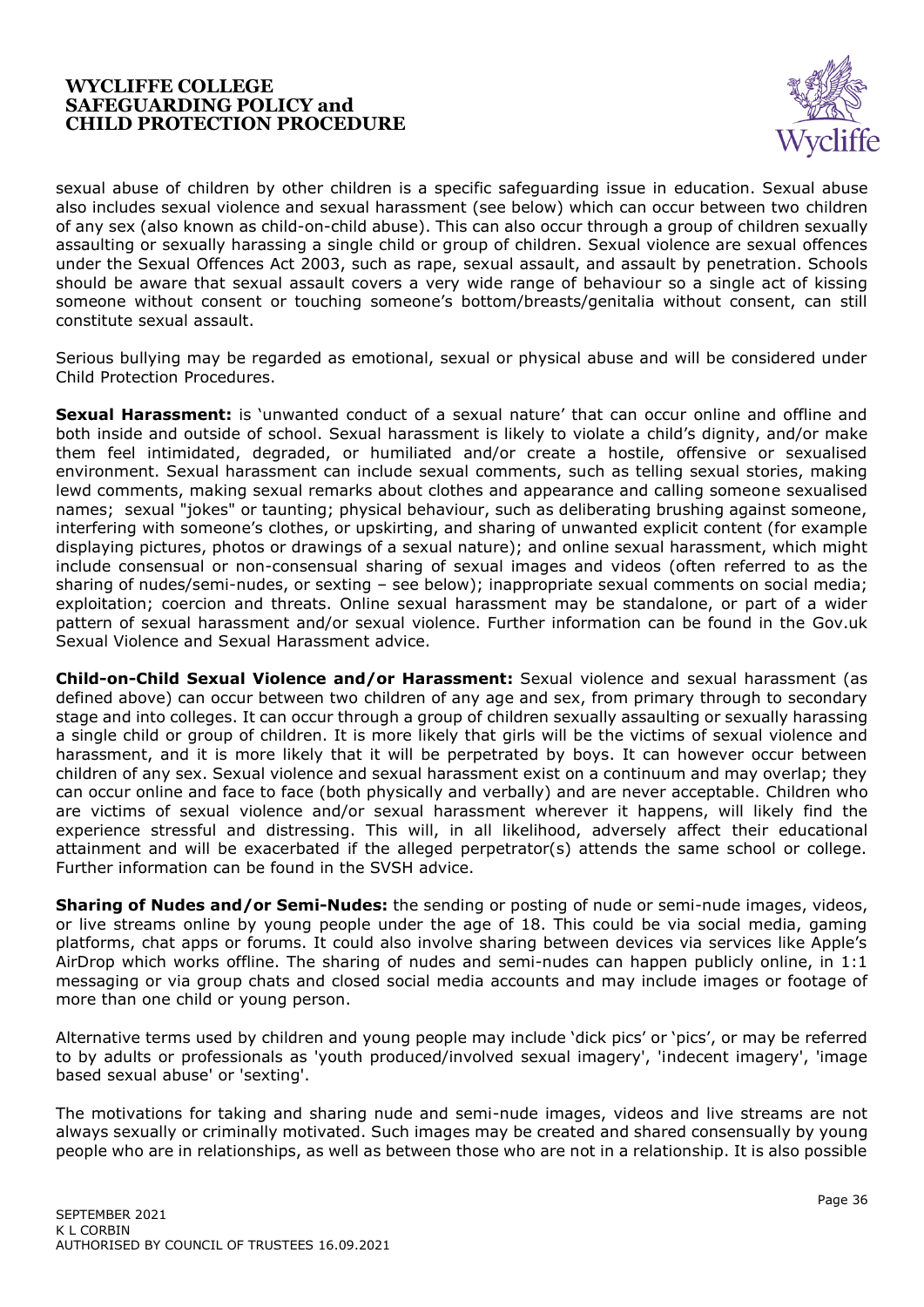

for a young person in a consensual relationship to be coerced into sharing an image with their partner. Incidents may also occur where:

- children and young people find nudes and semi-nudes online and share them claiming to be from a peer
- children and young people digitally manipulate an image of a young person into an existing nude online
- images created or shared are used to abuse peers e.g. by selling images online or obtaining images to share more widely without consent to publicly shame.

For this reason, incidents can either be classified as 'aggravated' or 'experimental'. The DDCMS / UKIS guidance "Sharing nudes and semi-nudes: advice for education settings working with children and young people" sets out the classification of incidents, and how each should be handled.

**Upskirting:** is a criminal offence and typically involves taking a picture under a person's clothing (not necessarily a skirt) without their permission and/or knowledge, with the intention of viewing their genitals or buttocks (with or without underwear) to obtain sexual gratification, or cause the victim humiliation, distress or alarm. Anyone of any sex can be a victim.

**Domestic abuse:** The Domestic Abuse Act 2021 received Royal Assent on 29 April 2021. The Act introduces the first ever statutory definition of domestic abuse and recognises the impact of domestic abuse on children, as victims in their own right, if they see, hear, or experience the effects of abuse. The statutory definition of domestic abuse, based on the previous cross-government definition, ensures that different types of relationships are captured, including ex-partners and family members. The definition captures a range of different abusive behaviours, including physical, emotional, and economic abuse and coercive and controlling behaviour. Both the person who is carrying out the behaviour and the person to whom the behaviour is directed towards must be aged 16 or over and they must be "personally connected" (as defined in section 2 of the 2021 Act).

Types of domestic abuse include intimate partner violence, abuse by family members, teenage relationship abuse and child/adolescent to parent violence and abuse.

Anyone can be a victim of domestic abuse, regardless of gender, age, ethnicity, socio- economic status, sexuality or background and domestic abuse can take place inside or outside of the home. The government will issue statutory guidance to provide further information for those working with domestic abuse victims and perpetrators, including the impact on children.

All children can witness and be adversely affected by domestic abuse in the context of their home life where domestic abuse occurs between family members. Exposure to domestic abuse and/or violence can have a serious, long lasting emotional and psychological impact on children. In some cases, a child may blame themselves for the abuse or may have had to leave the family home as a result.

Young people can also experience domestic abuse within their own intimate relationships. This form of child-on-child abuse is sometimes referred to as 'teenage relationship abuse'. Depending on the age of the young people, this may not be recognised in law under the statutory definition of 'domestic abuse' (if one or both parties are under 16). However, as with any child under 18, where there are concerns about safety or welfare, child safeguarding procedures should be followed and both young victims and young perpetrators should be offered support. The Act's provisions, including the new definition, will be commenced over the coming months.

Domestic Abuse may lead to other safeguarding concerns and should therefore be managed under this policy.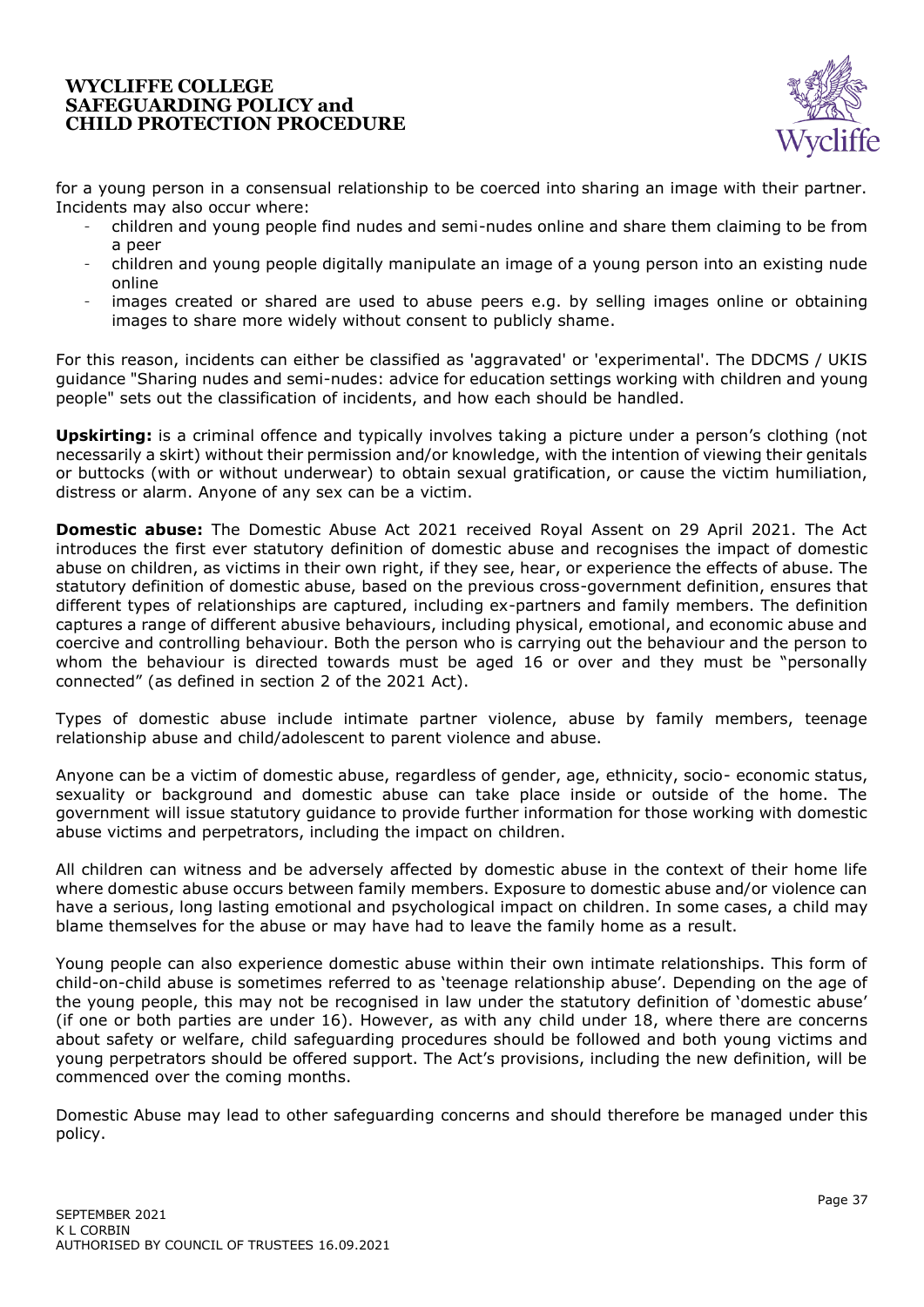

**Child Exploitation:** Both Child Sexual Exploitation (CSE) and Child Criminal Exploitation (CCE) are forms of abuse and both occur where an individual or group takes advantage of an imbalance in power to coerce, manipulate or deceive a child into sexual or criminal activity. Whilst age may be the most obvious, this power imbalance can also be due to a range of other factors including gender, sexual identity, cognitive ability, physical strength, status, and access to economic or other resources. In some cases, the abuse will be in exchange for something the victim needs or wants and/or will be to the financial benefit or other advantage (such as increased status) of the perpetrator or facilitator. The abuse can be perpetrated by individuals or groups, males, females, and children or adults. The abuse can be a oneoff occurrence or a series of incidents over time and range from opportunistic to complex organised abuse. It can involve force and/or enticement-based methods of compliance and may, or may not, be accompanied by violence or threats of violence. Victims can be exploited even when activity appears consensual and it should be noted exploitation as well as being physical can be facilitated and/or take place online.

**CCE:** CCE is where an individual or group takes advantage of an imbalance of power to coerce, control, manipulate or deceive a child into any criminal activity:

- in exchange for something the victim needs or wants (for example, money, gifts or affection), and/or
- for the financial or other advantage (such as increased status) of the perpetrator or facilitator and/or
- through violence or the threat of violence.

Whilst age may be the most obvious, this power imbalance can also be due to a range of other factors including gender, sexual identity, cognitive ability, physical strength, status, and access to economic or other resources. The victim may have been criminally exploited even if the activity appears consensual. CCE does not always involve physical contact; it can also occur through the use of technology. CCE can include children being forced to work in cannabis factories, being coerced into moving drugs or money across the country (county lines – see below), forced to shoplift or pickpocket. They can also be forced or manipulated into committing vehicle crime or threatening/committing serious violence to others.

Children can become trapped by this type of exploitation as perpetrators can threaten victims (and their families) with violence or entrap and coerce them into debt. They may be coerced into carrying weapons such as knives or begin to carry a knife for a sense of protection from harm from others. Children can be exploited by adult males or females, as individuals or in groups. They may also be exploited by other children, who themselves may be experiencing exploitation – where this is the case, their vulnerability as victims is not always recognised by adults and professionals (especially when they are older children). It is important in these circumstances that the child perpetrator is also recognised as a victim.

Some of the following can be indicators of CCE:

- children who appear with unexplained gifts, money, or new possessions;
- children who associate with other children involved in exploitation;
- children who suffer from changes in emotional well-being;
- children who misuse drugs and alcohol;
- children who go missing for periods of time or regularly come home late; and
- children who regularly miss school or education or do not take part in education.

The experience of girls who are criminally exploited can be very different to that of boys. The indicators may not be the same, however staff should be aware that girls are at risk of criminal exploitation too. It is also important to note that both boys and girls being criminally exploited may be at higher risk of sexual exploitation.

CCE may occur alone, or may overlap with CSE, and/or county lines, as well as other forms of abuse.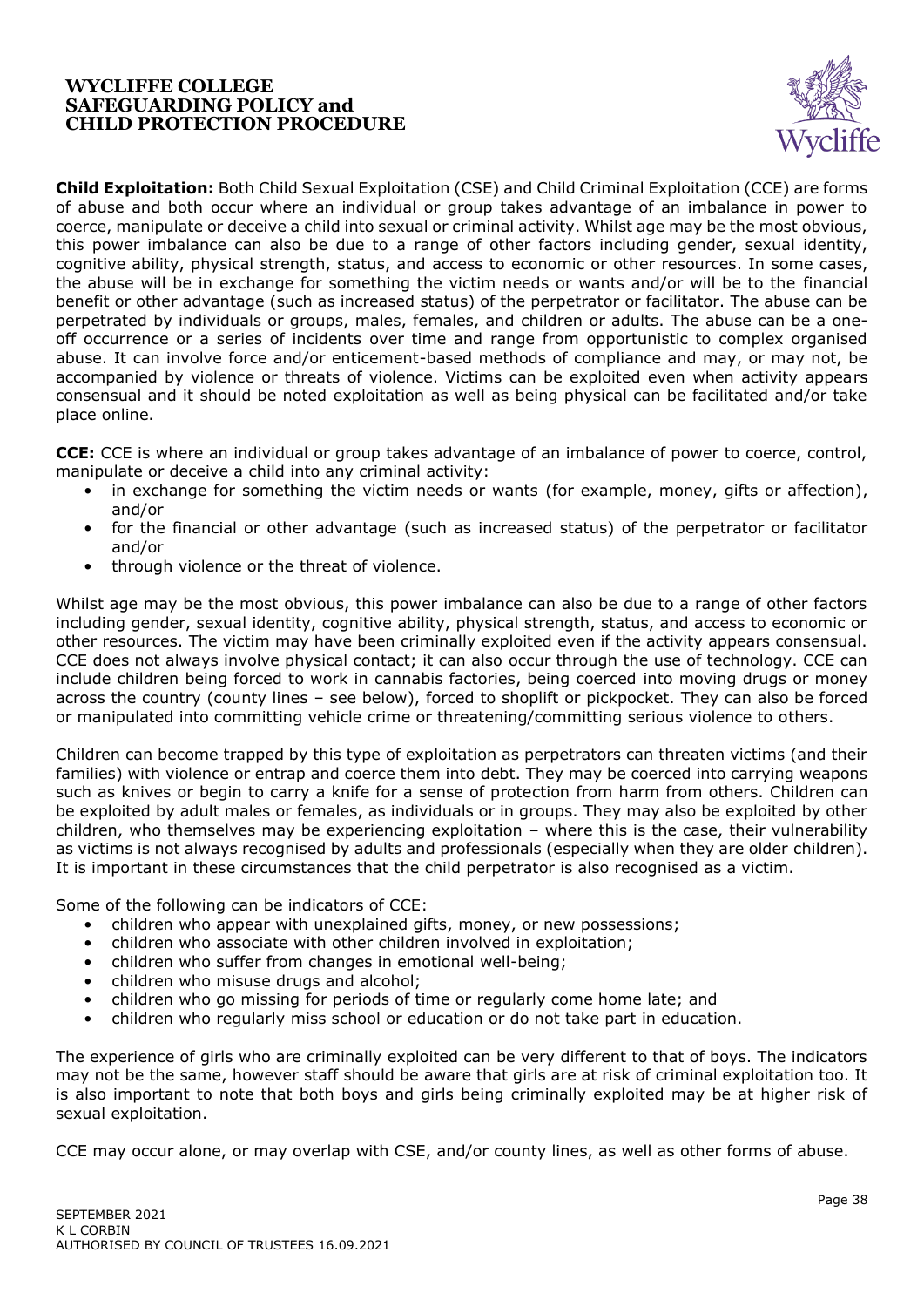

Children who have been exploited will need additional support to help maintain them in education.

**CSE:** CSE is a form of child sexual abuse (see above) which occurs where an individual or group takes advantage of an imbalance of power to coerce, manipulate or deceive a child into sexual activity (a) in exchange for something the victim needs or wants (for example, money, gifts or affection), and/or (b) for the financial advantage or increased status of the perpetrator or facilitator. Whilst age may be the most obvious, this power imbalance can also be due to a range of other factors including gender, sexual identity, cognitive ability, physical strength, status, and access to economic or other resources.

The victim may have been sexually exploited even if the sexual activity appears consensual. CSE does not always involve physical contact; it can also occur through the use of technology. CSE can affect any child or young person (male or female) under the age of 18 years (including 16- and 17-year olds who can legally consent to have sex) who has been coerced into engaging in sexual activities. It can include both contact (penetrative and non-penetrative acts) and non-contact sexual activity and may occur without the child or young person's immediate knowledge (e.g. through others copying videos or images they have created and posted on social media). Some children may not realise they are being exploited e.g. they believe they are in a genuine romantic relationship.

CSE can be a one-off occurrence or a series of incidents over time and range from opportunistic to complex organised abuse. It can involve force and/or enticement-based methods of compliance and may, or may not, be accompanied by violence or threats of violence.

The above CCE indicators can also be indicators of CSE, as can:

- children who have older boyfriends or girlfriends; and
- children who suffer from sexually transmitted infections, display sexual behaviours beyond expected sexual development, or become pregnant.

See Annex B of:

- [Keeping Children Safe in Education \(September 2021\)](https://assets.publishing.service.gov.uk/government/uploads/system/uploads/attachment_data/file/1007260/Keeping_children_safe_in_education_2021.pdf)
- Child [sexual exploitation: definition and guide for practitioners \(February 2017\)](https://assets.publishing.service.gov.uk/government/uploads/system/uploads/attachment_data/file/591903/CSE_Guidance_Core_Document_13.02.2017.pdf)
- What to do if you suspect a child [is being sexually exploited \(2012\)](https://www.teescpp.org.uk/media/1248/what-to-do-if-you-suspect-a-child-is-being-sexually-exploited.pdf)
- Child [sexual exploitation](https://assets.publishing.service.gov.uk/government/uploads/system/uploads/attachment_data/file/591903/CSE_Guidance_Core_Document_13.02.2017.pdf)

CSE may occur alone, or may overlap with CCE, and/or county lines, as well as other forms of abuse.

**County Lines:** County lines is a term used to describe gangs and organised criminal networks involved in exporting illegal drugs , using dedicated mobile phone lines or other form of "deal line".

This activity can happen locally as well as across the UK - no specified distance of travel is required. Children and vulnerable adults exploited to sell drugs and move and store drugs and money. Offenders will often use coercion, intimidation, violence (including sexual violence) and weapons to ensure compliance of victims. Children can be targeted and recruited into county lines in a number of locations including schools (mainstream and special), further and higher educational institutions, student referral units, children's homes and care homes. Children are increasingly being targeted and recruited online using social media. Children can easily become trapped by this type of exploitation as county lines gangs can manufacture drug debts which need to be worked off or threaten serious violence and kidnap towards victims (and their families) if they attempt to leave the county lines network.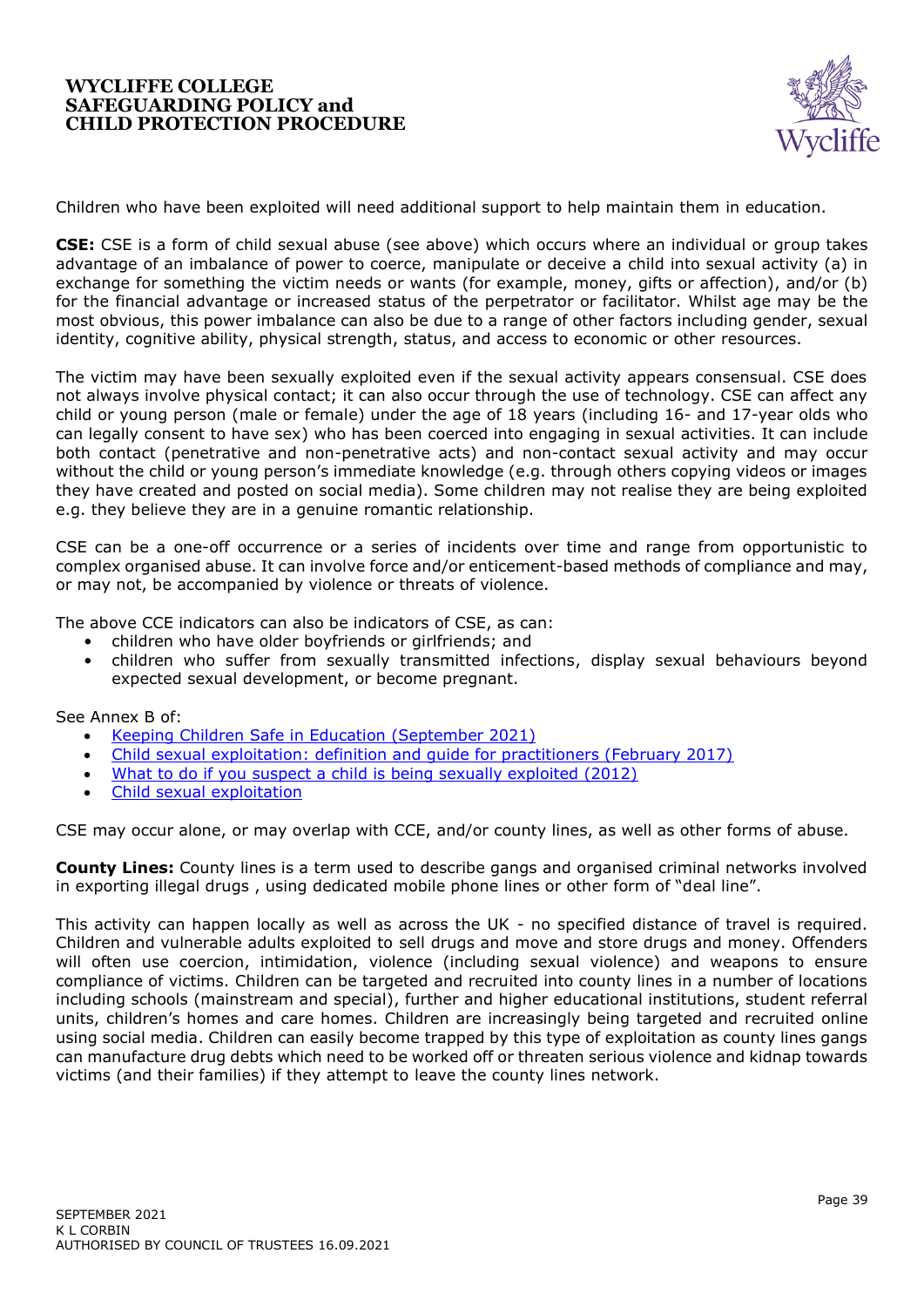

A number of the ways of identifying indicators for CSE and CCE as deailed above may be applicable to where children are involved in county lines. Some additional specific indicators that may be present where a child is criminally exploited through involvement in county lines are children who:

- go missing and are subsequently found in areas away from their home;
- that have been the victim or perpetrator of serious violence (e.g. knife crime);
- are involved in receiving requests for drugs via a phone line, moving drugs, handing over and collecting money for drugs;
- are exposed to techniques such as 'plugging', where drugs are concealed internally to avoid detection;
- are found in accommodation that they have no connection with, often called a 'trap house or cuckooing' or hotel room where there is drug activity;
- owe a 'debt bond' to their exploiters;
- have their bank accounts used to facilitate drug dealing.

Like other forms of abuse and exploitation, county lines exploitation:

- can affect any child or young person (male or female) under the age of 18 years;
- can affect any vulnerable adult over the age of 18 years;
- can still be exploitation even if the activity appears consensual;
- can involve force and/or enticement-based methods of compliance and is often accompanied by violence or threats of violence;
- can be perpetrated by individuals or groups, males or females, and young people or adults;
- is typified by some form of power imbalance in favour of those perpetrating the exploitation. Whilst age may be the most obvious, this power imbalance can also be due to a range of other factors including gender, cognitive ability, physical strength, status, and access to economic or other resources.

If a child is suspected to be at risk of or involved in county lines, a safeguarding referral should be considered alongside consideration of availability of local services/third sector providers who offer support to victims of county lines exploitation. Further information on the signs of a child's involvement in county lines is available in guidance published by the Home Office.

**Neglect:** the persistent failure to meet a child's basic physical and/or psychological needs, likely to result in the serious impairment of the child's health or development. Neglect may occur during pregnancy as a result of maternal substance abuse. Once a child is born, neglect may involve a parent or carer failing to: provide adequate food, clothing and shelter (including exclusion from home or abandonment); protect a child from physical and emotional harm or danger; ensure adequate supervision (including the use of inadequate care-givers); or ensure access to appropriate medical care or treatment. It may also include neglect of, or unresponsiveness to, a child's basic emotional needs.

**Serious Violence:** All staff should be aware of indicators, which may signal that children are at risk from, or are involved with serious violent crime. These may include increased absence from school, a change in friendships or relationships with older individuals or groups, a significant decline in performance, signs of self- harm or a significant change in wellbeing, or signs of assault or unexplained injuries. Unexplained gifts or new possessions could also indicate that children have been approached by, or are involved with, individuals associated with criminal networks or gangs and may be at risk of criminal exploitation.

All staff should be aware of the associated risks which increase the likelihood of involvement in serious violence (for example being male, frequent absence from school or permanently excluded from school, experienced child maltreatment or having been involved in offending) and understand the measures in place to manage these. Advice for schools and colleges is provided in the Home Office's Preventing youth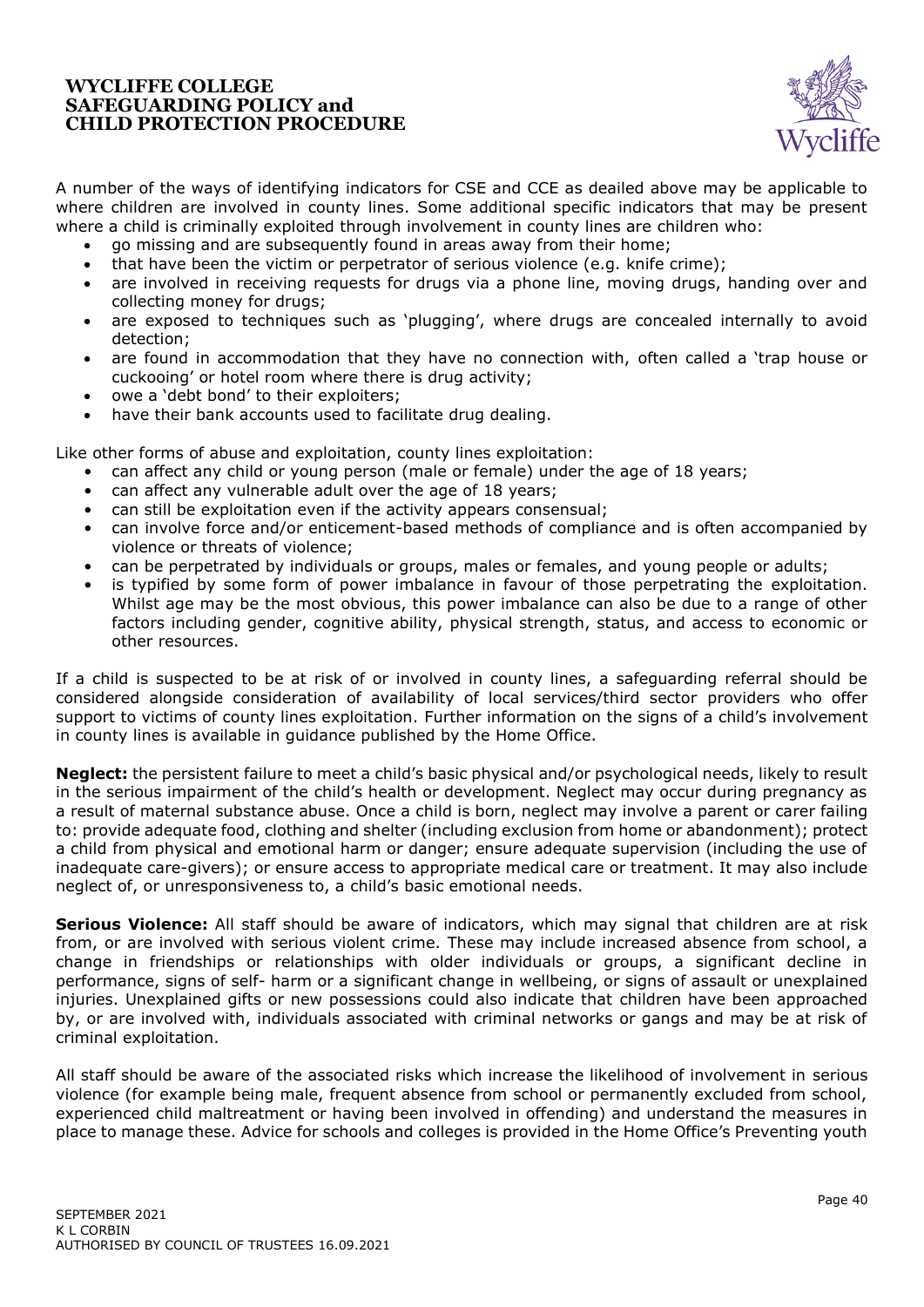

violence and gang involvement and its Criminal exploitation of children and vulnerable adults: county lines guidance.

**Specific Safeguarding Issues:** behaviours linked to drug taking, alcohol abuse, truanting and sexting put children in danger. Safeguarding issues can also manifest themselves via child-on-child abuse, such as abuse within intimate partner relationships, bullying (including cyberbullying), gender-based violence/sexual assaults, sexting and upskirting. Safeguarding issues can also be linked to, for example, children missing education; child sexual exploitation; domestic violence; fabricated or induced illness; faith abuse (including ostracism of families); female genital mutilation; forced marriage; gangs and youth violence; gender-based violence / violence against women and girls; hate; mental health; preventing radicalisation; relationship abuse; sexting; consensual and non-consensual sharing of nudes and seminudes; and trafficking.

**Modern Slavery:** Modern slavery encompasses human trafficking and slavery, servitude and forced or compulsory labour. Exploitation can take many forms, including sexual exploitation, forced labour, slavery, servitude, forced criminality and the removal of organs. Further information on the signs that someone may be a victim of modern slavery, the support available to victims and how to refer them to the National Referral Mechanism is available in the statutory guidance "Modern slavery: how to identify and support victims (June 2021)"

**Cybercrime:** is criminal activity committed using computers and/or the internet. It is broadly categorised as either 'cyber-enabled' (crimes that can happen off-line but are enabled at scale and at speed on-line) or 'cyber dependent' (crimes that can be committed only by using a computer). Cyberdependent crimes include:

- unauthorised access to computers (illegal 'hacking'), for example accessing a school's computer network to look for test paper answers or change grades awarded;
- denial of Service (Dos or DDoS) attacks or 'booting'. These are attempts to make a computer, network, or website unavailable by overwhelming it with internet traffic from multiple sources; and,
- making, supplying, or obtaining malware (malicious software) such as viruses, spyware, ransomware, botnets, and Remote Access Trojans with the intent to commit further offence, including those above.

Children with particular skill and interest in computing and technology may inadvertently or deliberately stray into cyber-dependent crime.

If there are concerns about a child in this area, the DSL (or a deputy), should consider referring into the Cyber Choices programme. This is a nationwide police programme supported by the Home Office and led by the National Crime Agency, working with regional and local policing. It aims to intervene where young people are at risk of committing, or being drawn into, low level cyber-dependent offences and divert them to a more positive use of their skills and interests. Cyber Choices does not currently cover 'cyberenabled' crime such as fraud, purchasing of illegal drugs on-line and child sexual abuse and exploitation, nor other areas of concern such as on-line bullying or general on-line safety.

Additional advice can be found at: Cyber Choices, 'NPCC- When to call the Police' and National Cyber Security Centre - NCSC.gov.uk

**Mental Health:** all staff should be aware that mental health problems can, in some cases, be an indicator that a child has suffered or is at risk of suffering abuse, neglect or exploitation.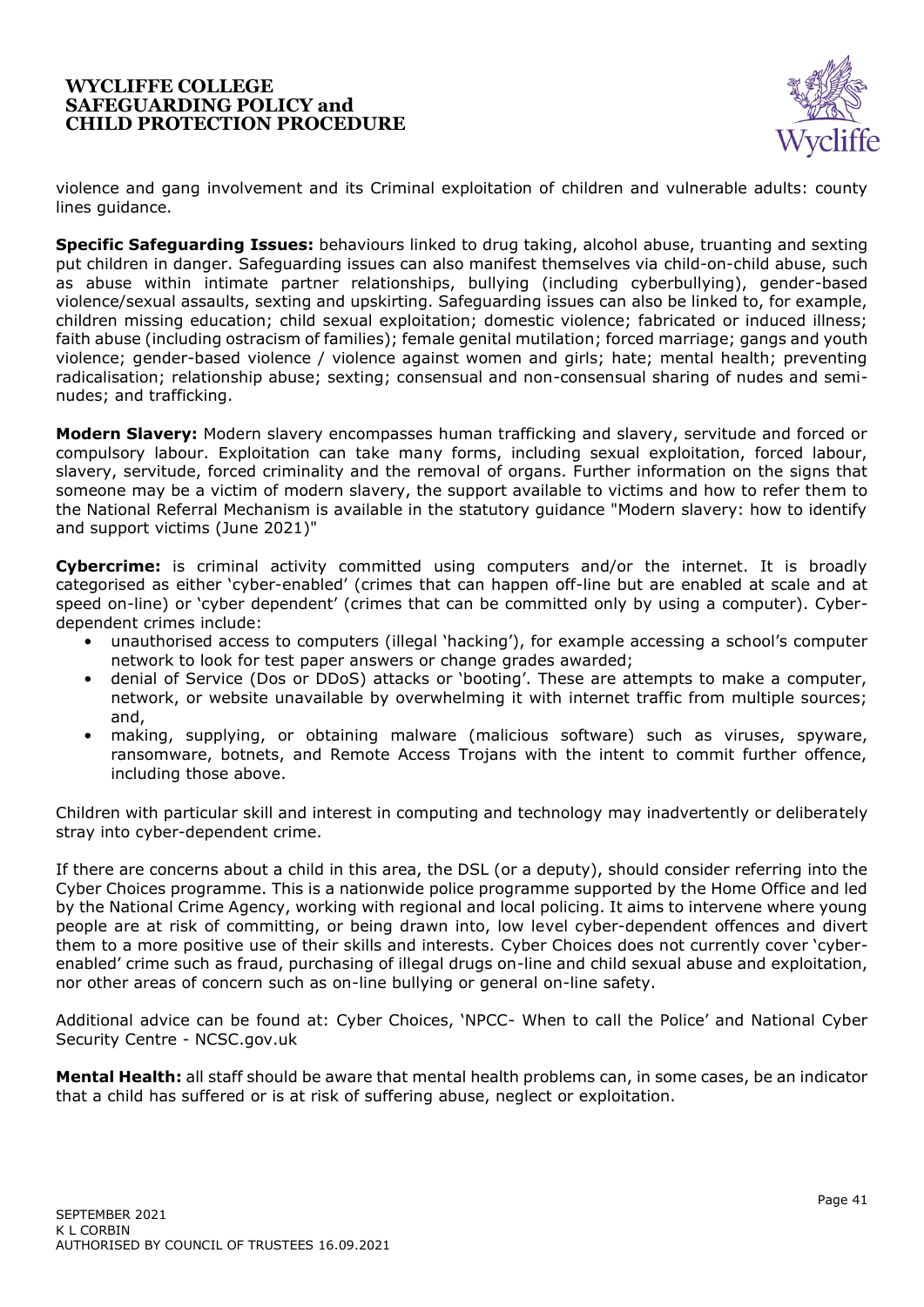

Only appropriately trained professionals should attempt to make a diagnosis of a mental health problem. Staff, however, are well placed to observe children day-to-day and identify those whose behaviour suggests that they may be experiencing a mental health problem or be at risk of developing one.

Where children have suffered abuse and neglect, or potentially traumatic adverse childhood experiences, this can have a lasting impact throughout childhood, adolescence and into adulthood. It is key that staff are aware of how these children's experiences can impact on their mental health, behaviour, and education.

If staff have a mental health concern about a child that is also a safeguarding concern, immediate action should be taken, following this policy, and speaking to the DSL or a deputy.

The DfE has published advice and guidance on Preventing and Tackling Bullying, and Mental Health and Behaviour in Schools. In addition, Public Health England has produced a range of resources to support secondary and senior school teachers to promote positive health, wellbeing and resilience among young people including its guidance Promoting Children and Young People's Emotional Health and Wellbeing. Its resources include social media, forming positive relationships, smoking and alcohol.

**So-called 'Honour Based' Abuse:** Honour based abuse encompasses crimes which have been committed to defend the honour of the family and/or the community, including FGM, forced marriage, and practices such as breast ironing. See Annex B of Keeping Children Safe in Education (September [2021\).](https://assets.publishing.service.gov.uk/government/uploads/system/uploads/attachment_data/file/1007260/Keeping_children_safe_in_education_2021.pdf) Abuse committed in the context of preserving "honour" often involves a wider network of family or community pressure and can include multiple perpetrators. It is important to be aware of this dynamic and additional risk factors when deciding what form of safeguarding action to take.

**Female Genital Mutilation (FGM)**: comprises all procedures involving partial or total removal of the external female genitalia or other injury to the female genital organs. It is illegal in the UK and a form of child abuse with long-lasting harmful consequences. Professionals in all agencies, and individuals and groups in relevant communities, need to be alert to the possibility of a girl being at risk of FGM, or already having suffered FGM. To give an example of indications that a girl has already been subjected to FGM:

- A student may have difficulty walking, sitting, or standing and may even look uncomfortable.
- A student may have frequent urinary, menstrual or stomach problems or spend longer than normal in the bathroom due to difficulties urinating.
- There may be prolonged or repeated absences from School and/or noticeable behaviour changes (e.g. withdrawal or depression) on the student's return.
- A student is reluctant to undergo medical examination.

There is however a range of potential indicators that a girl may be at risk of FGM. Warning signs that FGM may be about to take place, or may have already taken place, can be found in Annex B: Further information, of [Keeping Children Safe in Education \(September 2021\)](https://assets.publishing.service.gov.uk/government/uploads/system/uploads/attachment_data/file/1007260/Keeping_children_safe_in_education_2021.pdf) and pages 38-41 of the Multiagency statutory guidance on FGM

The FGM mandatory reporting duty is a legal duty provided for in the FGM Act 2003 (as amended by the Serious Crime Act 2015). Teachers have a statutory duty to personally make a report to the police (in addition to liaising with the DSL) where, in the course of their professional duties, **discover** (either through disclosure by the victim or visual evidence) that FGM appears to have been carried out on a girl under 18. Unless the teacher has a good reason not to, they should still consider and discuss any such case with the DSL and involve Children's Social Care as appropriate.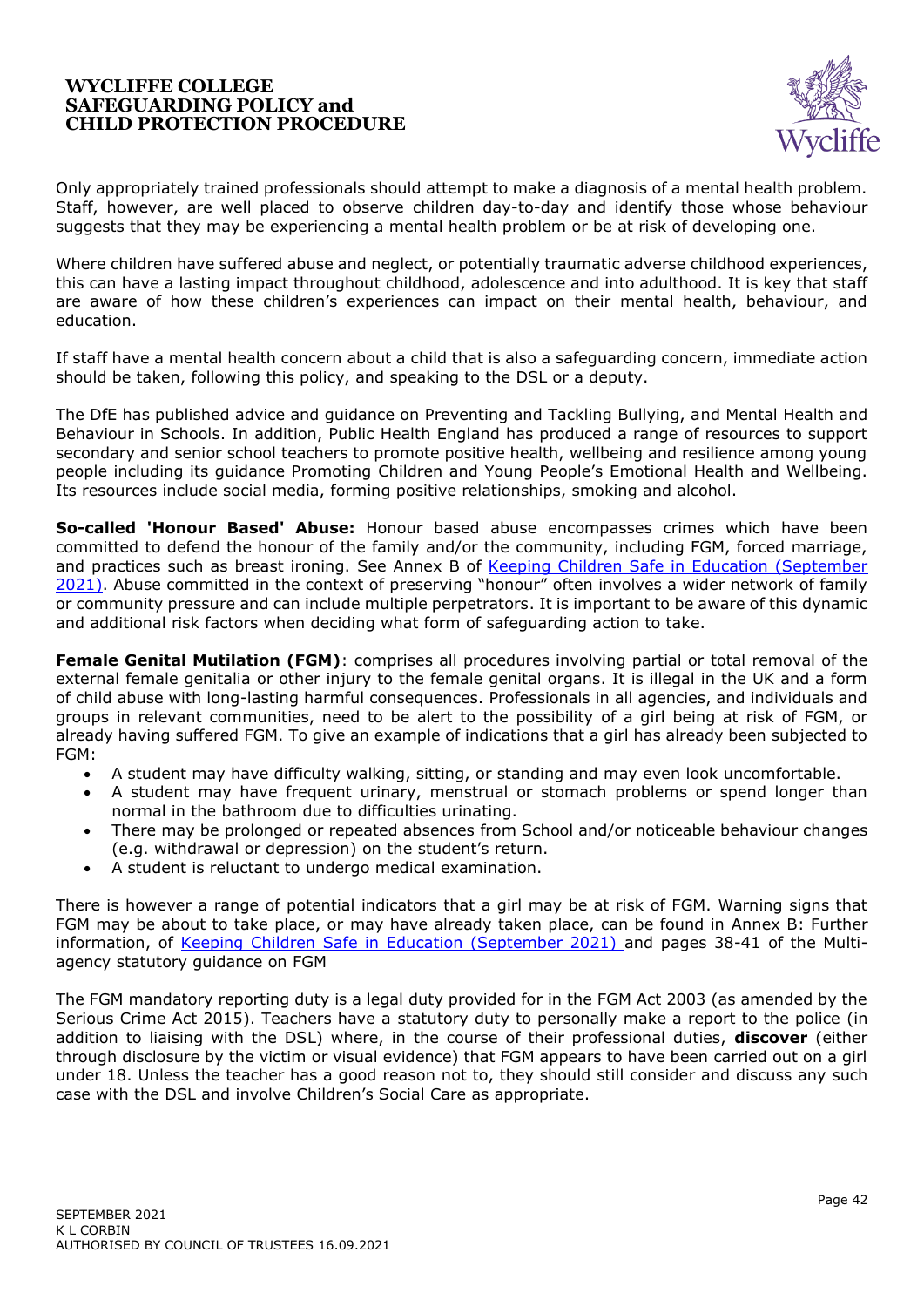

For the purposes of the duty, the relevant age is the girl's age at the time of the disclosure/identification of FGM (i.e. it does not apply where a woman aged 18 or over discloses she had FGM when she was under 18).

Complying with the duty does not breach any confidentiality requirement or other restriction on disclosure which might otherwise apply. The duty is a personal duty which requires the individual professional who becomes aware of the case to make a report; the responsibility cannot be transferred. The only exception to this is if you know that another individual from your profession has already made a report; there is no requirement to make a second.

The duty does not apply in relation to at risk or suspected cases or in cases where the woman is over 18. In these cases, you should follow local safeguarding procedures.

To make a report it is recommended that the person does it orally by calling 101, the non-emergency number. However, where there is a risk to life or likelihood of serious immediate harm, then it should be reported immediately to police, including dialling 999 if appropriate. Reports should be made within 24 hours ideally. Further guidance can be found at the following link:

[Mandatory reporting of female genital mutilation: procedural information](https://www.gov.uk/government/publications/mandatory-reporting-of-female-genital-mutilation)

If staff are unsure whether the statutory reporting duty applies, or if they have a concern that a student may be at risk of FGM, or if the girl is over 18, they should speak to the DSL (or deputy) who will (where appropriate) activate local safeguarding procedures, using existing national and local protocols for multiagency liaison with Police and Children's Social Care.

Further information can be found in the Multi-agency statutory guidance on female genital mutilation and the FGM resource pack, particularly section 13.

**Forced Marriage:** Forcing a person into a marriage is a crime in England and Wales. A forced marriage is one entered into without the full and free consent of one or both parties and where violence, threats or any other form of coercion is used to cause a person to enter into a marriage.181 Threats can be physical or emotional and psychological. A lack of full and free consent can be where a person does not consent or where they cannot consent (if they have learning disabilities, for example). Nevertheless, some communities use religion and culture as a way to coerce a person into marriage. Schools and colleges can play an important role in safeguarding children from forced marriage. There are a range of potential indicators that a child may be at risk of forced marriage, details of which can be found on pages 13-14 of the Multi-agency guidelines: Handling cases of forced marriage. School staff can also contact the Forced Marriage Unit if they need advice or information: Contact: 020 7008 0151 or email [fmu@fco.gov.uk.](mailto:fmu@fco.gov.uk)

**Radicalisation, Extremism and Terrorism:** Radicalisation refers to the process by which a person comes to support terrorism and forms of extremism. There is no single way of identifying an individual who is likely to be susceptible to an extremist ideology. It can happen in many different ways and settings. Specific background factors may contribute to vulnerability which are often combined with specific influences such as family, friends or online, and with specific needs for which an extremist or terrorist group may appear to provide an answer. The internet and the use of social media in particular has become a major factor in the radicalisation of young people.

Extremism is the vocal or active opposition to our fundamental values, including democracy, the rule of law, individual liberty and the mutual respect and tolerance of different faiths and beliefs. This also includes calling for the death of members of the armed forces.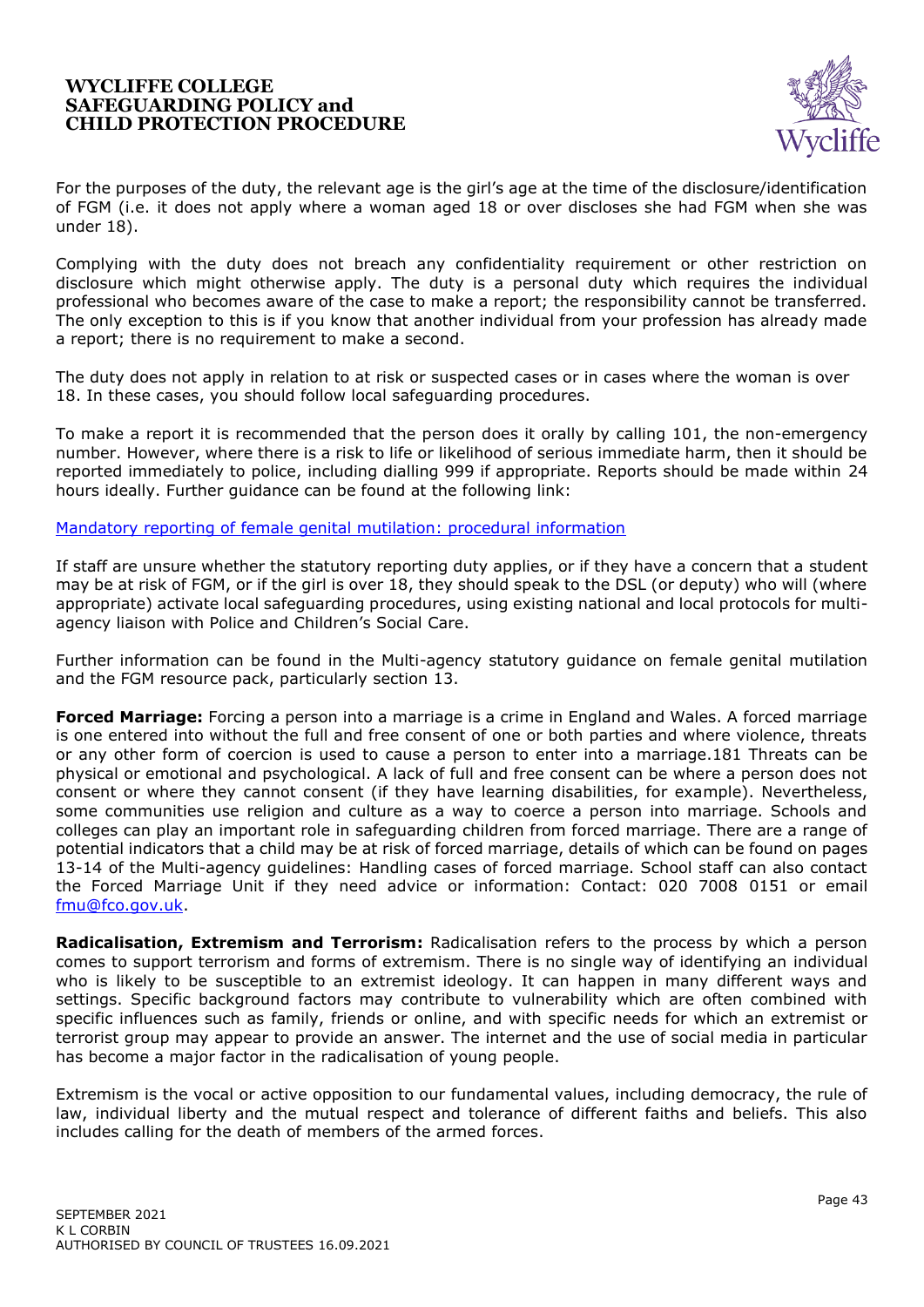

Terrorism is an action that endangers or causes serious violence to a person/people; causes serious damage to property; or seriously interferes or disrupts an electronic system. The use or threat must be designed to influence the government or to intimidate the public and is made for the purpose of advancing a political, religious or ideological cause.

There is no single way of identifying whether a child is likely to be susceptible to an extremist ideology. Background factors combined with specific influences such as family and friends may contribute to a child's vulnerability. Similarly, radicalisation can occur through many different methods (such as social media or the internet) and settings (such as within the home). As with other safeguarding risks, staff should be alert to changes in children's behaviour, which could indicate that they may be in need of help or protection. Staff should use their judgement in identifying children who might be at risk of radicalisation and act proportionately, which may include making a Prevent referral. Designated safeguarding leads and other senior leaders in colleges should familiar themselves with the Prevent duty guidance: for further education institutions in England and Wales. Staff should contact the DSL or the Deputy DSL, who should be aware of the local procedures in place, before making a Prevent referral.

In the event of a child leaving, the DSL should consider if it would be appropriate to share any information with the new school or college. For example, information that would allow the new school or college to continue supporting victims of abuse or those who are currently receiving support through the 'Channel' programme and have that support in place for when the child arrives at the new school.

**Special educational needs and/or disabilities (SEND), or students with certain health conditions:** Students with SEND or certain health conditions can face additional safeguarding challenges. These children may not outwardly shown signs of abuse and/or may have difficulties in communication about abuse or neglect, or bullying.

These can include:

- assumptions that indicators of possible abuse such as behaviour, mood and injury relate to the child's condition without further exploration;
- the potential for children with SEND or certain health conditions being disproportionally impacted by behaviours such as peer group isolation or bullying (including prejudice-based bullying), without outwardly showing any signs;
- communication barriers and difficulties in managing or reporting these challenges.

Staff will support such students in expressing any concerns they may have and will be particularly vigilant to any signs or indicators of abuse, discussing this with the DSL as appropriate.

**LGBTQ+ children:** Children who are LGBTQ+ can be targeted by their peers. In some cases, a student who is perceived by their peers to be LGBTQ+ (whether they are or not) can be just as vulnerable as children who identify as LGBTQ+.

**Homelessness:** Being homeless, or at risk of homelessness presents a real risk to a child's welfare. The School should be aware of potential indicators of homelessness including: household debt, rent arrears, domestic abuse, and anti-social behaviour, as well as a family being asked to leave a property. If staff are made aware, or suspect that a student may be at risk of homelessness they should talk to the DSL in the first instance. Whilst referrals to the Local Housing Authority should be progressed as appropriate, and in accordance with local procedures, this does not and should not replace a referral to the LADO where a child has been harmed or is at risk of harm, in accordance with this policy.

**Children who Go Missing From School:** A child going missing from School is a potential indicator of a range of safeguarding issues including abuse, or neglect, sexual abuse, CSE and CCE. It can also be a sign of child criminal exploitation including involvement in county lines. It may indicate mental health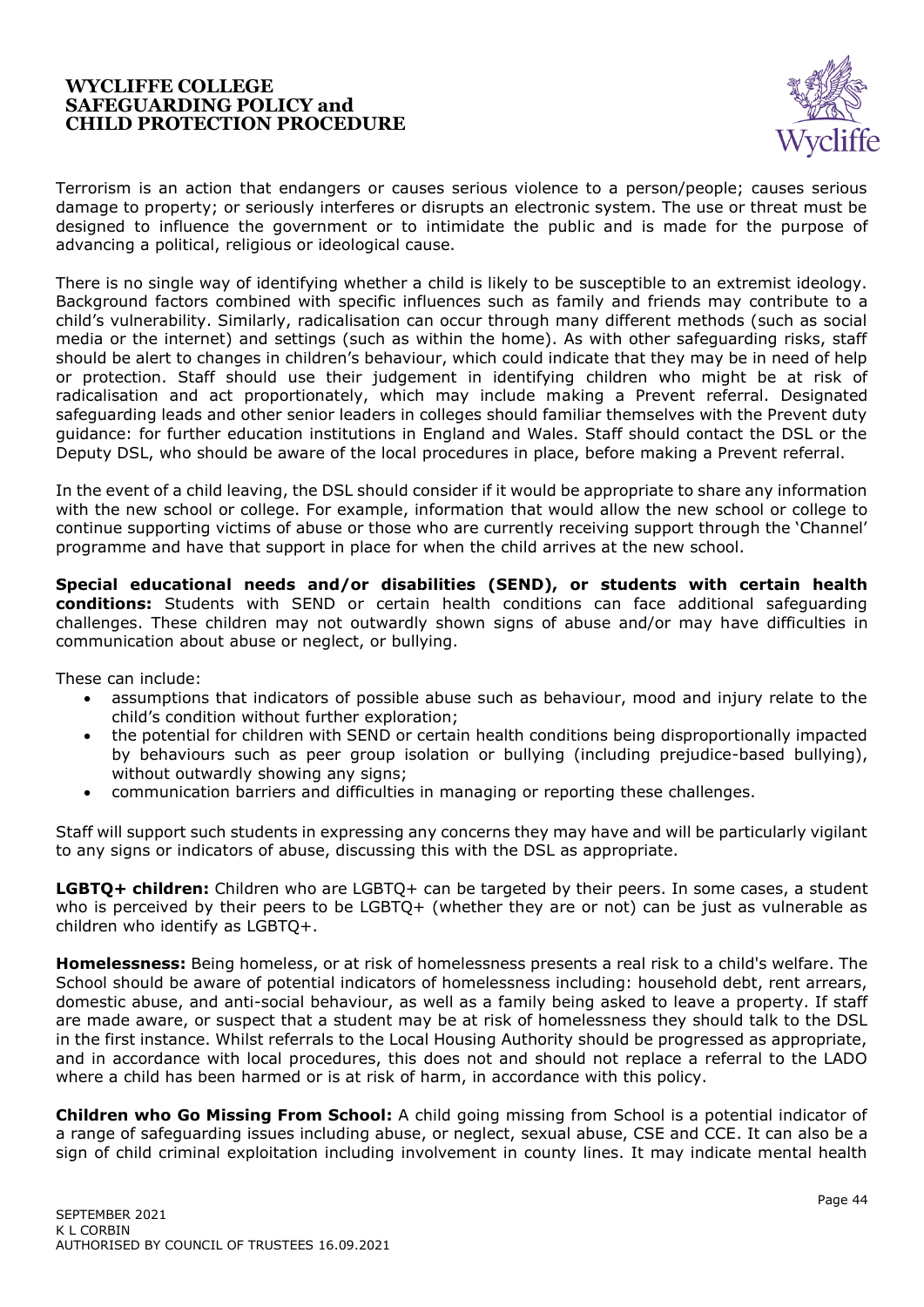

problems, risk of substance abuse, risk of travelling to conflict zones, risk of FGM, so-called 'honour' based abuse or risk of forced marriage. Staff must follow the School's procedures for dealing with children who go missing, particularly persistently. The School's procedure for dealing with children who go missing can be found in the School's Missing Pupil Policy. All unexplained absences will be followed up in accordance with the School's Missing Pupil Policy.

The School shall inform the local authority of any student who is going to be added to or deleted from the School's admission register at non-standard transition points in accordance with the requirements of the Education (Pupil Registration) (England) Regulations 2006 (as amended).192 This will assist the local authority193 to:

- a) fulfil its duty to identify children of compulsory school age who are missing from education;
- b) follow up with any child who might be in danger of not receiving an education and who might be at risk of abuse, neglect, or radicalisation.

School attendance registers are carefully monitored to identify any trends. The School will inform the local authority of any student who fails to attend school regularly, or has been absent without the School's permission for a continuous period of 10 school days or more, at such intervals as are agreed between the School and the local authority.

Action should be taken in accordance with this policy if any absence of a student from the School gives rise to a concern about their welfare. The School's policy supports identification of abuse and provides preventative measures against the risk of the child going missing in the future. This applies when issues are first emerging as well as where children are already known to the local authority children's social care and need a social worker.

**Child Abduction and Community Safety Incidents:** Child abduction is the unauthorised removal or retention of a minor from a parent or anyone with legal responsibility for the child. Child abduction can be committed by parents or other family members; by people known but not related to the victim (such as neighbours, friends, and acquaintances); and by strangers.

Other community safety incidents in the vicinity of a school can raise concerns amongst children and parents, for example, people loitering nearby or unknown adults engaging children in conversation.

As children get older and are granted more independence (for example, as they start walking to school on their own) it is important they are given practical advice on how to keep themselves safe. Many schools provide outdoor-safety lessons run by teachers or by local police staff.

It is important that lessons focus on building children's confidence and abilities rather than simply warning them about all strangers. Further information is available at: www.actionagainstabduction.org and [www.clevernevergoes.org.](http://www.clevernevergoes.org/)

**Children and the Court System:** Children are sometimes required to give evidence in criminal courts, either for crimes committed against them or for crimes they have witnessed. There are two age appropriate guides to support children 5-11 year olds and 12-17 year olds available on the gov.uk website.

The guides explain each step of the process and support and special measures that are available. There are diagrams illustrating the courtroom structure and the use of video links is explained.

Making child arrangements via the family courts following separation can be stressful and entrench conflict in families. This can be stressful for children. The Ministry of Justice has launched an online child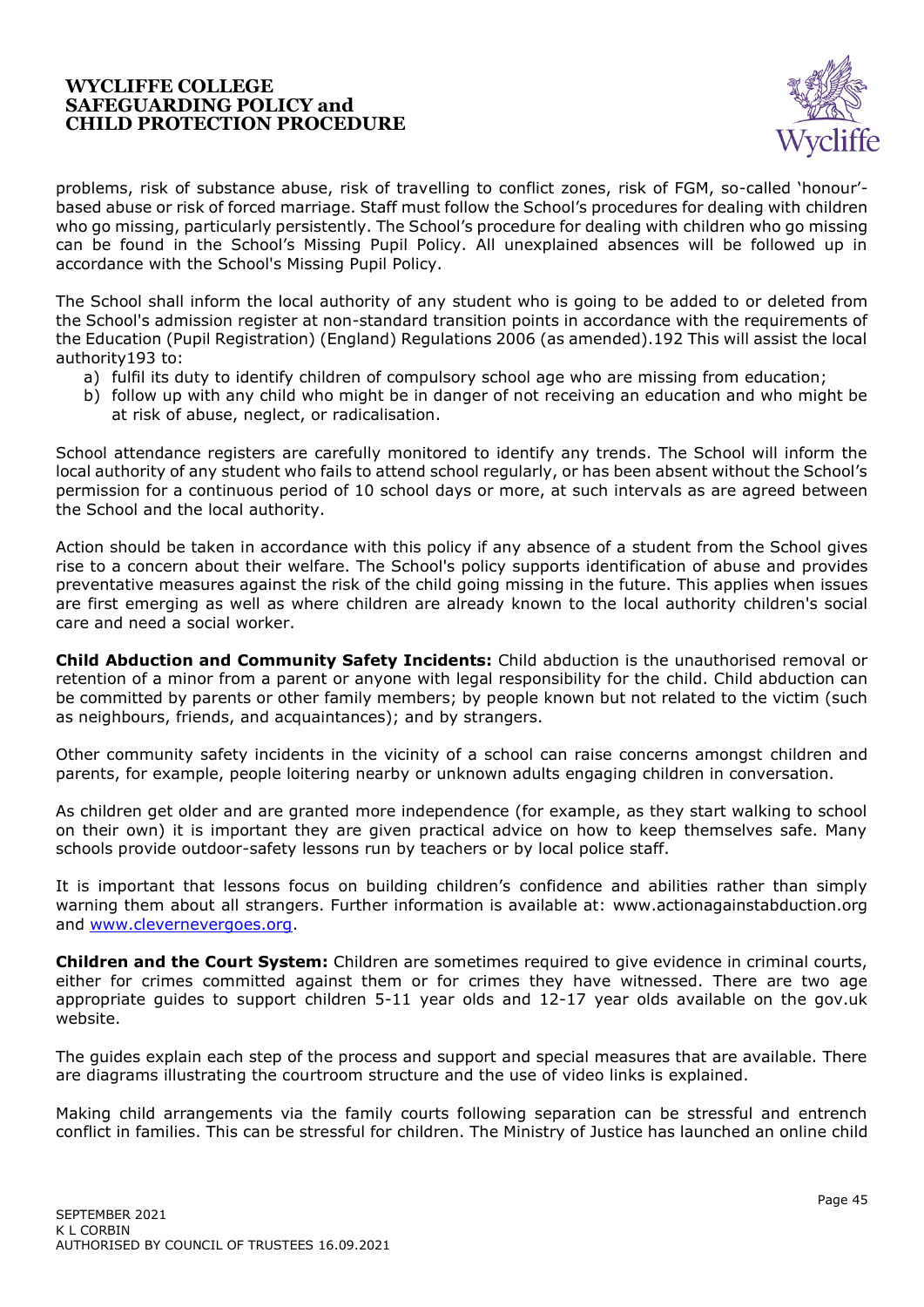

arrangements information tool with clear and concise information on the dispute resolution service. The School may refer some parents and carers to this service where appropriate.

**Children with Family Members in Prison:** Approximately 200,000 children in England and Wales have a parent sent to prison each year. These children are at risk of poor outcomes including poverty, stigma, isolation, and poor mental health. The National Information Centre on Children of Offenders, NICCO provides information designed to support professionals working with offenders and their children, to help mitigate negative consequences for those children.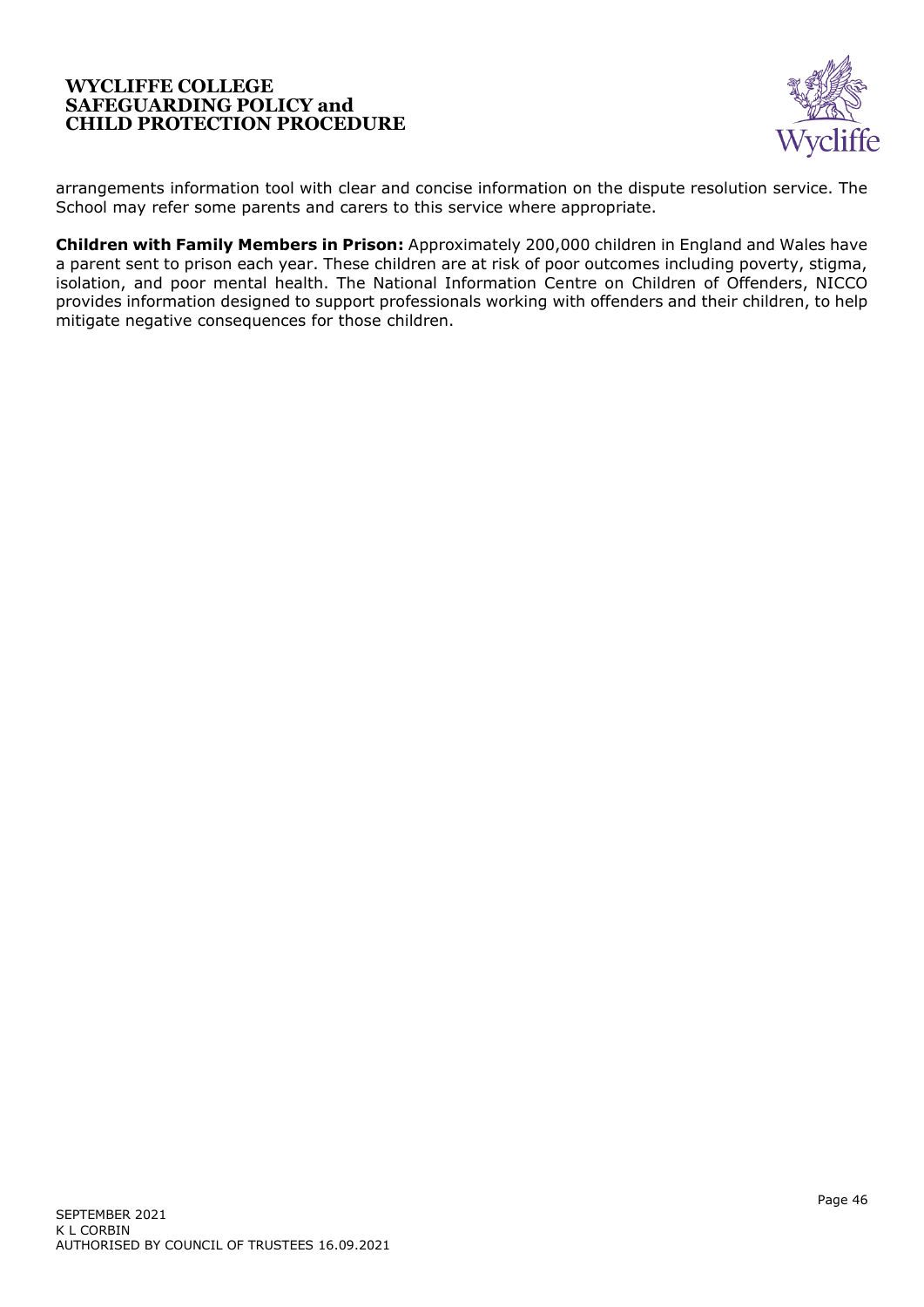

# **Appendix III - Low Level Concerns Procedure**

<span id="page-46-0"></span>A 'Low Level Concern' is any concern about an adult working in or on behalf of Wycliffe College that may have acted in a way that does not meet the allegation threshold set in KCSIE (September 2021), or is otherwise not considered serious enough to consider a referral to the LADO and is inconsistent with our **Staff Code of Safe Practice Policy** including inappropriate conduct outside of work.

The School takes all concerns about safeguarding seriously. The purpose of this 'Low Level Concerns' procedure is to create and embed a culture of openness, trust and transparency in which the clear values and expected behaviour which are set out in the **Staff Code of Safe Practice** are constantly lived, monitored and reinforced by all staff.

The aim of the Staff Code of Safe Practice is to provide clear guidance about the standards of appropriate behaviour and actions of staff so as to not place students or staff at risk of harm or of allegation of harm to a student. All staff are expected to comply with the standards contained within this Staff Code of Safe Practice at all times.

A 'low-level' concern does not mean that it is insignificant. A 'Low Level Concern' is any concern – no matter how small, and even if it does no more than give a sense of unease or a 'nagging doubt' – that a member may have acted in a manner which:

- is not consistent with a Wycliffe College's Staff Code of Safe Practice, and/or
- relates to their conduct outside of work which, even if not linked to a particular act or omission, has caused a sense of unease about that member of staff's suitability to work with children.

Such behaviour can exist on a wide spectrum, from the inadvertent or thoughtless, or behaviour that may look to be inappropriate, but might not be in specific circumstances, through to that which is ultimately intended to enable abuse (for example, grooming-type behaviours).

#### **Allegation of harm**

Behaviour which indicates that an adult who works with children has:

- behaved in a way that has harmed a child, or may have harmed a child; and/or
- possibly committed a criminal offence against or related to a child; and/or
- behaved towards a child or children in a way that indicates they may pose a risk of harm to children.

#### **Low-Level Concern**

Any concern – no matter how small, even if no more than a 'nagging doubt' or sense of unease – that an adult may have acted in a manner which:

- 
- omission, has caused a sense of unease about that adult's suitability to work with children

## **Appropriate Conduct**

Behaviour which is entirely consistent with the organisation's Staff Code of Safe Practice, and the law.

Staff do not need to be able to determine in each case whether their concern is a 'Low-Level Concern', or if it is in fact serious enough to consider a referral to the LADO or meets the threshold of an allegation. Staff must share all concerns with the Head without delay so that it can be recorded and dealt with appropriately, sensitively, and proportionately and in a timely manner. Once staff share what they believe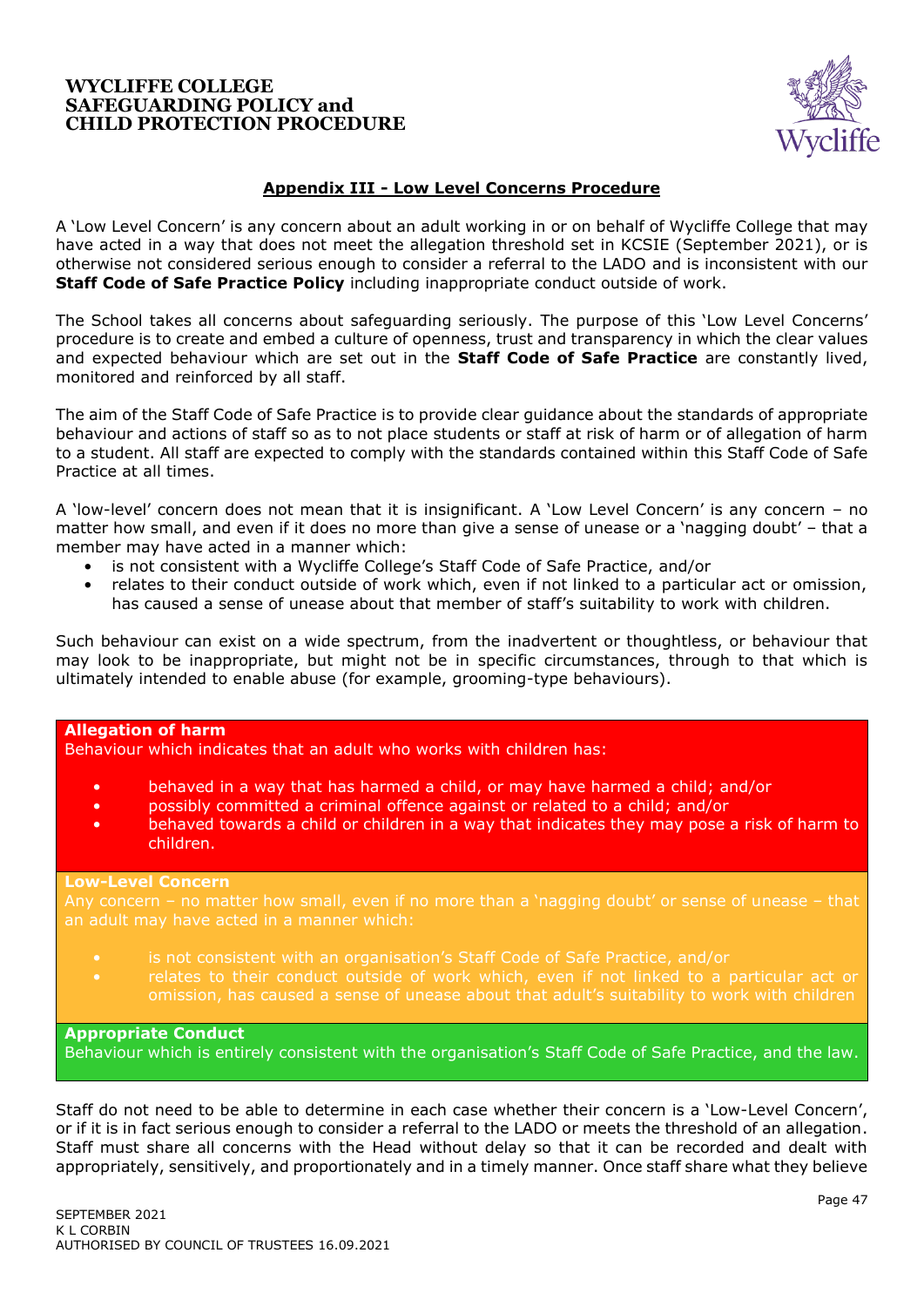

to be a low-level concern, that determination should be made by the College or Section DSL. The LADO can be contacted on a no-names basis for advice. The LADO contact details are 01452 426994. Any investigation of low-level concerns should be done discreetly and, on a need-to-know basis.

Where a low-level concern is raised about the Head, it should be referred to the Chair of Trustees.

Staff are also encouraged to self-refer in the event they have found themselves in a situation which may be misinterpreted, might appear compromising to others, and/or on reflection they believe they have behaved in a way that may be considered to fall below the expected professional standard. Self-reporting in these circumstances can be positive for a number of reasons: it is self-protective, in that it enables a potentially difficult issue to be addressed at the earliest opportunity; it demonstrates awareness of the expected behavioural standards and self-awareness as to the individual's own actions or how they could be perceived; and, crucially, it is an important means of maintaining a culture where everyone aspires to the highest standards of conduct and behaviour. All concerns will be handled sensitively and will be dealt with appropriately and proportionately.

If a concern is raised by a third party, the Head will collect as much evidence as possible by speaking to the person who has raised the concern (if known), to the individual involved and any witnesses. The concern will be recorded in accordance with this policy, in the usual way.

The School will address unprofessional behaviour at an early stage and will support the individual to correct it.

All low-level concerns will be recorded in writing. The record will include details of the concern, the context within which the concern arose, and details of the action taken. The name of the reporting individual should also be included, unless they have asked to remain anonymous, which will be respected as far as reasonably possible. The records will be kept confidential, will be held securely and in compliance with the Data Protection Act 2018 and the UK GDPR at all times. The information will be retained for seven years from the date of the low level concern or until the individual has left employment, whichever is longer.

Low-level concerns will not be included in references unless they relate to issues which would normally be disclosed, for example, misconduct or poor performance.

Where a low-level concern relates to a person employed by a supply agency or a contractor, the individual's employer will be notified about the concern, so that any potential patterns of inappropriate behaviour can be identified.

The School will also reflect on reported concerns in order to identify any patterns of concerning, problematic of inappropriate behaviour which may indicate an unacceptable culture, or any weaknesses in the School's safeguarding system which may require additional training or modified policies. Where a pattern is identified, the School will decide on a course of action, either through its disciplinary procedures, or, where the pattern moved from a concern to meeting the harms threshold, it will the follow the above procedure and refer the matter to the LADO.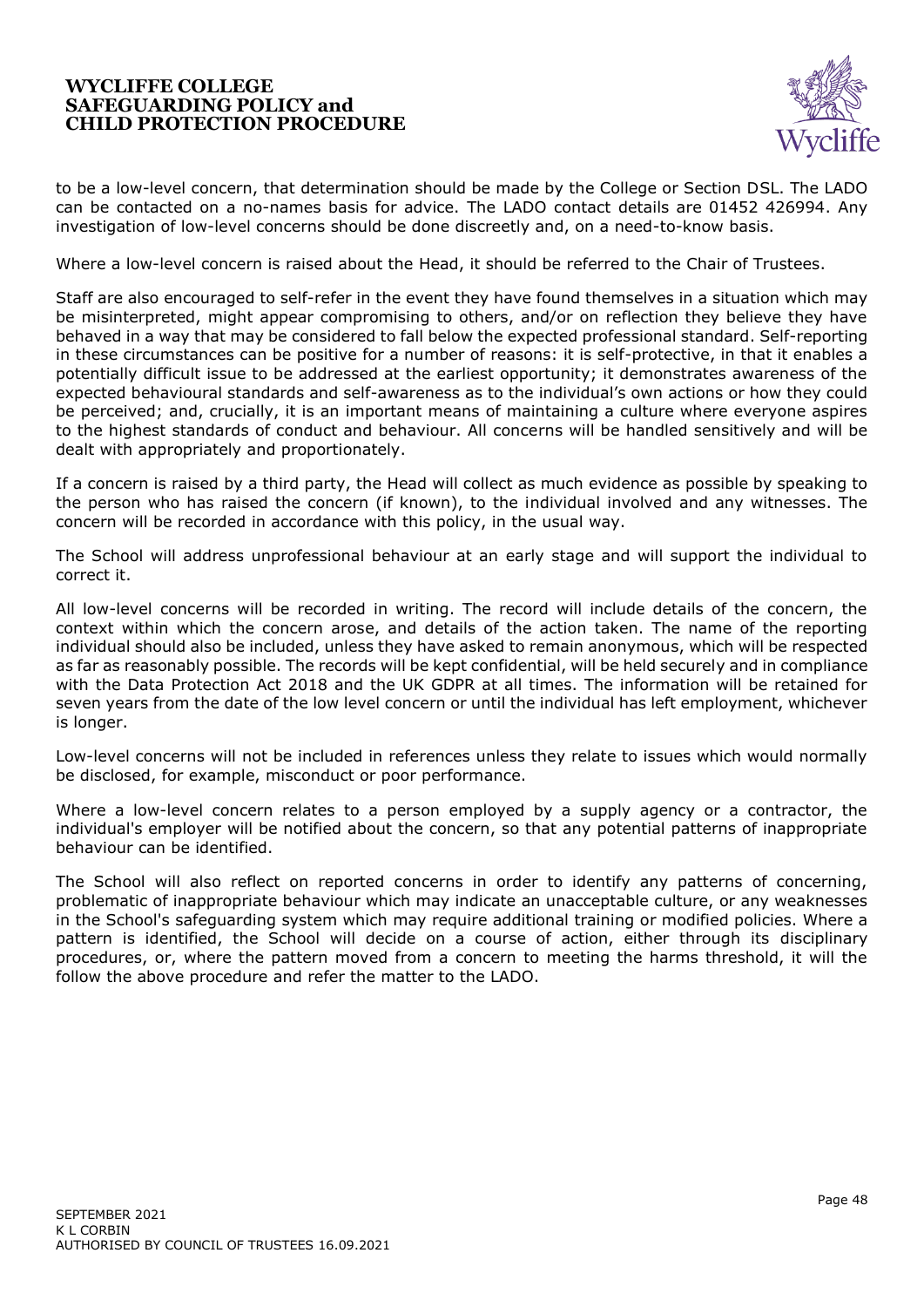

# **Low-Level Concern Form**

Please use this form to share any concern – no matter how small, and even if no more than a sense of unease or a 'nagging doubt' – that an adult may have acted in a manner which:

- is not consistent with the Wycliffe College Staff Code of Safe Practice, and/or
- relates to their conduct outside of work which, even if not linked to a particular act or omission, has caused a sense of unease about that adult's suitability to work with children.

You should provide a concise record – including brief context in which the low-level concern arose, and details which are chronological, and as precise and accurate as possible – of any such concern and relevant incident(s) (and please use a separate sheet if necessary). The record should be signed, timed and dated.

Please see the Low-Level Concerns Procedure for information on how information on this form will be handled.

# **Details of concern**

| Name of staff member:          | <b>Department &amp; Role:</b> |            |  |
|--------------------------------|-------------------------------|------------|--|
| Signed:                        | <b>Time &amp; Date:</b>       |            |  |
| <b>Received by</b>             | At: (Time)                    | On: (Date) |  |
| <b>Action Taken: (Specify)</b> |                               |            |  |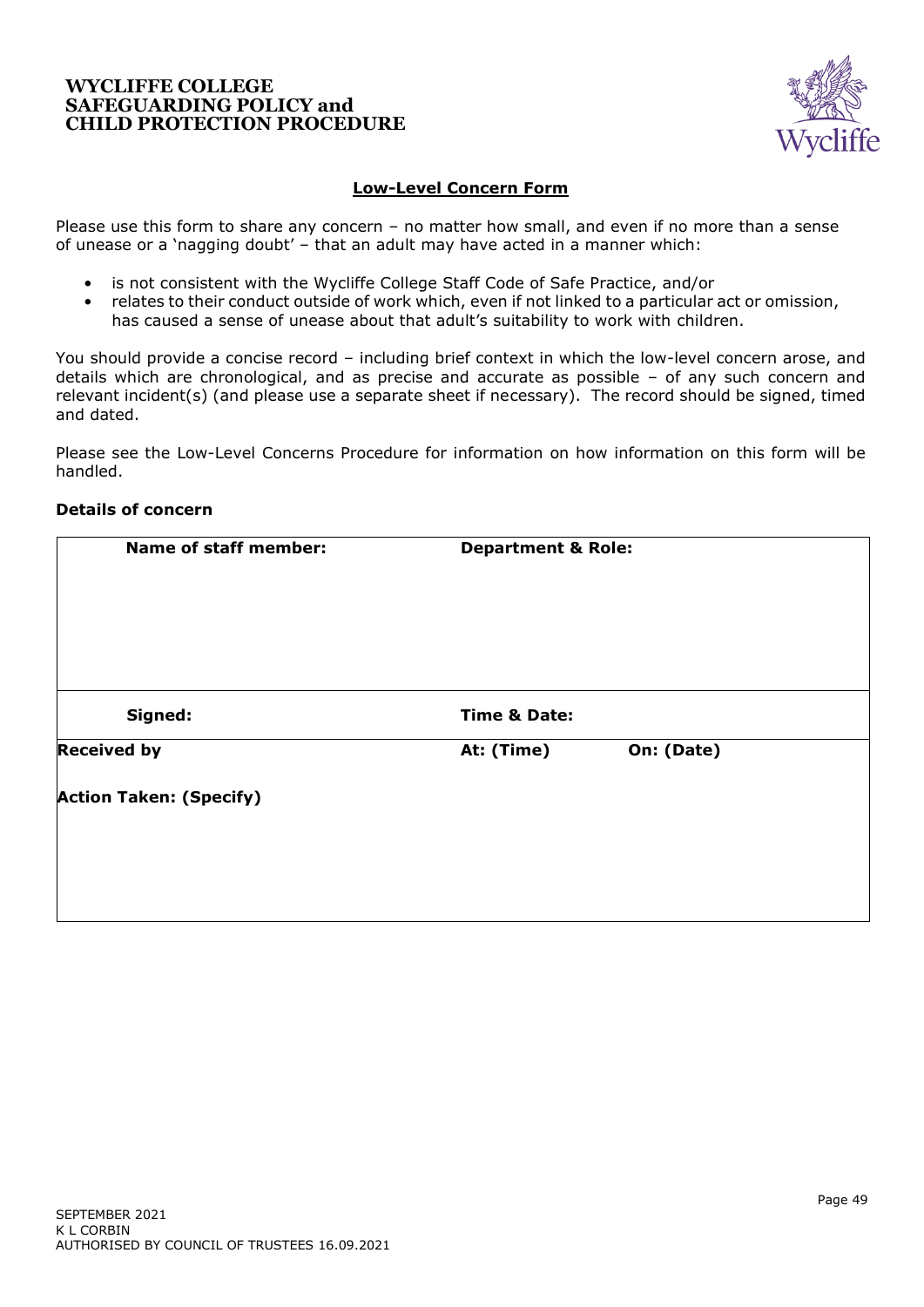

# **Appendix IV - Children Act Sections 17 and 47**

## <span id="page-49-0"></span>**Section 17**

17 Provision of services for children in need, their families and others.

[Children Act 1989 -](http://legislation.data.gov.uk/ukpga/1989/41/section/17/data.htm?wrap=true) Section 17

## **Section 47**

47 Local authority's duty to investigate.

[Children Act 1989 -](http://legislation.data.gov.uk/ukpga/1989/41/section/47/data.htm?wrap=true) Section 47

For the Recruitment and Selection Checklists for both Support and Sport Staff and Teaching and Supply Staff please see Human Resources.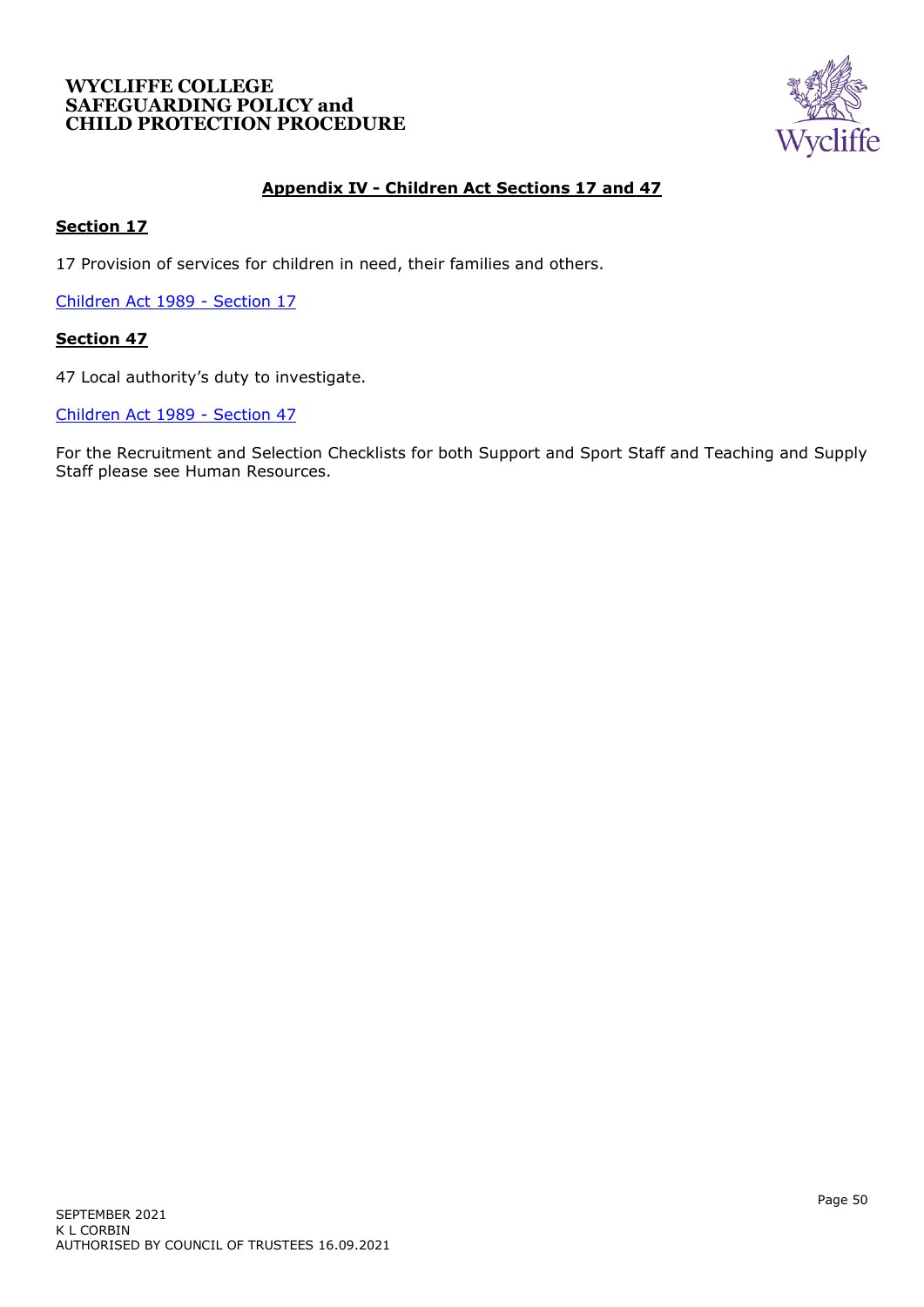

# **Appendix V – Related Documents**

- <span id="page-50-0"></span>• [Keeping Children Safe in Education-](https://assets.publishing.service.gov.uk/government/uploads/system/uploads/attachment_data/file/1007260/Keeping_children_safe_in_education_2021.pdf) September 2021
- [Teaching Online Safety in School -](https://www.gov.uk/government/publications/teaching-online-safety-in-schools) June 2019
- [Working Together to Safeguard Children -](https://www.gov.uk/government/publications/working-together-to-safeguard-children--2) July 2018
- [Disqualification Under the Childcare Act 2006 -](https://www.gov.uk/government/publications/disqualification-under-the-childcare-act-2006) August 2018
- Information Sharing Advice for Practitioners Providing Safequarding Services to Children, Young [People, Parents And Carers -](https://www.gov.uk/government/publications/safeguarding-practitioners-information-sharing-advice) July 2018
- [Promoting the Education of Looked After Children And Previously Looked After Children](https://www.gov.uk/government/publications/promoting-the-education-of-looked-after-children)
- [Statutory Guidance for Local Authorities -](https://www.gov.uk/government/publications/promoting-the-education-of-looked-after-children) February 2018
- [Prevent and Tackling Bullying](https://www.gov.uk/government/publications/preventing-and-tackling-bullying)  July 2017
- [Children Missing Education](https://www.gov.uk/government/publications/children-missing-education)  September 2016
- [The Use of Social Media for Online Radicalisation -July 2015](https://www.gov.uk/government/publications/the-use-of-social-media-for-online-radicalisation)
- [Mental Health and Behaviour in Schools](https://www.gov.uk/government/publications/mental-health-and-behaviour-in-schools--2)  November 2018
- [Counselling in Schools: A Blueprint for the Future](https://www.gov.uk/government/publications/counselling-in-schools)  February 2016
- [Teacher Misconduct: The Prohibition of Teachers -](https://www.gov.uk/government/publications/teacher-misconduct-the-prohibition-of-teachers--3) October 2015)
- [Mandatory Reporting of Female Genital Mutilation-](https://www.gov.uk/government/publications/mandatory-reporting-of-female-genital-mutilation-procedural-information) Procedural Information January 2020
- [Teacher Misconduct: Information For Teachers](https://www.gov.uk/government/publications/teacher-misconduct-information-for-teachers)  September 2018
- [Revised Prevent Duty Guidance for England And Wales](https://www.gov.uk/government/publications/prevent-duty-guidance)  HM Government April 2021
- [Children Missing Education: Statutory Guidance for Local Authorities](https://www.gov.uk/government/publications/children-missing-education)  September 2016
- [Disqualification Under the Childcare Act 2006](https://www.gov.uk/government/publications/disqualification-under-the-childcare-act-2006)  August 2018
- What To Do If You Are Worried That A Child Is Being Abused March 2015
- [Sexting in Schools and Colleges: Responding To Incidents And Safeguarding Young People: UK](https://www.safeguardinginschools.co.uk/wp-content/uploads/2016/08/Sexting-in-schools-and-colleges-UKCCIS-August-2016.pdf)  [Council For Child](https://www.safeguardinginschools.co.uk/wp-content/uploads/2016/08/Sexting-in-schools-and-colleges-UKCCIS-August-2016.pdf) Internet Safety
- [Regulated Activity in Relation to Children: Scope](https://assets.publishing.service.gov.uk/government/uploads/system/uploads/attachment_data/file/550197/Regulated_activity_in_relation_to_children.pdf)
- [UK Safer Internet Centre: Appropriate Filtering and Monitoring](https://www.saferinternet.org.uk/advice-centre/teachers-and-school-staff/appropriate-filtering-and-monitoring)
- [Relationships Education, Relationships and Sex Education \(RSE\) and Health Education](https://www.gov.uk/government/publications/relationships-education-relationships-and-sex-education-rse-and-health-education)
- [When to Call the Police \(NPCC\)](https://www.npcc.police.uk/documents/Children%20and%20Young%20people/When%20to%20call%20the%20police%20guidance%20for%20schools%20and%20colleges.pdf)
- Child [Sexual Exploitation: Definition and Guide for Practitioners](https://www.gov.uk/government/publications/child-sexual-exploitation-definition-and-guide-for-practitioners)
- [Sexual Violence and Sexual Harassment Between Children in Schools](https://www.gov.uk/government/publications/sexual-violence-and-sexual-harassment-between-children-in-schools-and-colleges) and Colleges September [2021](https://www.gov.uk/government/publications/sexual-violence-and-sexual-harassment-between-children-in-schools-and-colleges)
- [Preventing and tackling bullying -](https://www.gov.uk/government/publications/preventing-and-tackling-bullying) July 2017
- [Mental Health and Behaviour in Schools -](https://www.gov.uk/government/publications/mental-health-and-behaviour-in-schools--2) November 2018Safequarding and Protecting People of [Charities and Trustees](https://www.gov.uk/guidance/safeguarding-duties-for-charity-trustees) – Charity Commission – October 2019
- [Sharing Nudes and Semi-Nudes: Advice for Education Settings Working with Children and Young](https://www.gov.uk/government/publications/sharing-nudes-and-semi-nudes-advice-for-education-settings-working-with-children-and-young-people)  People – [December 2020](https://www.gov.uk/government/publications/sharing-nudes-and-semi-nudes-advice-for-education-settings-working-with-children-and-young-people)

#### **Related School Documentation**

For the policies, please see here:

- Anti-bullying policy
- Behaviour Policies
- Child-on-Child Abuse Policy
- Equal Opportunities Policy
- EYFS documentation
- Health & Safety Handbook
- ICT & E-Safety Policy
- Missing Pupil Policy
- Recruitment, Selection and Disclosures Policy & Procedure
- Risk Assessments including off site activities
- SEND and SEND (EYFS) Policies
- Spiritual, Moral, Social & Cultural Education Policy
- Staff Code of Safe Practice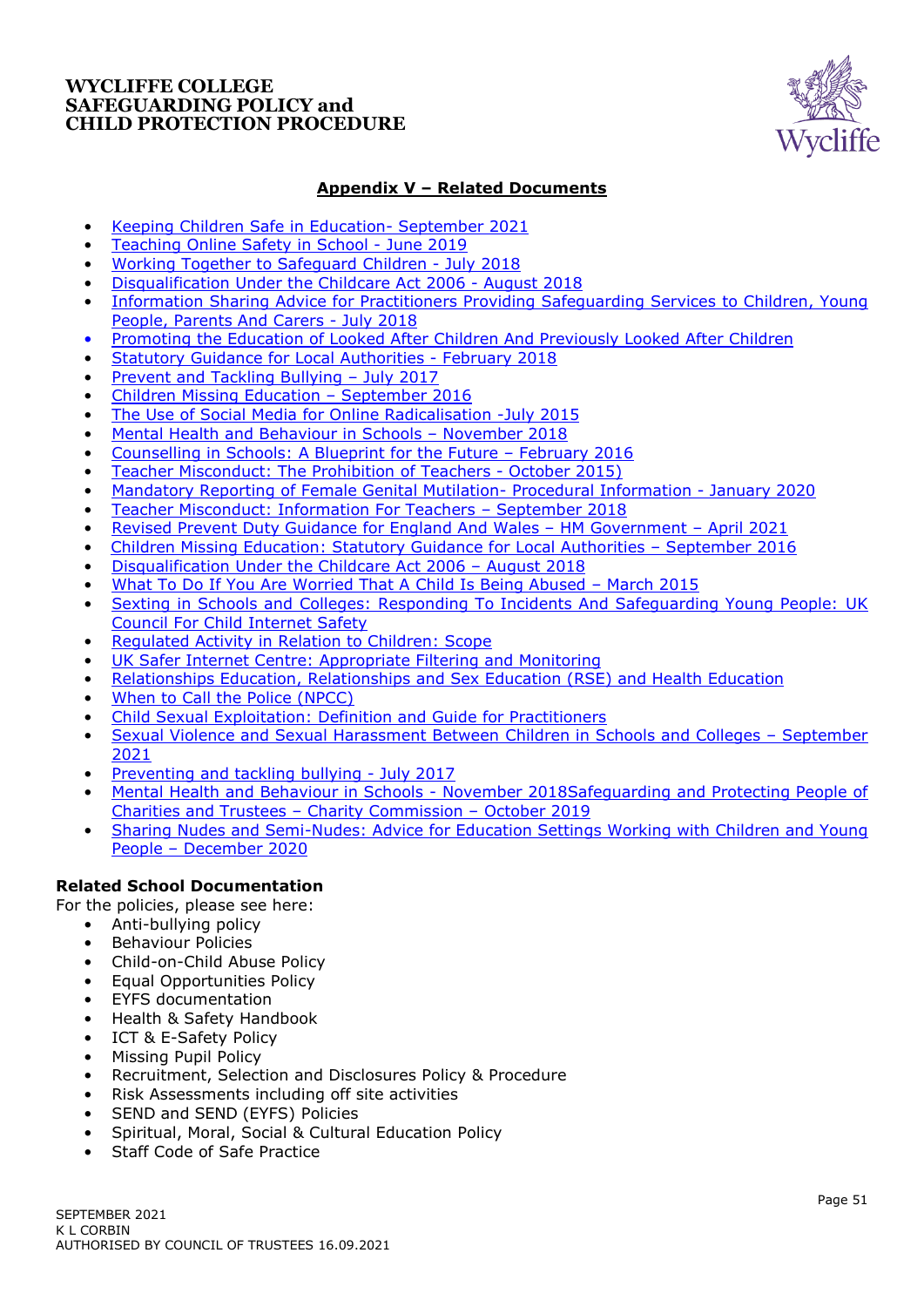

Further local safeguarding partner arrangements documents can be found on <https://www.gloucestershire.gov.uk/gscp/>

**The Safeguarding Policy and Child Protection Procedures will be reviewed at least annually and in the light of statutory changes and after any child protection concern.**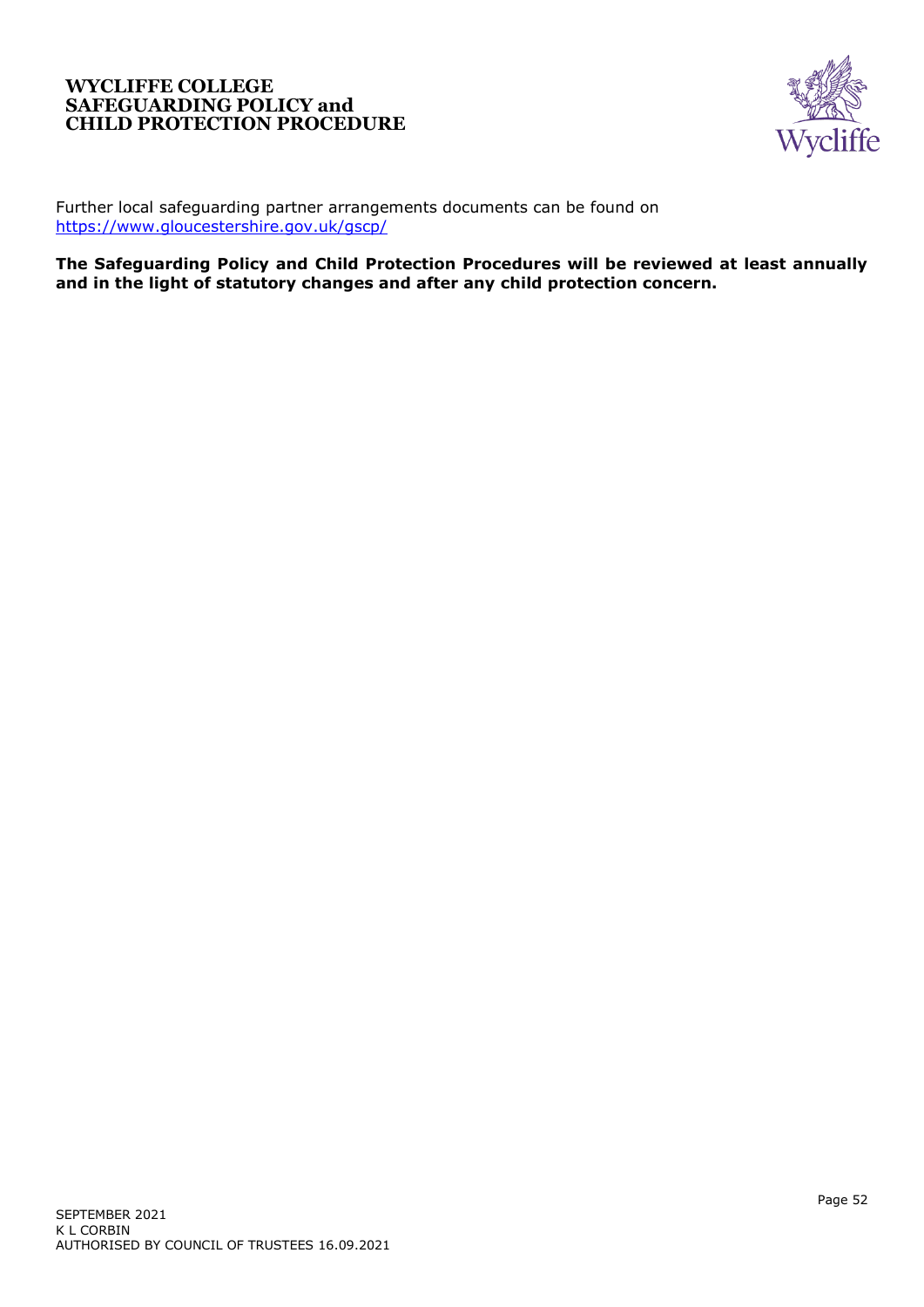

# **Appendix VI - Useful Contacts**

<span id="page-52-0"></span>

| <b>Internal Contacts:</b>                                      |                                                                                                                                                                                                                                                                                                                                                                                                                   |  |
|----------------------------------------------------------------|-------------------------------------------------------------------------------------------------------------------------------------------------------------------------------------------------------------------------------------------------------------------------------------------------------------------------------------------------------------------------------------------------------------------|--|
| Head                                                           | <b>Wycliffe Preparatory School</b><br>Mrs Helena Grant<br>prephead@wycliffe.co.uk<br>01453 820499<br><b>Wycliffe College</b>                                                                                                                                                                                                                                                                                      |  |
|                                                                | Mr Nick Gregory<br>head@wycliffe.co.uk<br>01453 820432                                                                                                                                                                                                                                                                                                                                                            |  |
| <b>Clerk to Trustees</b>                                       | Mr Tom Wood<br>tom.wood@wycliffe.co.uk<br>01453 820403                                                                                                                                                                                                                                                                                                                                                            |  |
| <b>Nominated Safeguarding Trustee</b>                          | Mr Simon Collingridge<br>c/o Tom Wood (Clerk to the Trustees)                                                                                                                                                                                                                                                                                                                                                     |  |
| <b>Designated Safeguarding Lead</b>                            | <b>College DSL</b><br>Mrs Kate Corbin<br>kate.corbin@wycliffe.co.uk<br>01453 820415 or 07591 952289<br><b>Senior School DSL</b><br>Dr Matt Smith<br>matt.smith@wycliffe.co.uk<br>01453 820467 or 07591 951709<br><b>Prep School DSL</b><br>Ms Lynda Askew<br>Lynda.askew@wyclffe.co.uk<br>01453 820474 or 07968 423607<br><b>Early Years DSL</b><br>Mrs Mandy Hawes<br>mandy.hawes@wycliffe.co.uk<br>01453 820386 |  |
| <b>External Contacts:</b>                                      |                                                                                                                                                                                                                                                                                                                                                                                                                   |  |
| Gloucestershire Multi-Agency Safeguarding<br>Hub (MASH)        | 01452 426565                                                                                                                                                                                                                                                                                                                                                                                                      |  |
| Gloucestershire Community Social Work<br>Team                  | 01452 426263                                                                                                                                                                                                                                                                                                                                                                                                      |  |
| Gloucestershire's Local Authority Designated<br>Officer (LADO) | 01452 426994                                                                                                                                                                                                                                                                                                                                                                                                      |  |